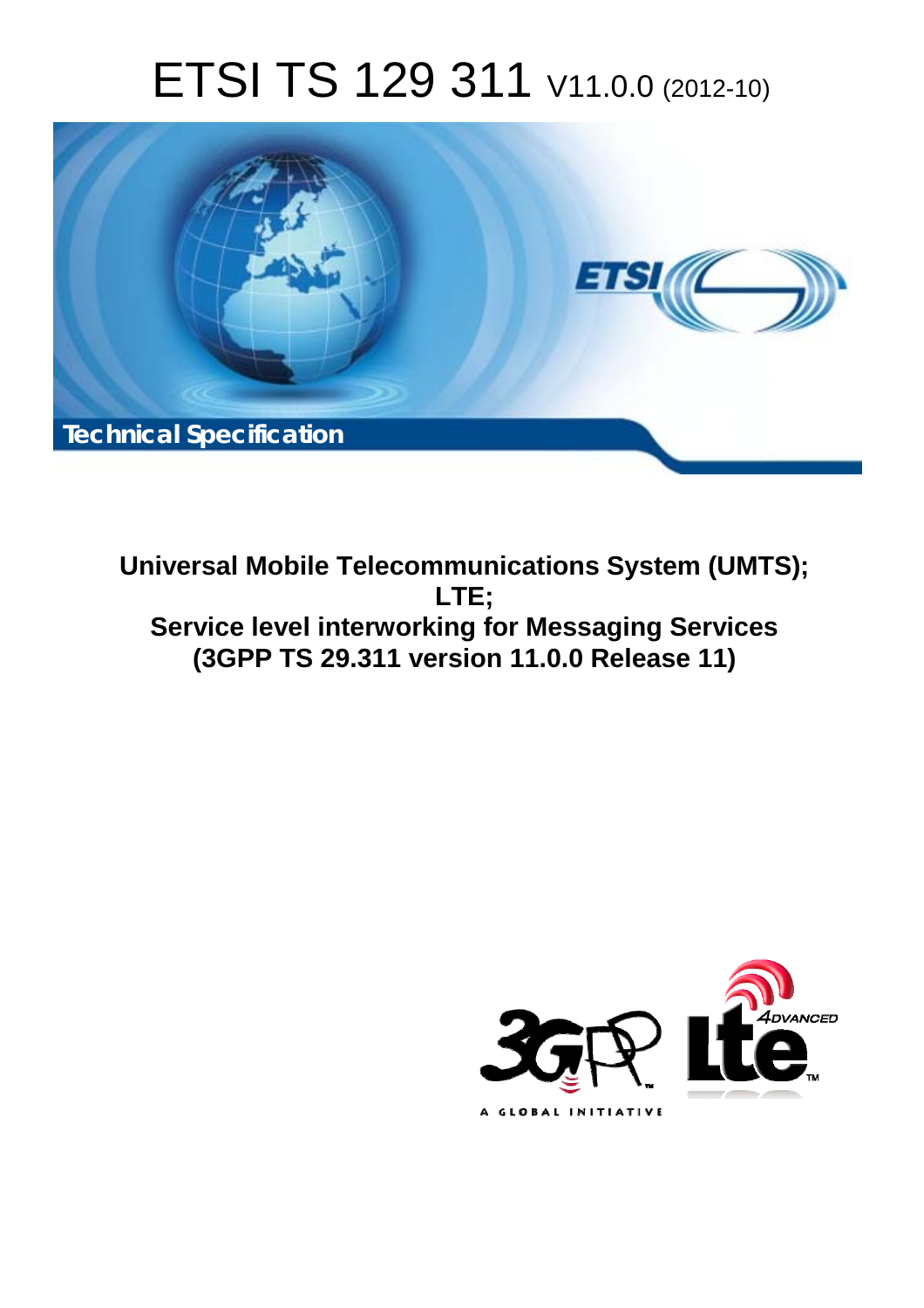Reference RTS/TSGC-0329311vb00

> Keywords LTE,UMTS

#### *ETSI*

#### 650 Route des Lucioles F-06921 Sophia Antipolis Cedex - FRANCE

Tel.: +33 4 92 94 42 00 Fax: +33 4 93 65 47 16

Siret N° 348 623 562 00017 - NAF 742 C Association à but non lucratif enregistrée à la Sous-Préfecture de Grasse (06) N° 7803/88

#### *Important notice*

Individual copies of the present document can be downloaded from: [http://www.etsi.org](http://www.etsi.org/)

The present document may be made available in more than one electronic version or in print. In any case of existing or perceived difference in contents between such versions, the reference version is the Portable Document Format (PDF). In case of dispute, the reference shall be the printing on ETSI printers of the PDF version kept on a specific network drive within ETSI Secretariat.

Users of the present document should be aware that the document may be subject to revision or change of status. Information on the current status of this and other ETSI documents is available at <http://portal.etsi.org/tb/status/status.asp>

If you find errors in the present document, please send your comment to one of the following services: [http://portal.etsi.org/chaircor/ETSI\\_support.asp](http://portal.etsi.org/chaircor/ETSI_support.asp)

#### *Copyright Notification*

No part may be reproduced except as authorized by written permission. The copyright and the foregoing restriction extend to reproduction in all media.

> © European Telecommunications Standards Institute 2012. All rights reserved.

**DECT**TM, **PLUGTESTS**TM, **UMTS**TM and the ETSI logo are Trade Marks of ETSI registered for the benefit of its Members. **3GPP**TM and **LTE**™ are Trade Marks of ETSI registered for the benefit of its Members and of the 3GPP Organizational Partners.

**GSM**® and the GSM logo are Trade Marks registered and owned by the GSM Association.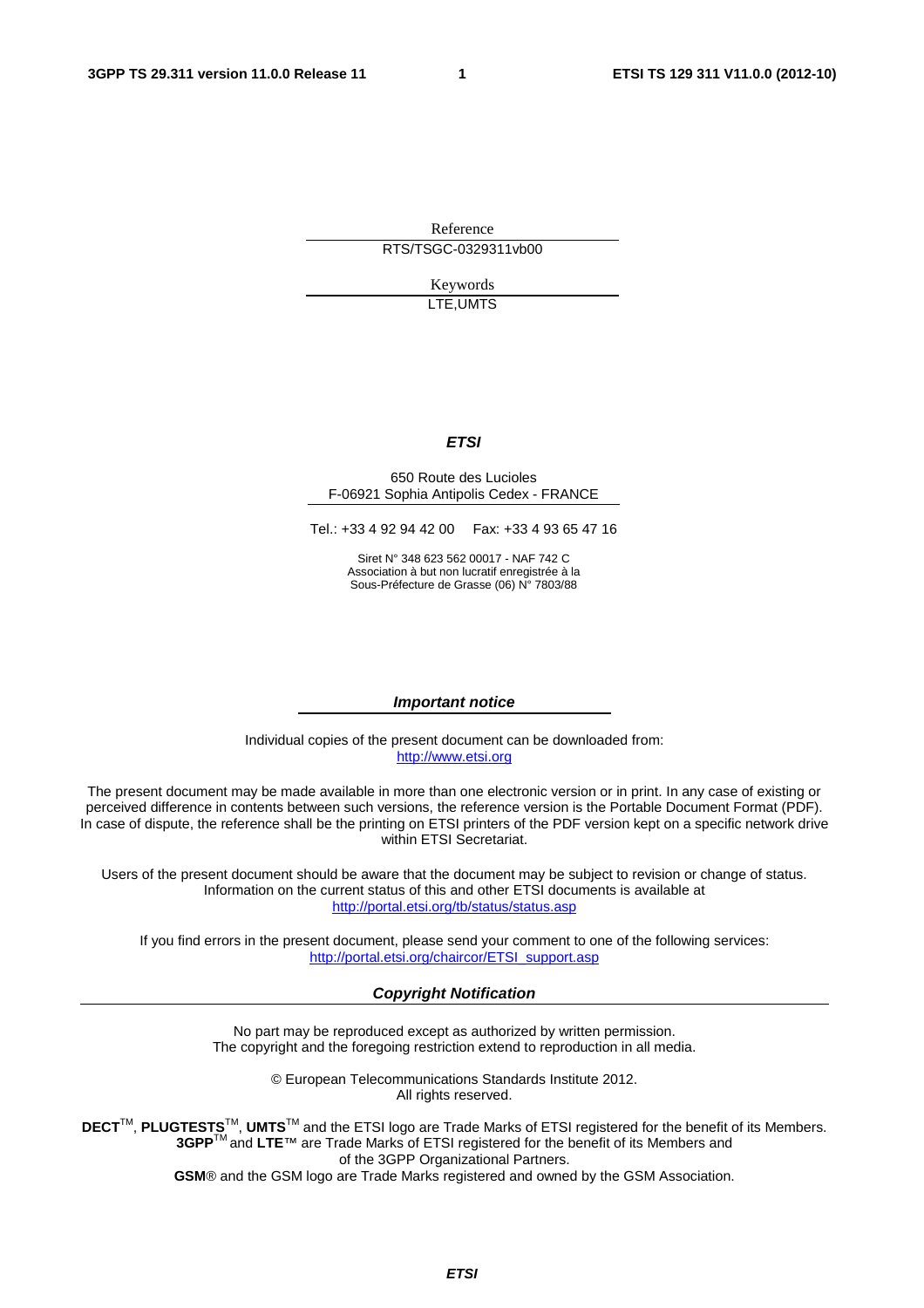## Intellectual Property Rights

IPRs essential or potentially essential to the present document may have been declared to ETSI. The information pertaining to these essential IPRs, if any, is publicly available for **ETSI members and non-members**, and can be found in ETSI SR 000 314: *"Intellectual Property Rights (IPRs); Essential, or potentially Essential, IPRs notified to ETSI in respect of ETSI standards"*, which is available from the ETSI Secretariat. Latest updates are available on the ETSI Web server [\(http://ipr.etsi.org\)](http://webapp.etsi.org/IPR/home.asp).

Pursuant to the ETSI IPR Policy, no investigation, including IPR searches, has been carried out by ETSI. No guarantee can be given as to the existence of other IPRs not referenced in ETSI SR 000 314 (or the updates on the ETSI Web server) which are, or may be, or may become, essential to the present document.

## Foreword

This Technical Specification (TS) has been produced by ETSI 3rd Generation Partnership Project (3GPP).

The present document may refer to technical specifications or reports using their 3GPP identities, UMTS identities or GSM identities. These should be interpreted as being references to the corresponding ETSI deliverables.

The cross reference between GSM, UMTS, 3GPP and ETSI identities can be found under [http://webapp.etsi.org/key/queryform.asp.](http://webapp.etsi.org/key/queryform.asp)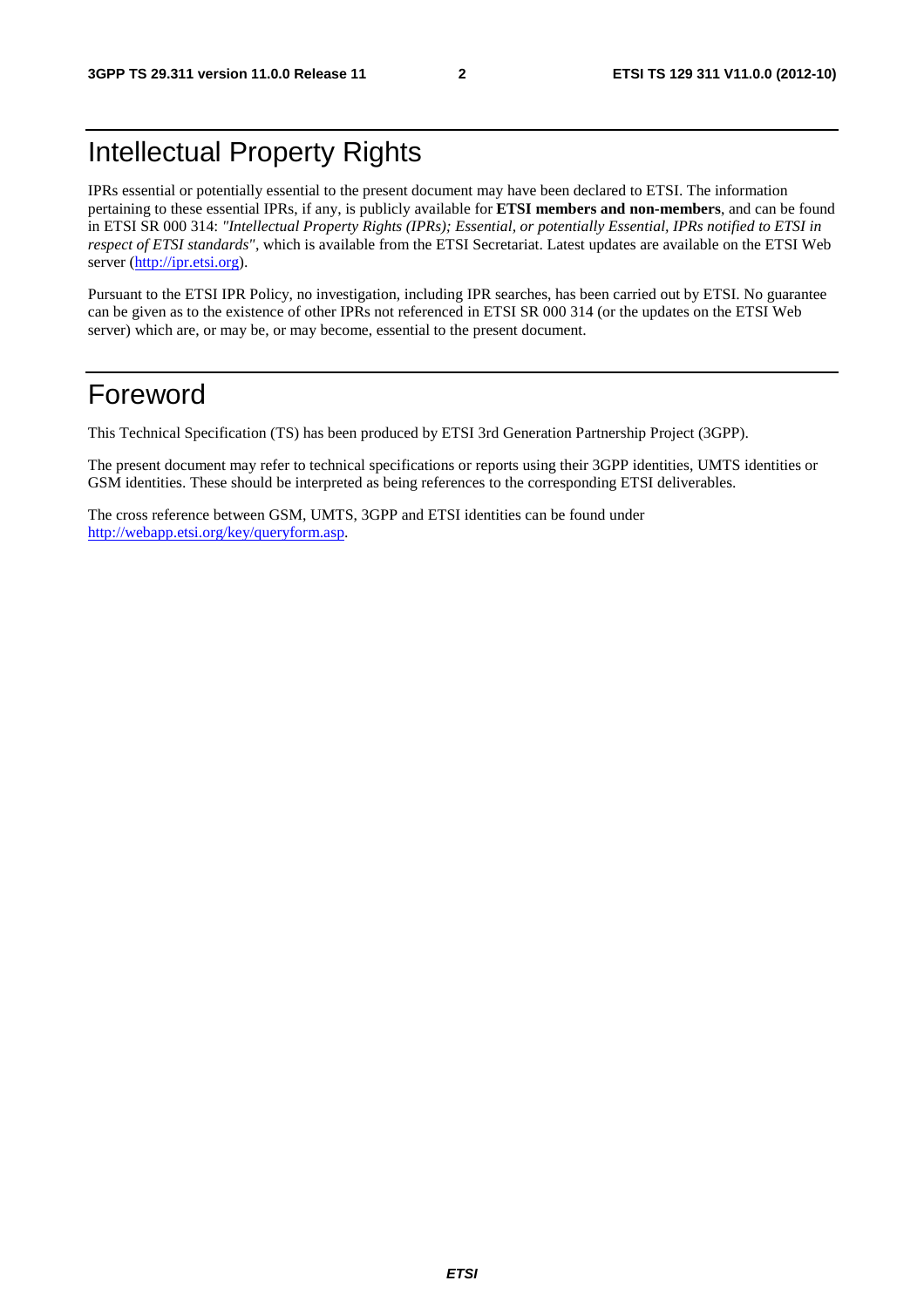$\mathbf{3}$ 

## Contents

| 1                    |                                                                                              |      |  |
|----------------------|----------------------------------------------------------------------------------------------|------|--|
| $\overline{2}$       |                                                                                              |      |  |
| 3                    |                                                                                              |      |  |
| 3.1                  |                                                                                              |      |  |
| 3.2                  |                                                                                              |      |  |
| 4                    |                                                                                              |      |  |
| 4.1<br>4.2           |                                                                                              |      |  |
| 4.3                  |                                                                                              |      |  |
| 4.4                  |                                                                                              |      |  |
|                      |                                                                                              |      |  |
| 5                    |                                                                                              |      |  |
| 5.1                  |                                                                                              |      |  |
| 6                    |                                                                                              |      |  |
| 6.1                  |                                                                                              |      |  |
| 6.1.1                |                                                                                              |      |  |
| 6.1.2                |                                                                                              |      |  |
| 6.1.3                |                                                                                              |      |  |
| 6.1.3.1              |                                                                                              |      |  |
| 6.1.3.2              |                                                                                              |      |  |
| 6.1.4                |                                                                                              |      |  |
| 6.1.4.1              |                                                                                              |      |  |
| 6.1.4.2              |                                                                                              |      |  |
| 6.1.4.3              |                                                                                              |      |  |
| 6.1.4.3.1            |                                                                                              |      |  |
| 6.1.4.3.2            |                                                                                              |      |  |
| 6.1.4.4<br>6.1.4.4.1 |                                                                                              |      |  |
| 6.1.4.4.2            | Sending of SMS-DELIVER-REPORT after Short Message(s) delivered in a SIP MESSAGE              |      |  |
| 6.1.4.4.3            | Sending of SMS-DELIVER-REPORT after concatenated Short Messages delivered in a large         |      |  |
|                      |                                                                                              | . 16 |  |
| 6.1.4.5              | Procedure when delivery of a Short Message as Instant Message is not allowed17               |      |  |
| 6.1.4.6              |                                                                                              |      |  |
| 6.1.5                | Delivering an Instant Message as a (concatenated) Short Message in the terminating network17 |      |  |
| 6.1.5.1              |                                                                                              |      |  |
| 6.1.5.2              |                                                                                              |      |  |
| 6.1.5.3              |                                                                                              |      |  |
| 6.1.5.3.1            |                                                                                              |      |  |
| 6.1.5.3.2            |                                                                                              |      |  |
| 6.1.5.3.3            |                                                                                              |      |  |
| 6.1.5.3.4            |                                                                                              |      |  |
| 6.1.5.4              |                                                                                              |      |  |
| 6.1.5.4.1            |                                                                                              |      |  |
| 6.1.5.4.2            |                                                                                              |      |  |
| 6.1.5.5              |                                                                                              |      |  |
| 6.1.5.5.1            |                                                                                              |      |  |
| 6.1.5.5.2            |                                                                                              |      |  |
| 6.1.5.6              | Error handling when interworking from Instant Message to Short Message is not possible 22    |      |  |
| 6.1.5.7              |                                                                                              |      |  |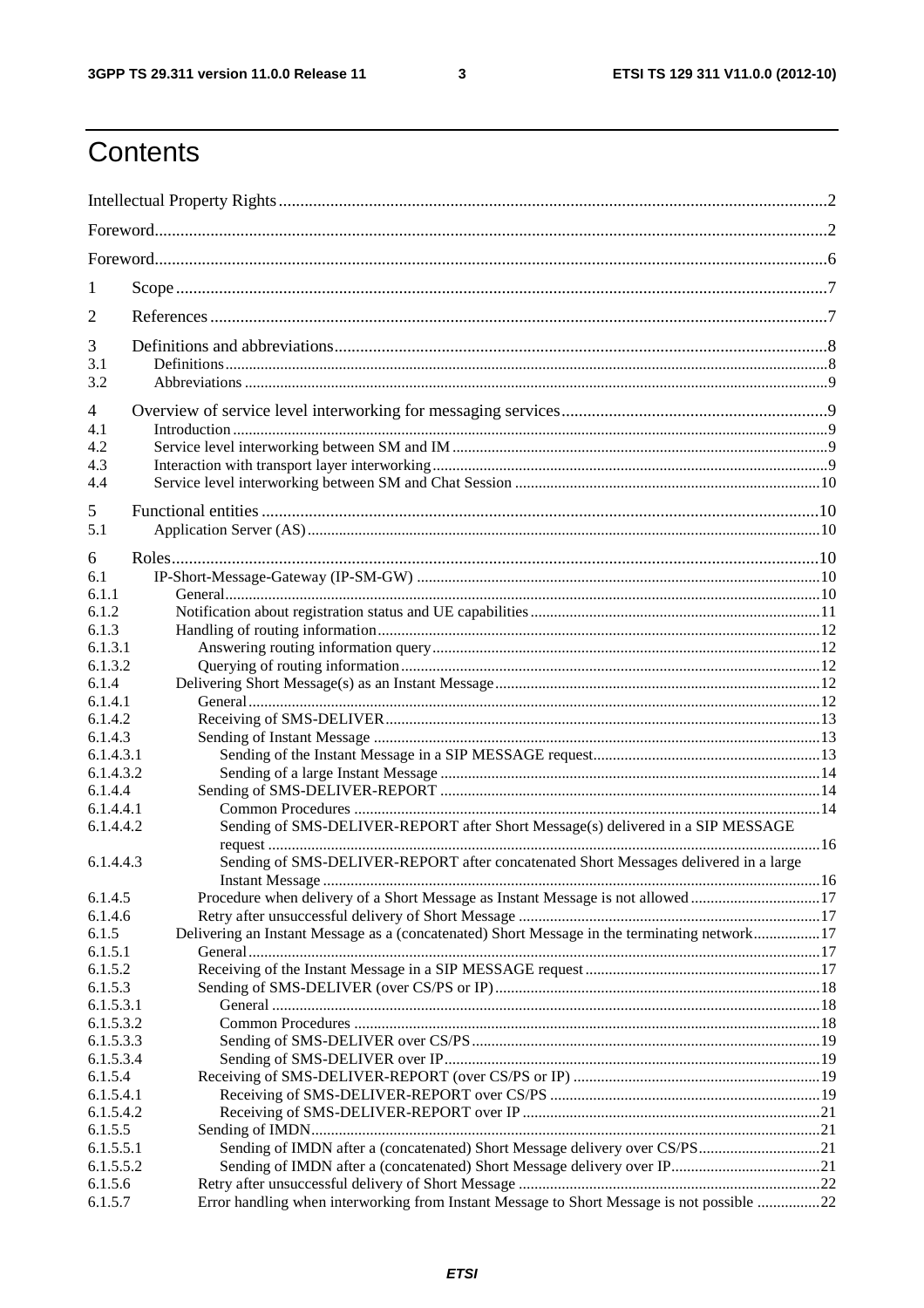| 6.1.5.8    |                                                                                                 |  |
|------------|-------------------------------------------------------------------------------------------------|--|
| 6.1.6      | Submitting an Instant Message as a (concatenated) Short Message in the originating network22    |  |
| 6.1.6.1    |                                                                                                 |  |
| 6.1.6.2    |                                                                                                 |  |
| 6.1.6.3    |                                                                                                 |  |
| 6.1.6.4    |                                                                                                 |  |
| 6.1.6.5    |                                                                                                 |  |
| 6.1.6.6    |                                                                                                 |  |
| 6.1.6.7    | Error handling when interworking from Instant Message to Short Message is not possible 25       |  |
| 6.1.6.8    |                                                                                                 |  |
| 6.1.7      |                                                                                                 |  |
| 6.1.7.1    |                                                                                                 |  |
| 6.1.7.2    |                                                                                                 |  |
| 6.1.7.3    |                                                                                                 |  |
| 6.1.7.3.1  |                                                                                                 |  |
| 6.1.7.3.2  |                                                                                                 |  |
| 6.1.7.4    | Receiving of the SMS-DELIVER as a response to the Chat Session SIP INVITE request 27            |  |
| 6.1.7.5    | Sending of the Chat Session SIP 200 (OK) response as a result of the response from the SMS      |  |
|            |                                                                                                 |  |
| 6.1.8      |                                                                                                 |  |
| 6.1.8.1    |                                                                                                 |  |
| 6.1.8.2    |                                                                                                 |  |
| 6.1.8.3    |                                                                                                 |  |
| 6.1.8.4    |                                                                                                 |  |
| 6.1.8.5    |                                                                                                 |  |
| 6.1.9      | Delivering a Short Message as an MSRP SEND in an ongoing Chat Session anchored in the           |  |
|            |                                                                                                 |  |
| 6.1.9.1    | Receiving of SMS-DELIVER when recipient is an MSISDN assigned by the IP-SM-GW on the            |  |
|            |                                                                                                 |  |
| 6.1.9.2    |                                                                                                 |  |
| 6.1.9.3    |                                                                                                 |  |
| 6.1.10     | Delivering a Short Message as an MSRP SEND request in an ongoing Chat Session anchored in the   |  |
|            |                                                                                                 |  |
| 6.1.10.1   | Receiving of SMS-DELIVER when recipient address is actual MSISDN of recipient 30                |  |
| 6.1.10.2   | Receiving of SMS-DELIVER when recipient is an MSISDN assigned by the IP-SM-GW on the            |  |
|            |                                                                                                 |  |
| 6.1.10.3   |                                                                                                 |  |
| 6.1.10.4   |                                                                                                 |  |
| 6.1.11     | Delivering an MSRP SEND request in an ongoing Chat Session anchored in the terminating network  |  |
|            |                                                                                                 |  |
| 6.1.11.1   |                                                                                                 |  |
| 6.1.11.2   |                                                                                                 |  |
| 6.1.11.3   |                                                                                                 |  |
| 6.1.11.3.1 |                                                                                                 |  |
| 6.1.11.3.2 |                                                                                                 |  |
| 6.1.11.4   | Submitting an MSRP SEND request in an ongoing Chat Session anchored in the originating network  |  |
| 6.1.12     |                                                                                                 |  |
| 6.1.12.1   |                                                                                                 |  |
| 6.1.12.2   |                                                                                                 |  |
| 6.1.12.3   |                                                                                                 |  |
| 6.1.12.4   |                                                                                                 |  |
| 6.1.13     | Handling of the Chat Session teardown request received as a Short Message in the terminating    |  |
|            |                                                                                                 |  |
| 6.1.13.1   |                                                                                                 |  |
| 6.1.13.2   |                                                                                                 |  |
| 6.1.14     | Handling of the Chat Session teardown request received as a Chat Session BYE in the terminating |  |
|            |                                                                                                 |  |
| 6.1.14.1   |                                                                                                 |  |
| 6.1.14.2   |                                                                                                 |  |
| 6.1.14.3   |                                                                                                 |  |
| 6.1.14.3.1 |                                                                                                 |  |
|            |                                                                                                 |  |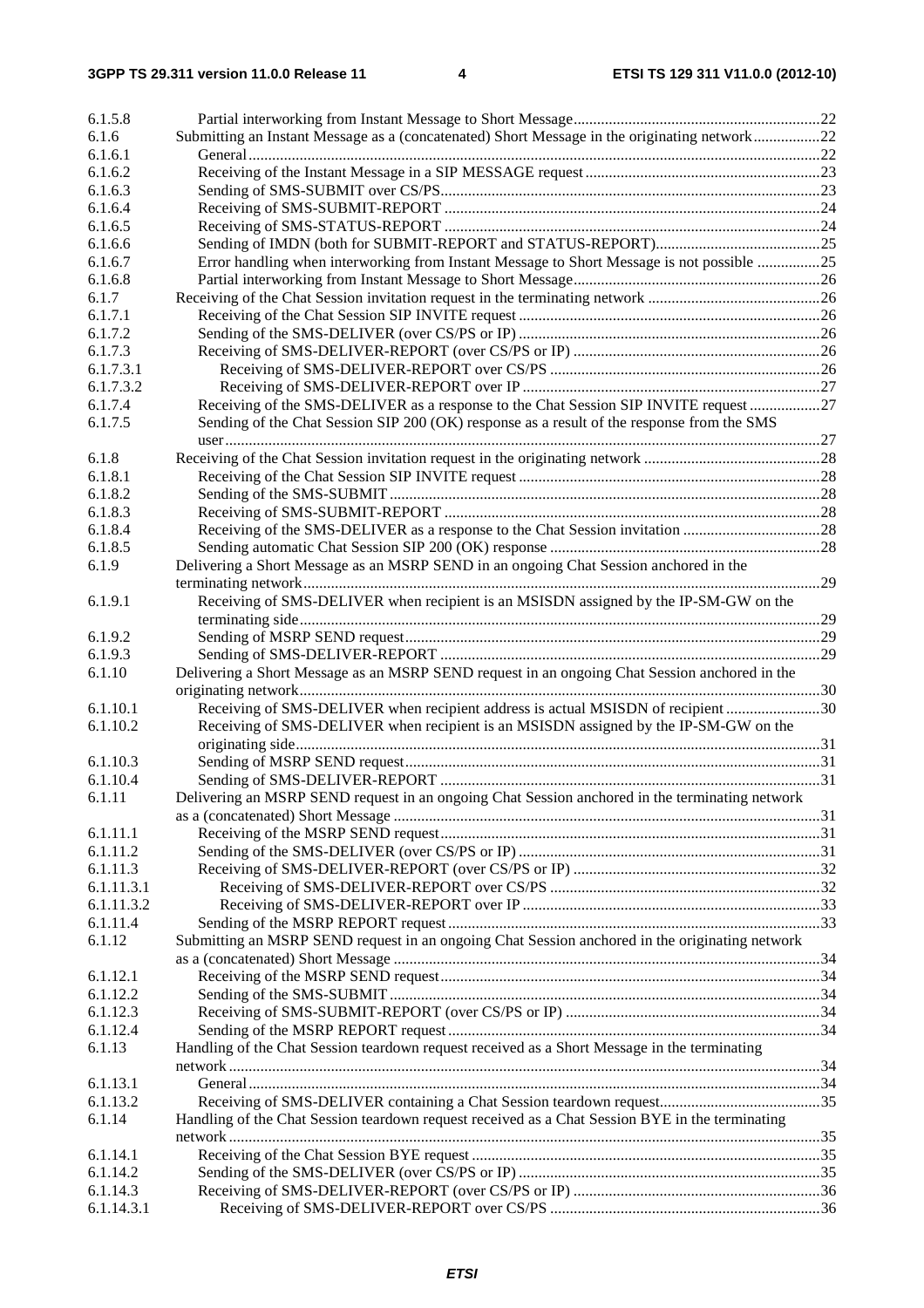| 6.1.14.3.2         |                                                                                                    |  |  |
|--------------------|----------------------------------------------------------------------------------------------------|--|--|
| 6.1.14.4           |                                                                                                    |  |  |
| 6.1.15             | Handling of the Chat Session teardown request received as a Short Message in the originating       |  |  |
|                    |                                                                                                    |  |  |
| 6.1.16             | Handling of the Chat Session teardown request received as a Chat Session BYE in the originating    |  |  |
|                    |                                                                                                    |  |  |
| 6.1.16.1           |                                                                                                    |  |  |
| 6.1.16.2           |                                                                                                    |  |  |
| 6.1.16.3           |                                                                                                    |  |  |
| 6.1.17             |                                                                                                    |  |  |
| 6.1.17.1           |                                                                                                    |  |  |
| 6.1.17.2           |                                                                                                    |  |  |
| 6.1.17.3           |                                                                                                    |  |  |
| 6.1.17.4           | Sending Participant Information as SMS-Deliver when interworking in the terminating network37      |  |  |
| 6.1.17.5           | Sending Participant Information as SMS-SUBMIT when interworking in the originating network 38      |  |  |
| 6.1.18<br>6.1.18.1 |                                                                                                    |  |  |
| 6.1.18.2           |                                                                                                    |  |  |
| 6.1.18.3           |                                                                                                    |  |  |
| 6.1.18.3.1         |                                                                                                    |  |  |
| 6.1.18.3.2         |                                                                                                    |  |  |
| 6.1.18.3.3         |                                                                                                    |  |  |
| 6.1.18.4           |                                                                                                    |  |  |
| 6.1.18.5           |                                                                                                    |  |  |
|                    |                                                                                                    |  |  |
|                    | <b>Annex A (normative):</b><br><b>Impacts of TP parameters in a Short Message on service level</b> |  |  |
|                    |                                                                                                    |  |  |
| A.1                |                                                                                                    |  |  |
|                    |                                                                                                    |  |  |
| A.2                |                                                                                                    |  |  |
| A.3                |                                                                                                    |  |  |
| A.4                |                                                                                                    |  |  |
|                    | <b>Annex B</b> (normative):                                                                        |  |  |
|                    |                                                                                                    |  |  |
| B.1                |                                                                                                    |  |  |
| B.2                |                                                                                                    |  |  |
|                    | <b>Annex C</b> (informative):                                                                      |  |  |
|                    |                                                                                                    |  |  |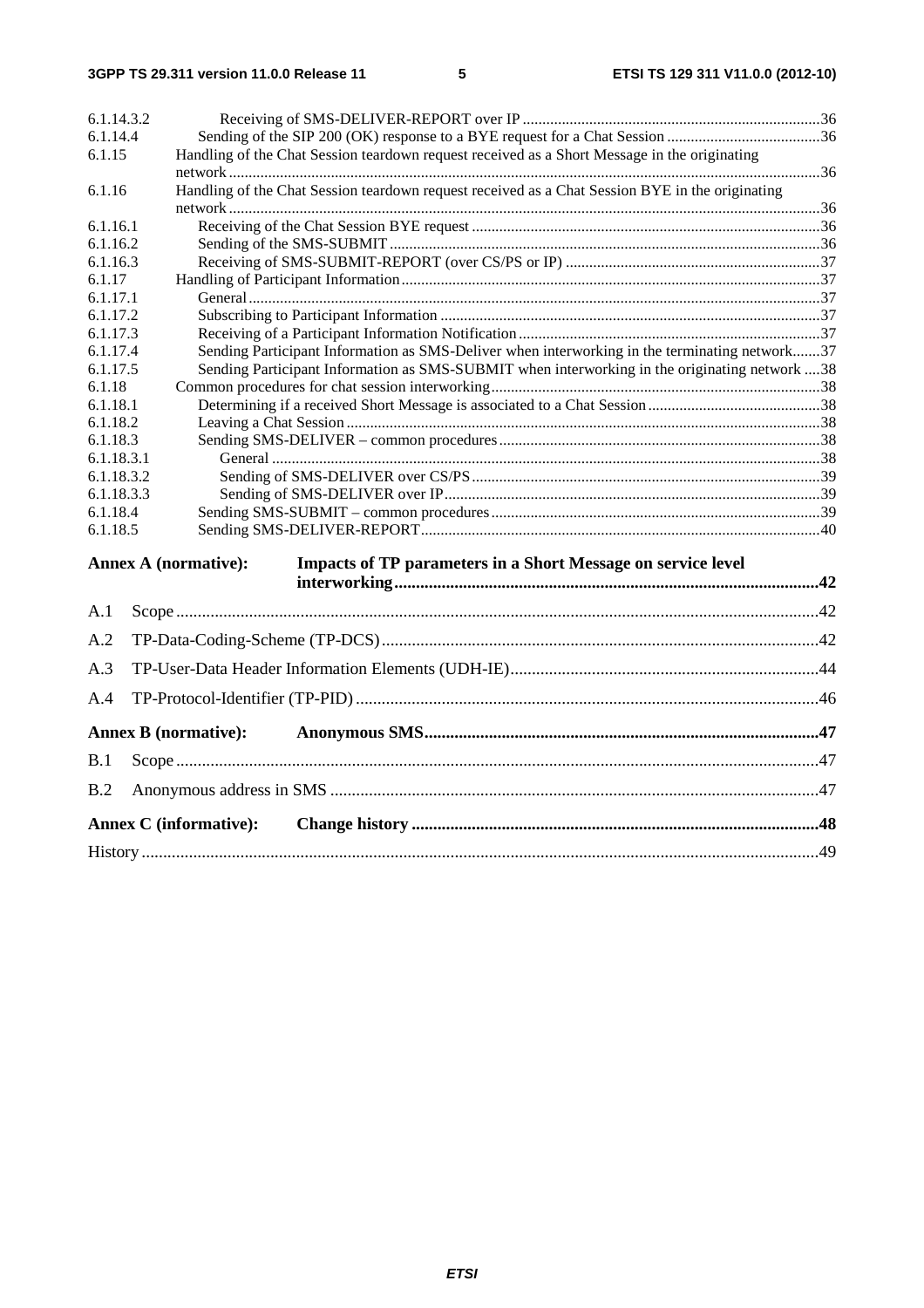## Foreword

This Technical Specification has been produced by the 3<sup>rd</sup> Generation Partnership Project (3GPP).

The contents of the present document are subject to continuing work within the TSG and may change following formal TSG approval. Should the TSG modify the contents of the present document, it will be re-released by the TSG with an identifying change of release date and an increase in version number as follows:

Version x.y.z

where:

- x the first digit:
	- 1 presented to TSG for information;
	- 2 presented to TSG for approval;
	- 3 or greater indicates TSG approved document under change control.
- y the second digit is incremented for all changes of substance, i.e. technical enhancements, corrections, updates, etc.
- z the third digit is incremented when editorial only changes have been incorporated in the document.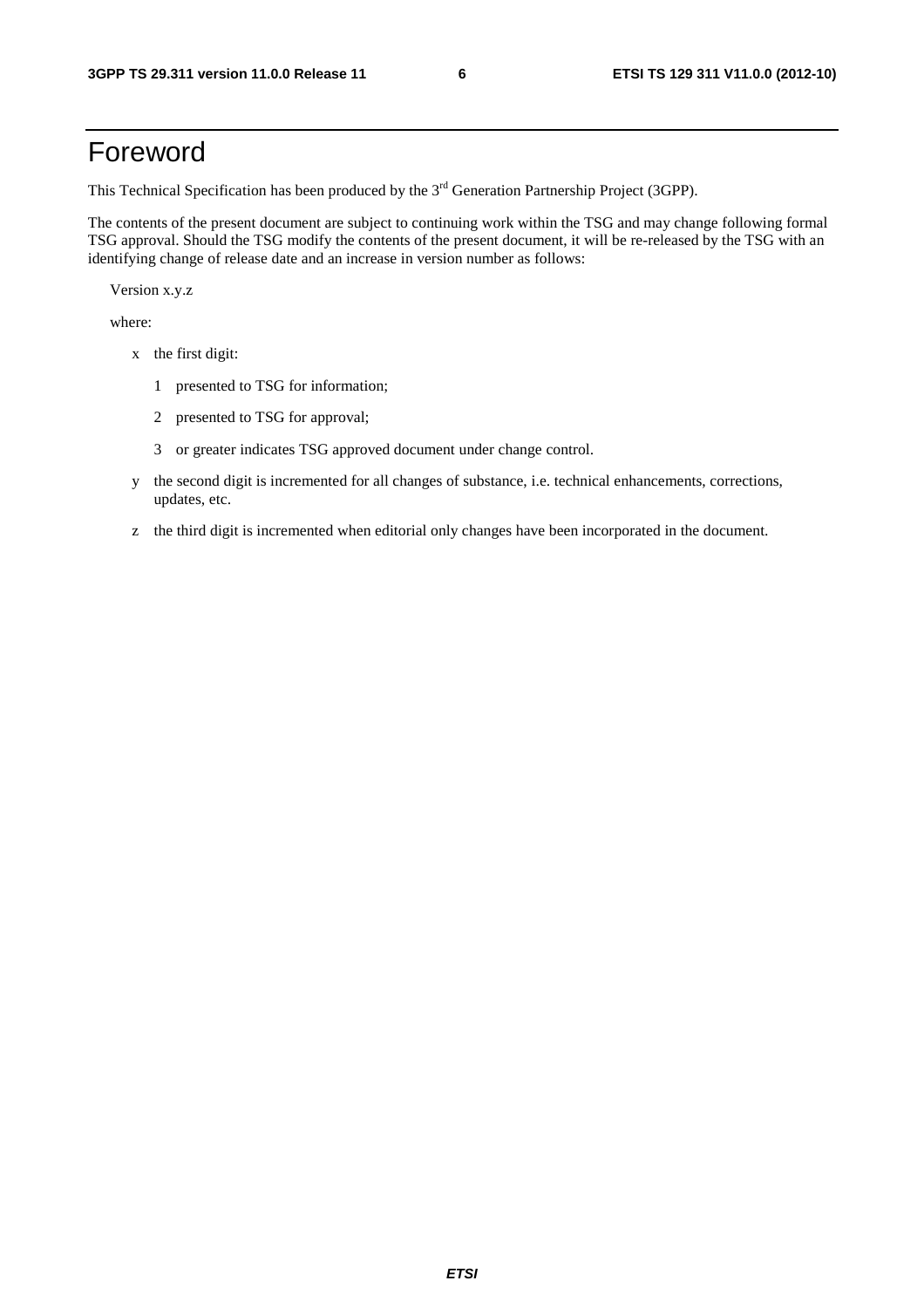## 1 Scope

The present document specifies the protocol details of service level interworking between Instant Message (OMA-TS-SIMPLE IM [4]) or Chat Session (OMA-TS-CPM\_Conv\_Fnct [17]) using the 3GPP IP Multimedia CN subsystem and the Short Message Service over both legacy CS/PS network as specified in the 3GPP TS 23.040 [2] and a generic IP Conectivity Access Network (IP-CAN) as specified in the 3GPP TS 24.341 [5]. These include:

- Procedures to implement service level interworking between IM and SM;
- Procedures to implement service level interworking between CPM and SM;
- Enhancement of the IP-SM-GW as an Application Server to support service selection, authorization and mapping between IM or CPM and SM protocols; and
- Interaction between service level interworking and transport layer interworking.

## 2 References

The following documents contain provisions which, through reference in this text, constitute provisions of the present document.

- References are either specific (identified by date of publication, edition number, version number, etc.) or non-specific.
- For a specific reference, subsequent revisions do not apply.
- For a non-specific reference, the latest version applies. In the case of a reference to a 3GPP document (including a GSM document), a non-specific reference implicitly refers to the latest version of that document *in the same Release as the present document*.
- [1] 3GPP TR 21.905: "Vocabulary for 3GPP Specifications".
- [2] 3GPP TS 23.040: "Technical realization of the Short Message Service (SMS) Point to Point (PP)".
- [3] 3GPP TS 24.229: "Internet Protocol (IP) multimedia call control protocol based on Session Initiation Protocol (SIP) and Session Description Protocol (SDP); Stage 3".
- [4] OMA OMA-TS-SIMPLE IM-V1 0: "Instant Messaging using SIMPLE", [http://www.openmobilealliance.org/.](http://www.openmobilealliance.org/)
- [5] 3GPP TS 24.341: "Support of SMS over IP networks; Stage 3".
- [6] 3GPP TS 23.204: "Support of Short Message Service (SMS) over generic 3GPP Internet Protocol (IP) access; Stage 2".
- [7] 3GPP TS 29.002: "Mobile Application Part (MAP) specification".
- [8] IETF RFC 3428: "Session Initiation Protocol (SIP) Extension for Instant Messaging".
- [9] 3GPP TS 24.011: "Point-to-Point (PP) Short Message Service (SMS) support on mobile radio interface".
- [10] IETF RFC 3261: "SIP: Session Initiation Protocol".
- [11] 3GPP TS 23.002: "Network architecture".
- [12] 3GPP TS 23.228: "IP multimedia subsystem; Stage 2".
- [13] IETF RFC 3841: "Caller Preferences for the Session Initiation Protocol (SIP)".
- [14] 3GPP TS 23.042: "Compression algorithm for text messaging services".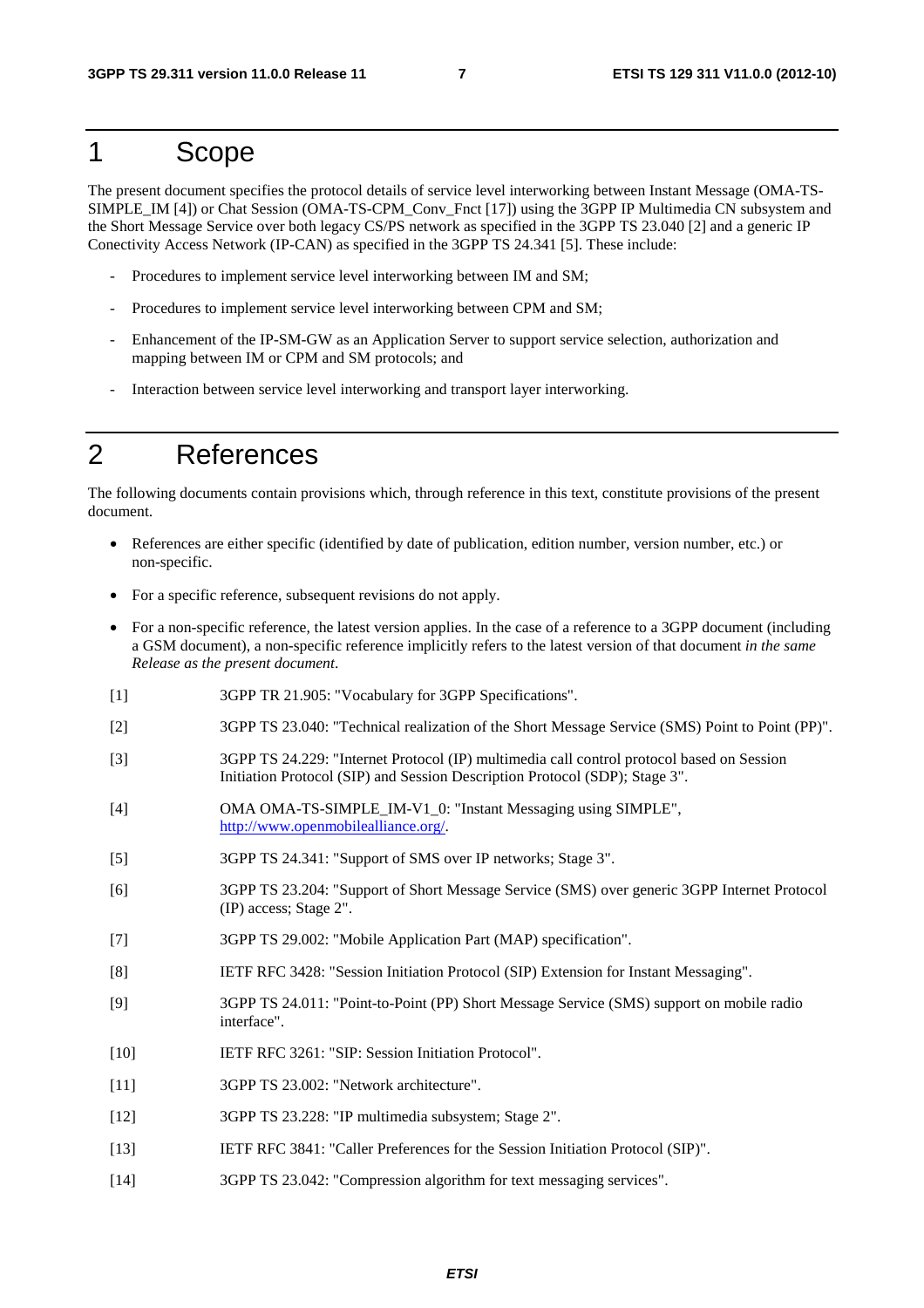- [15] 3GPP TS 27.005: "Use of Data Terminal Equipment Data Circuit terminating Equipment (DTE DCE) interface for Short Message Service (SMS) and Cell Broadcast Service (CBS)".
- [16] 3GPP TS 26.141: "IP Multimedia System (IMS) Messaging and Presence; Media formats and codecs".
- [17] OMA OMA-TS-CPM\_Conv\_Fnct-V1\_0: "CPM Conversation Functions", <http://www.openmobilealliance.org/>.
- [18] IETF RFC 4575: "A Session Initiation Protocol (SIP) Event Package for Conference State".
- [19] IETF RFC 4975: "The Message Session Relay Protocol (MSRP)".
- [20] OMA OMA-TS-CPM\_System\_Description-V1\_0: "Converged IP Messaging System Description", [http://www.openmobilealliance.org/.](http://www.openmobilealliance.org/)
- [21] 3GPP TS 31.102: "Characteristics of the Universal Subscriber Identity Module (USIM) application".
- [22] 3GPP TS 51.011: "Specification of the Subscriber Identity Module Mobile Equipment (SIM-ME) interface".
- [23] IETF RFC 822: "Standard for the Format of ARPA Internet Text Messages".
- [24] 3GPP TS 23.038: "Alphabets and language-specific information".

## 3 Definitions and abbreviations

## 3.1 Definitions

For the purposes of the present document, the terms and definitions given in 3GPP TR 21.905 [1] and the following apply. A term defined in the present document takes precedence over the definition of the same term, if any, in 3GPP TR 21.905 [1].

For the purposes of the present document, the following terms and definitions given in 3GPP TS 23.204 [6], subclause 3.1 apply:

#### **SMSIP MESSAGE Instant Message**

For the purposes of the present document, the following terms and definitions given in RFC 3261 [10] apply.

**Header Header field Request Response Status-Code** (see RFC 3261 [10], subclause 7.2)

For the purposes of the present document, the following terms and definitions given in 3GPP TS 23.002 [11], subclauses 4.1.1.1 and 4a.7 apply:

#### **Home Subscriber Server (HSS)**

For the purposes of the present document, the following terms and definitions given in 3GPP TS 23.040 [2] apply:

#### **WVG Object**

For the purposes of the present document, the following terms and definitions given in 3GPP TS 23.228 [12], subclauses 4.3.3.1, 4.3.6 and 4.6 apply:

#### **Serving-CSCF (S-CSCF)**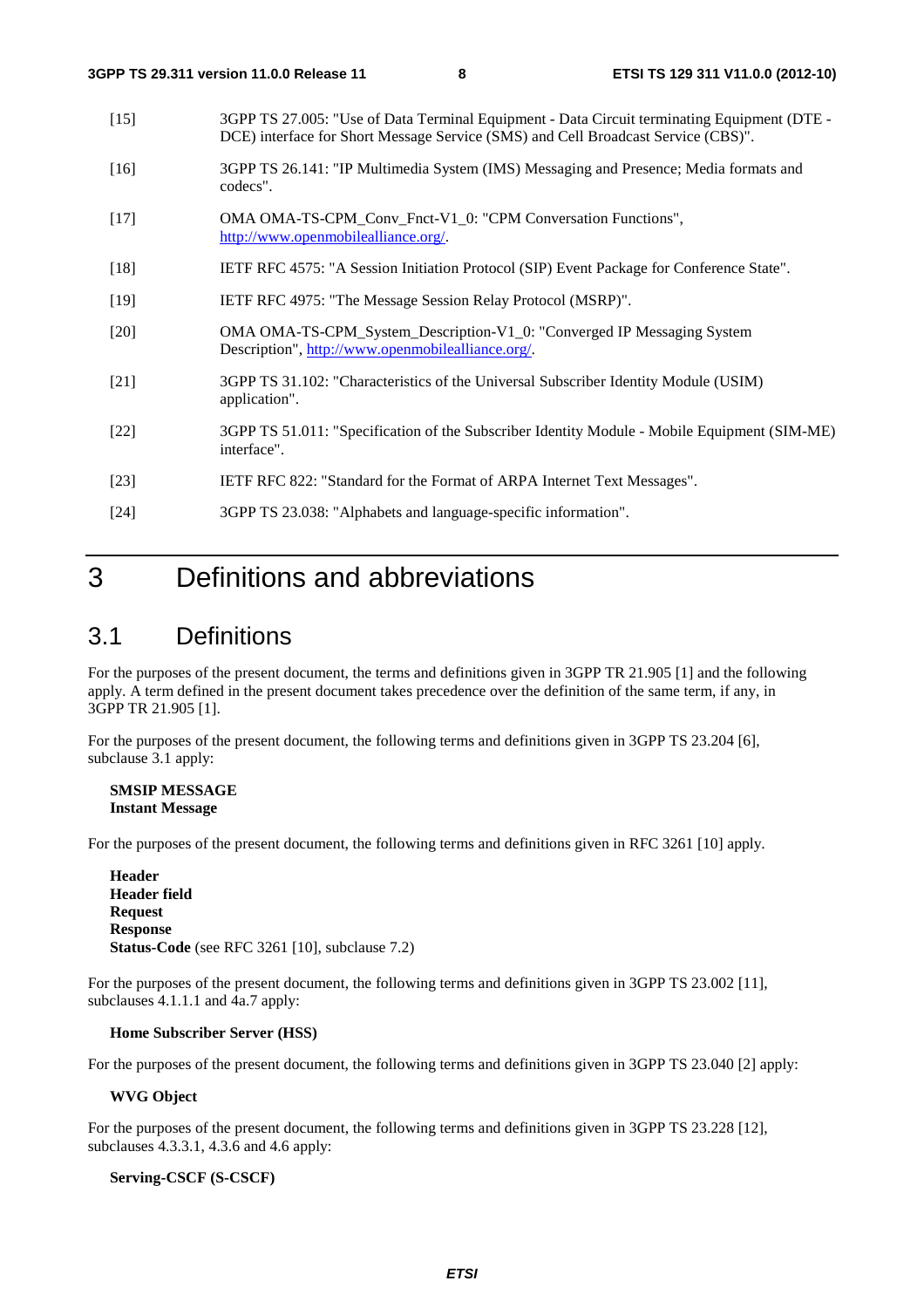For the purposes of the present document, the following terms and definitions given in OMA-TS-CPM. Conv. Fnct [17] apply:

#### **Participant Information**

For the purposes of the present document, the following term and definition applies:

**Chat Session:** A session established between two or more participants that is used for exchanging messages.

## 3.2 Abbreviations

For the purposes of the present document, the abbreviations given in 3GPP TR 21.905 [1] and the following apply. An abbreviation defined in the present document takes precedence over the definition of the same abbreviation, if any, in 3GPP TR 21.905 [1].

| AS          | <b>Application Server</b>                       |
|-------------|-------------------------------------------------|
| <b>CPIM</b> | Common Profile for Instant Messaging            |
| <b>CPM</b>  | Converged IP Messaging                          |
| <b>IM</b>   | <b>Instant Message</b>                          |
| <b>IMDN</b> | <b>Instant Message Disposition Notification</b> |
| IP-SM-GW    | IP-Short-Message-Gateway                        |
| <b>MSRP</b> | <b>Message Session Relay Protocol</b>           |
| <b>SM</b>   | <b>Short Message</b>                            |
| <b>UDH</b>  | User Data Header                                |
| WVG         | <b>Wireless Vector Graphics</b>                 |

## 4 Overview of service level interworking for messaging services

## 4.1 Introduction

The service level interworking for messaging services provides the interworking function between Instant Message or Chat Sessions and the Short Message to enable the communication between SM UE and Instant Message or CPM UE. The architecture for service level interworking is specified in 3GPP TS 23.204 [6].

## 4.2 Service level interworking between SM and IM

In order to provide the service level interworking between SM and IM, the following protocol mapping functionalities defined in 3GPP TS 23.204 [6] shall be supported:

- Instant Message mapped to Short Message over CS/PS;
- Instant Message mapped to Short Message over IP; and
- Short Message mapped to Instant Message.

## 4.3 Interaction with transport layer interworking

Both transport layer interworking and service level interworking shall be provided by IP-SM-GW. The interaction between transport layer interworking and service level interworking depends on the user subscription and authorization, on the UE capabilities, and on operator policy.

If a user only subscribes to either transport layer interworking or to service level interworking, only procedures defined for the subscribed interworking shall be performed by the IP-SM-GW.

If a user subscribes to both transport layer interworking and service level interworking, but the user is only authorised for one of the interworking when the message is processed, only the authorised interworking shall be performed by the IP-SM-GW.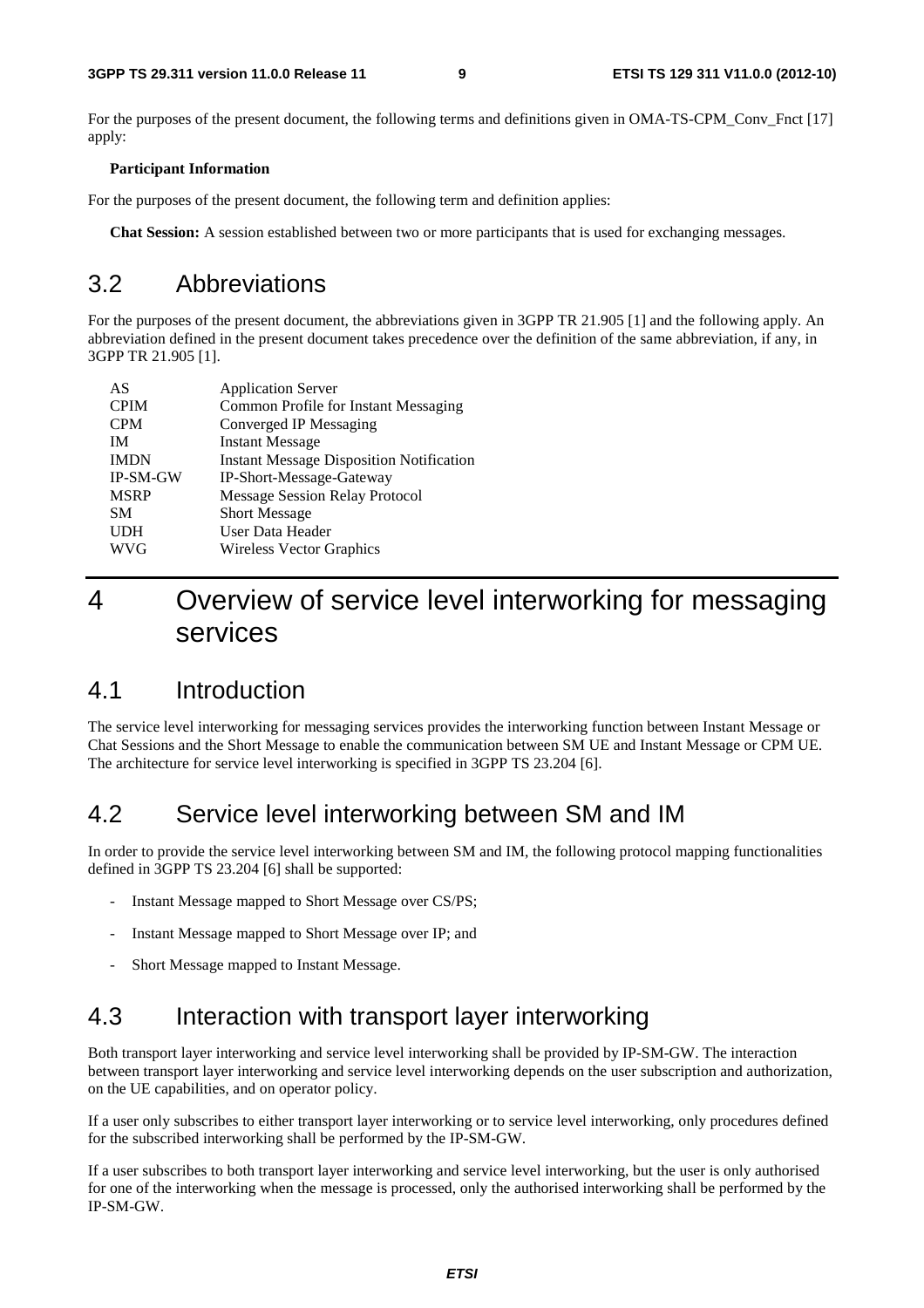If a user subscribes to both transport layer interworking and service level interworking, and is authorised for both, the behaviour of the IP-SM-GW depends on the specific scenario, on the registered capabilities of the UE, and finally is defined by operator policy and user preferences.

## 4.4 Service level interworking between SM and Chat Session

In order to provide the service level interworking between SM and Chat Session, the following protocol mapping functionalities defined in 3GPP TS 23.204 [6] shall be supported:

- Chat Session invitation request mapped to Short Message;
- Short Message mapped to Chat Session MSRP SEND request;
- Chat Session MSRP SEND request mapped to Short Message;
- Short Message mapped to Chat Session teardown request;
- Chat Session teardown request mapped to Short Message; and
- Event package for conference state information specified in IETF RFC 4575 [18] mapped to Short Message.
- 5 Functional entities

## 5.1 Application Server (AS)

An AS may implement the role of an IP-SM-GW (see subclause 6.1).

## 6 Roles

## 6.1 IP-Short-Message-Gateway (IP-SM-GW)

## 6.1.1 General

An IP-SM-GW is an entity that provides the service level interworking for:

- delivering a Short Message or concatenated Short Messages as an Instant Message;
- delivering concatenated Short Messages as a large Instant Message;
- delivering an Instant Message as a (concatenated) Short Message in the terminating network;
- submitting an Instant Message as a (concatenated) Short Message in the originating network;
- delivering a Chat Session invitation as a Short Message;
- sending a Chat Session invitation response based on the contents of the received Short Message; delivering a Short Message as Chat Session MSRP SEND request;
- delivering a Chat Session MSRP SEND request as a Short Message;
- sending a Chat Session teardown request based on the contents of the received Short Message;
- delivering a Chat Session teardown request as a Short Message; and
- delivering information about Chat Session changes to the SMS user.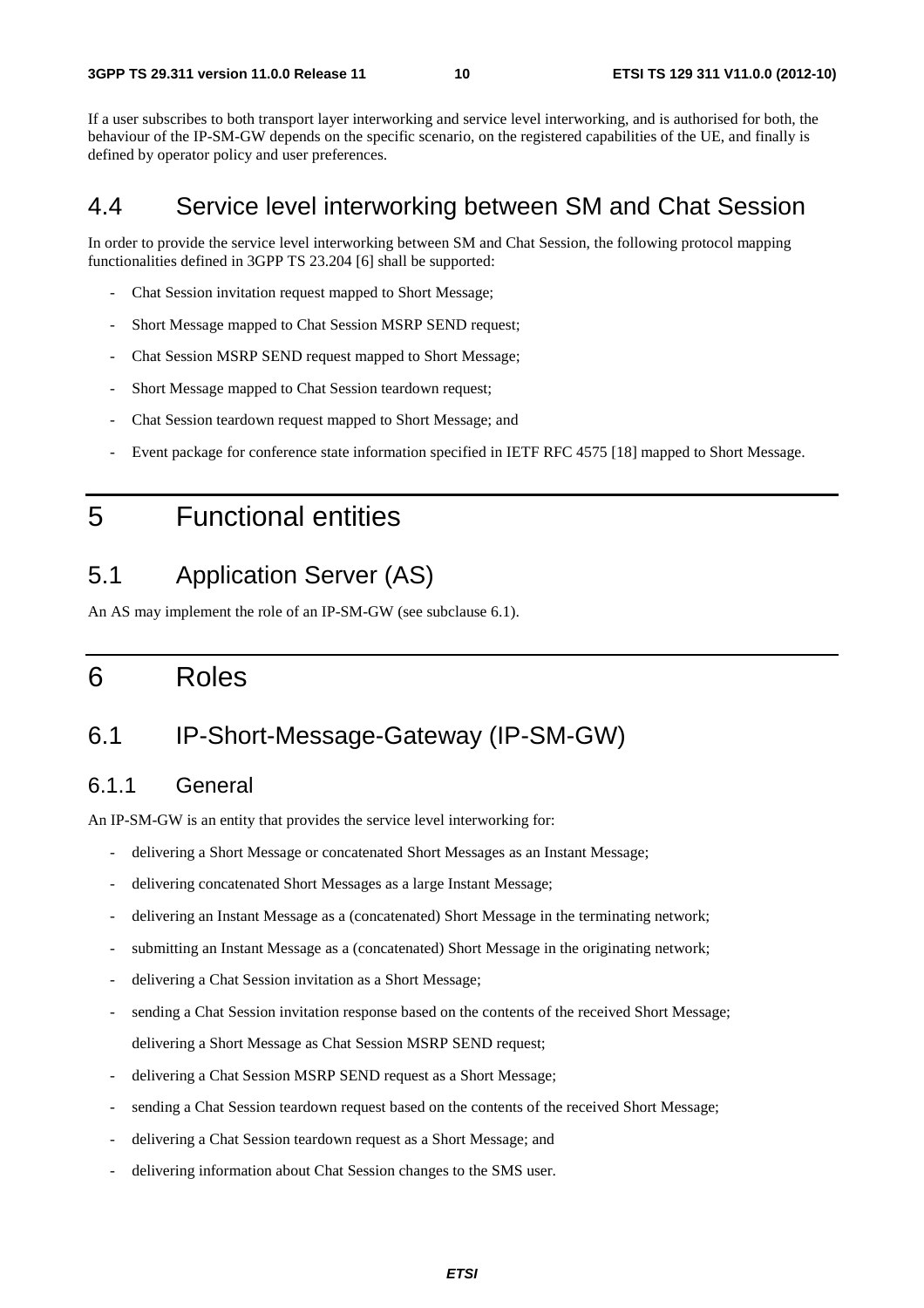In addition to the procedures specified in subclause 6.1, the IP-SM-GW shall support the procedures specified in subclause 5.7 of 3GPP TS 24.229 [3].

The IP-SM-GW handles the following messages for SM to IM interworking:

- receiving a SIP REGISTER request, as described in subclause 6.1.2;
- receiving a routing information query as described in subclause 6.1.3.1;
- receiving an SMS-DELIVER (MT-FORWARD-SHORT-MESSAGE) as described in subclause 6.1.4.2;
- sending a SIP MESSAGE request as described in subclause 6.1.4.3.1;
- sending a SIP INVITE request as described in subclause 6.1.4.3.2; and
- sending an SMS-DELIVER-REPORT as described in subclause 6.1.4.4.

The IP-SM-GW handles the following messages for IM to SM interworking:

- sending MAP-SEND-ROUTING-INFO-FOR-SM as described in subclause 6.1.3.2;
- receiving a SIP MESSAGE request as described in subclause 6.1.5.2 and subclause 6.1.6.2;
- sending an SMS-DELIVER (MT-FORWARD-SHORT-MESSAGE) as described in subclause 6.1.5.3;
- sending an SMS-SUBMIT (MO-FORWARD-SHORT-MESSAGE) as described in subclause 6.1.6.3;
- receiving an SMS-DELIVER-REPORT as described in subclause 6.1.5.4;
- receiving an SMS-SUBMIT-REPORT (MO-FORWARD-SHORT-MESSAGE-ACK) as described in subclause 6.1.6.4;
- receiving an SMS-STATUS-REPORT (MT-FORWARD-SHORT-MESSAGE) as described in subclause 6.1.6.5; and
- sending a SIP MESSAGE request containing an IMDN as described in subclause 6.1.5.5 and subclause 6.1.6.6.

The IP-SM-GW handles the following messages for Chat Session to SM interworking:

- receiving a SIP INVITE request as described in subclauses 6.1.7 and 6.1.8;
- sending an SMS-DELIVER (MT-FORWARD-SHORT-MESSAGE) and receiving of SMS-DELIVER-REPORT as described in subclauses 6.1.7.2, 6.1.7.3, 6.1.14.2 and 6.1.14.3;
- receiving an SMS-DELIVER (MT- FORWARD-SHORT-MESSAGE) and sending of an SMS-DELIVER-REPORT as described in subclauses 6.1.9, 6.1.10, 6.1.13 and 6.1.15;
- sending an SMS-SUBMIT (MO-FORWARD-SHORT-MESSAGE) and receiving an SMS-SUBMIT-REPORT (MO-FORWARD-SHORT-MESSAGE) as described in subclauses 6.1.8 and 6.1.16;
- sending an MSRP SEND request as described in subclauses 6.1.9.2 and 6.1.10.3;
- receiving an MSRP SEND request as described in subclause 6.1.11;
- receiving an SMS-STATUS-REPORT (MT-FORWARD-SHORT-MESSAGE) as described in subclause 6.1.12;
- sending an MSRP Success or Failure REPORT as described in subclauses 6.1.11 and 6.1.12;
- sending a SIP BYE request as described in subclauses 6.1.13, 6.1.15 and 6.1.18.2;
- receiving a SIP BYE request as described in subclauses 6.1.14.1 and 6.1.16.1; and
- sending a SIP SUBSCRIBE request and receiving a SIP NOTIFY request as described in subclause 6.1.17.

## 6.1.2 Notification about registration status and UE capabilities

Upon receipt of a third-party SIP REGISTER request, the IP-SM-GW shall: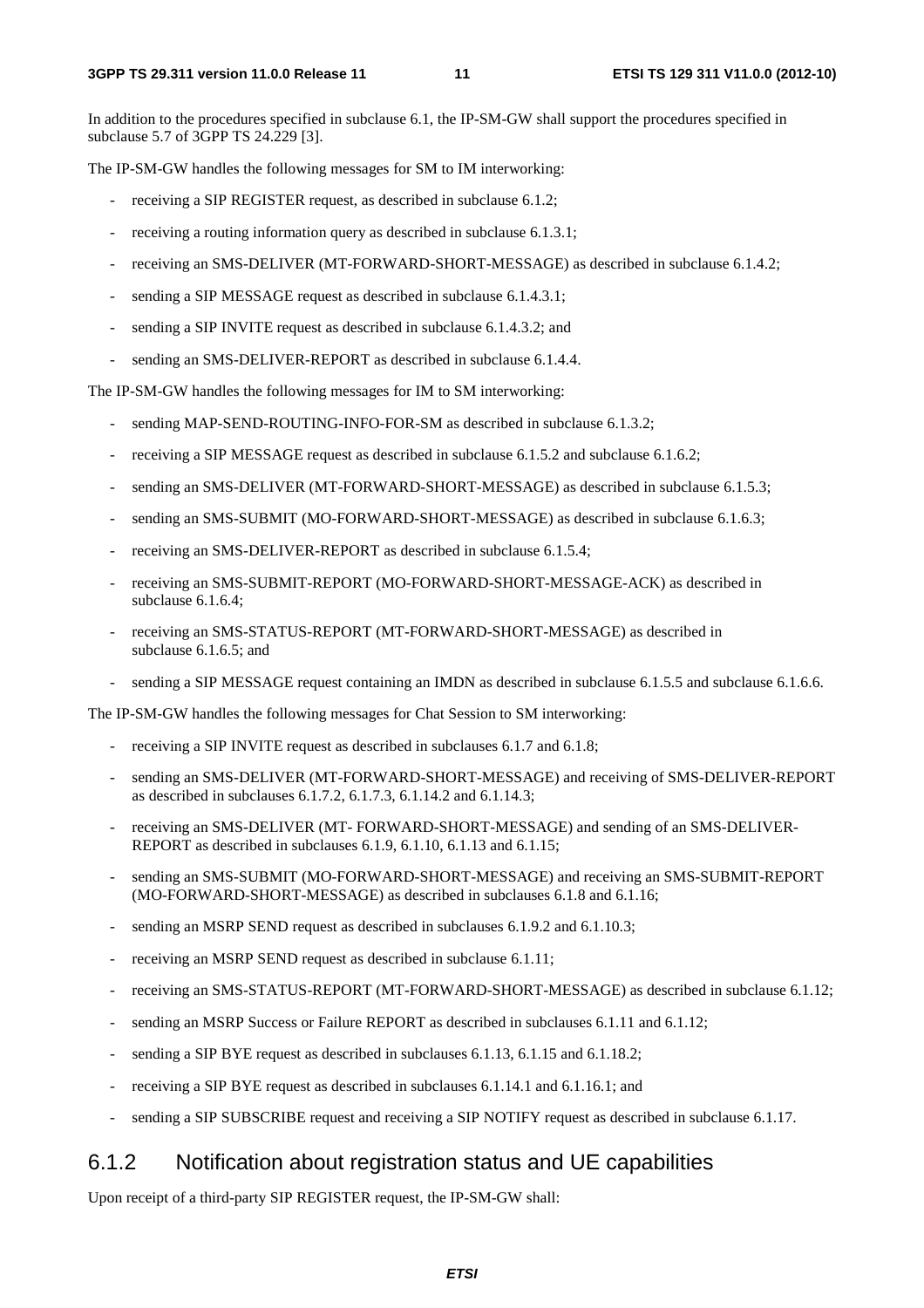- send a SIP 200 (OK) response for the SIP REGISTER request:
- subscribe to the registration event package for the public user identity registered at the user's registrar (S-CSCF) as described in 3GPP TS 24.229 [3]; and
- if the MSISDN is received in the message body of the SIP REGISTER request within the <service-info> XML element, then store the MSISDN.

Upon receipt of a SIP NOTIFY request the IP-SM-GW shall store the information about the UE registration status and its ability for receiving Instant Messages, i.e. if the public user identity has a contact registered with the ability to receive Instant Messages.

- NOTE 1: The ability of an UE to receive Instant Messages is included in the Contact header field of the SIP REGISTER request as described in OMA-TS-SIMPLE\_IM [4].
- NOTE 2: The IP-SM-GW will also receive information about the ability of the UE to receive Short Messages over IP as defined in 3GPP TS 24.341 [5].

## 6.1.3 Handling of routing information

### 6.1.3.1 Answering routing information query

The IP-SM-GW shall answer the routing information query which is received from the HSS/HLR as described in 3GPP TS 24.341 [5].

### 6.1.3.2 Querying of routing information

To retrieve the routing information needed for routing the translated Short Message(s) to the servicing MSC or SGSN, the IP-SM-GW shall send the MAP-SEND-ROUTING-INFO-FOR-SM message to HSS/HLR as described in 3GPP TS 29.002 [7]. The IP-SM-GW shall include the following information in the MAP-SEND-ROUTING-INFO-FOR-SM message:

- a) Invoke-ID parameter set in accordance with 3GPP TS 29.002 [7];
- b) MSISDN parameter set to the address of the associated SIP MESSAGE request receiver retrieved as part of the subscriber data from the HSS at registration by the IP-SM-GW or locally configured in the IP-SM-GW;
- c) SM-RP-PRI parameter set in accordance with 3GPP TS 29.002 [7];
- d) Service Centre Address parameter set to the address of the IP-SM-GW;
- e) SM-RP-MTI parameter set to 0 (SMS Deliver);
- f) SM-RP-SMEA parameter set based on the value of the P-Asserted-Identity header field in the Instant Message if the P-Asserted-Identity header field contains a E.164 address; and
- g) GPRS Support Indicator parameter set to indicate that IP-SM-GW supports GPRS specific procedure of combine delivery of Short Message via MSC and/or via the SGSN in accordance with 3GPP TS 29.002 [7].

## 6.1.4 Delivering Short Message(s) as an Instant Message

#### 6.1.4.1 General

This section describes the procedure when the IP-SM-GW located in the terminating network interworks Short Message(s) to an Instant Message.

IP-SM-GW procedures at the reception of the Short Message are described in subclause 6.1.4.2.

The creation of the IM is described in subclause 6.1.4.3.

The creation of the Short Message delivery report is described in subclause 6.1.4.4.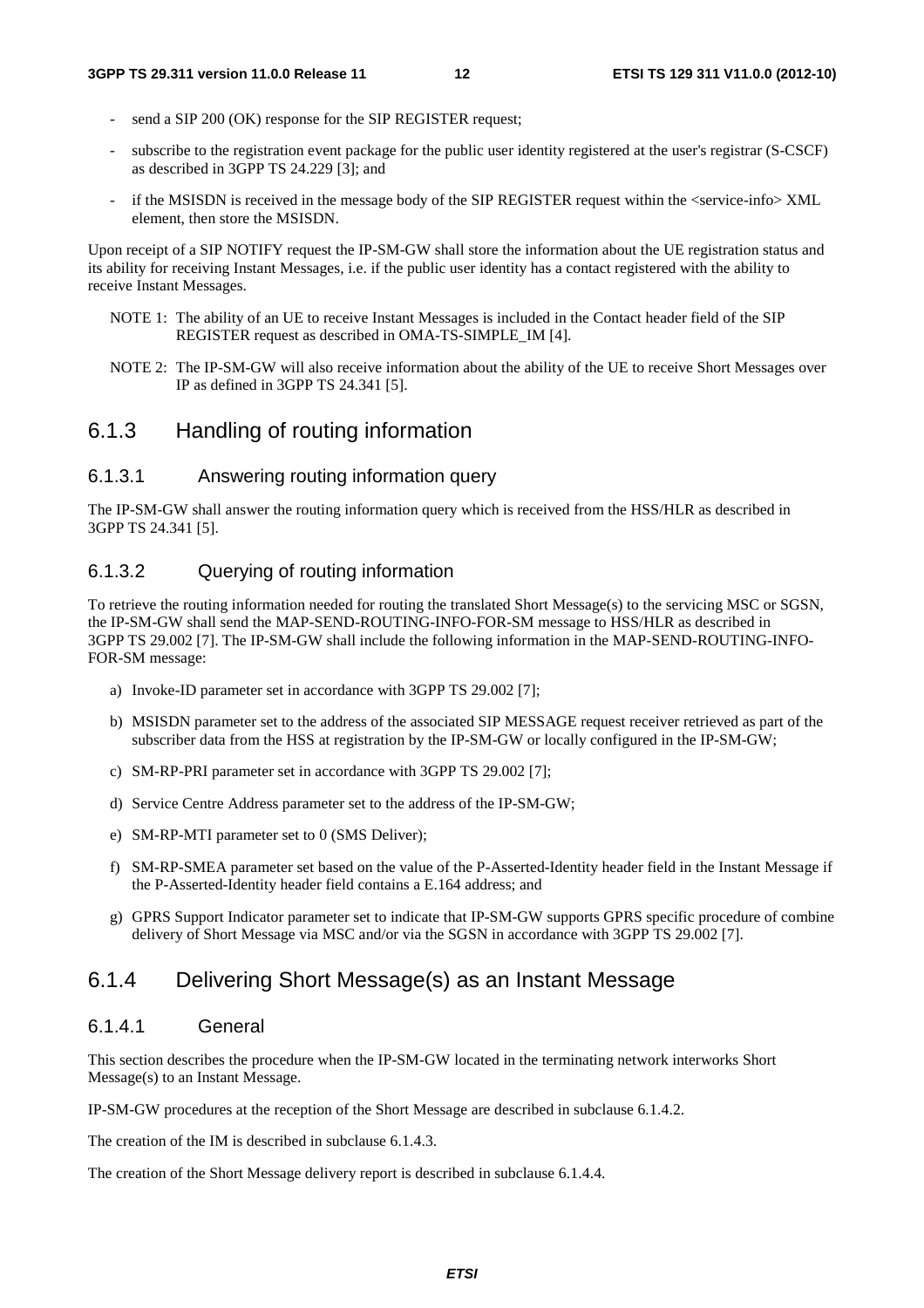## 6.1.4.2 Receiving of SMS-DELIVER

When the IP-SM-GW in the terminating networks receives a Short Message from the SMS-GMSC, it shall:

- 1) determine if service level interworking is needed for the served user (in SM-RP-DA), i.e. if the served user is subscribed for service level interworking and if multiple options are available to deliver the Short Message, then user preference or operator policy indicates priority to receive a Short Messages as an Instant Message; and
- 2) determine if service level interworking is allowed for the received Short Message. Annex A specifies the transfer protocol level criteria that disallow service level interworking.

The procedure when service level interworking is not allowed is described in subclause 6.1.4.5

If service level interworking for the received SM is not needed, the IP-SM-GW shall:

- a) attempt to deliver the Short Message over CS/PS;
- b) perform transport level interworking, as described in 3GPP TS 24.341 [5]; or
- c) create a delivery report indicating failure.

If the received Short Message is the first segment of the concatenated Short Message and the IP-SM-GW decides to use service level interworking, the IP-SM-GW shall store and acknowledge all segments except the last segment of the concatenated Short Message. When the IP-SM-GW receives the last segment of the concatenated Short Message and the full length of the received concatenated Short Message in Instant Message format is less than the allowed message length of an Instant Message, the IP-SM-GW shall create an Instant Message that includes the concatenated Short Message in accordance with subclause 6.1.4.3.1.

NOTE: The allowed message length of an Instant Message is defined in IETF RFC 3428 [8].

If the message length of the user generated Short Messages in IM format is greater than the allowed message length of an Instant Message and the IM user has registered the capability to receive Instant Messages, the procedure shall be in accordance with subclause 6.1.4.3.2.

### 6.1.4.3 Sending of Instant Message

#### 6.1.4.3.1 Sending of the Instant Message in a SIP MESSAGE request

After receiving either a single Short Message within a MT\_FORWARD\_SHORT\_MESSAGE or a full set of concatenated Short Messages not exceeding the size limit of a SIP MESSAGE request based Instant Message that is to be delivered as an Instant Message, the IP-SM-GW shall send a SIP MESSAGE request applying the related procedures for an AS acting as an originating UA as defined in subclause 5.7.3 in 3GPP TS 24.229 [3]. In addition, the IP-SM-GW shall include in the SIP MESSAGE request:

- a) the Request URI set to a Tel URI or a SIP URI corresponding to the MSISDN of the recipient. The IMSI received in the SM-RP-DA in the MT\_FORWARD\_SHORT\_MESSAGE which corresponds to the MT Correlation ID previously created when the SRI message was received, is used to obtain the MSISDN;
- b) the P-Asserted Identity header field set to a Tel URI based on TP-OA parameter received in MT\_FORWARD\_SHORT\_MESSAGE (SMS-DELIVER);
- c) the appropriate MIME type(s) in the Content-Type header field;
- d) an Accept-Contact header field with the IM feature-tag "+g.oma.sip-im";
- e) a User-Agent header field to indicate the IM release version as specified in OMA-TS-SIMPLE\_IM [4];
- f) a Request-Disposition header field with the value "no-queue", as specified in IETF RFC 3841 [13], in order to ensure the SIP MESSAGE request is not queued for delivery if the recipient is temporarily unreachable; and
- g) the contents of the Body set to the contents of the Short Message(s) formatted in appropriate MIME type based on received content in SM.

The IP-SM-GW shall send the SIP MESSAGE request to the S-CSCF.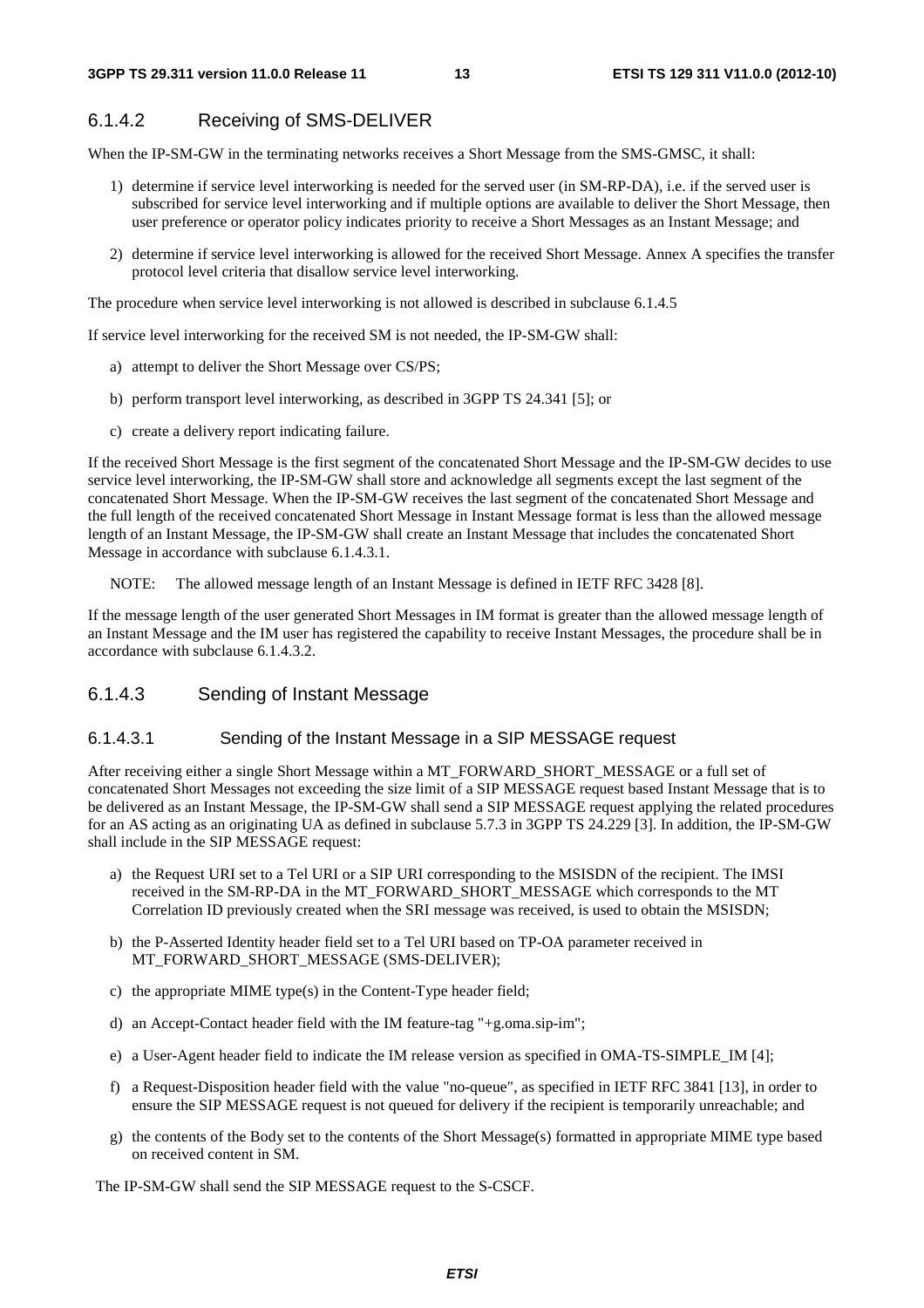#### 6.1.4.3.2 Sending of a large Instant Message

After receiving a full set of concatenated Short Messages exceeding the size limit of a SIP MESSAGE request based Instant Message, the IP-SM-GW shall send a SIP INVITE request applying the related procedures for an AS acting as an originating UA as defined in subclause 5.7.3 in 3GPP TS 24.229 [3]. In addition, the IP-SM-GW shall include in the SIP INVITE request:

- a) an Accept-Contact header field with the IM feature-tags "+g.oma.sip-im" and "+g.oma.sip-im.large-message";
- b) a User-Agent header field to indicate the IM release version as specified in OMA-TS-SIMPLE\_IM [4];
- c) in the Contact header field, the IM feature-tag "+g.oma.sip-im";
- d) the Request-URI set to the public user identity deduced from the information in SM-RP-DA;
- e) the P-Asserted Identity header field set to a Tel URI based on TP-OA parameter received in MT\_FORWARD\_SHORT\_MESSAGE;
- f) a Request-Disposition header field with the value "no-queue", as specified in IETF RFC 3841 [13], in order to ensure that the SIP INVITE request is not queued for delivery if the recipient is temporarily unreachable; and
- g) in the SDP, the direction attribute set to a=sendonly as described in OMA-TS-SIMPLE\_IM [4].

The IP-SM-GW shall send the SIP INVITE request to the S-CSCF.

Upon receipt of a SIP 2xx response to the SIP INVITE request, the IP-SM-GW shall send MSRP SEND request(s) containing the content of the concatenated Short Messages as described in OMA-TS-SIMPLE\_IM [4].

Upon receipt of corresponding response for the last chunk of the MSRP SEND request, e.g. a MSRP 200, the IP-SM-GW shall generated a SIP BYE request to release the session as in 3GPP TS 24.229 [3].

## 6.1.4.4 Sending of SMS-DELIVER-REPORT

#### 6.1.4.4.1 Common Procedures

If the IP-SM-GW decided to send SMS-DELIVER-REPORT, it shall send the MT-FORWARD-SHORT-MESSAGE-ACK message to the SMS-GMSC in accordance with 3GPP TS 29.002 [7] and 3GPP TS 23.040 [2] with the following information:

- Invoke Id parameter set in accordance with 3GPP TS 29.002 [7];
- if the received SIP response is not a SIP 2xx response, then the value of the User error parameter shall be mapped from the SIP response Status Code as described in Table 6.1.4.4.1.1;
- NOTE 1: If the received SIP response is a SIP 2xx response then the User error parameter is not contained in the MT-FORWARD-SHORT-MESSAGE-ACK message.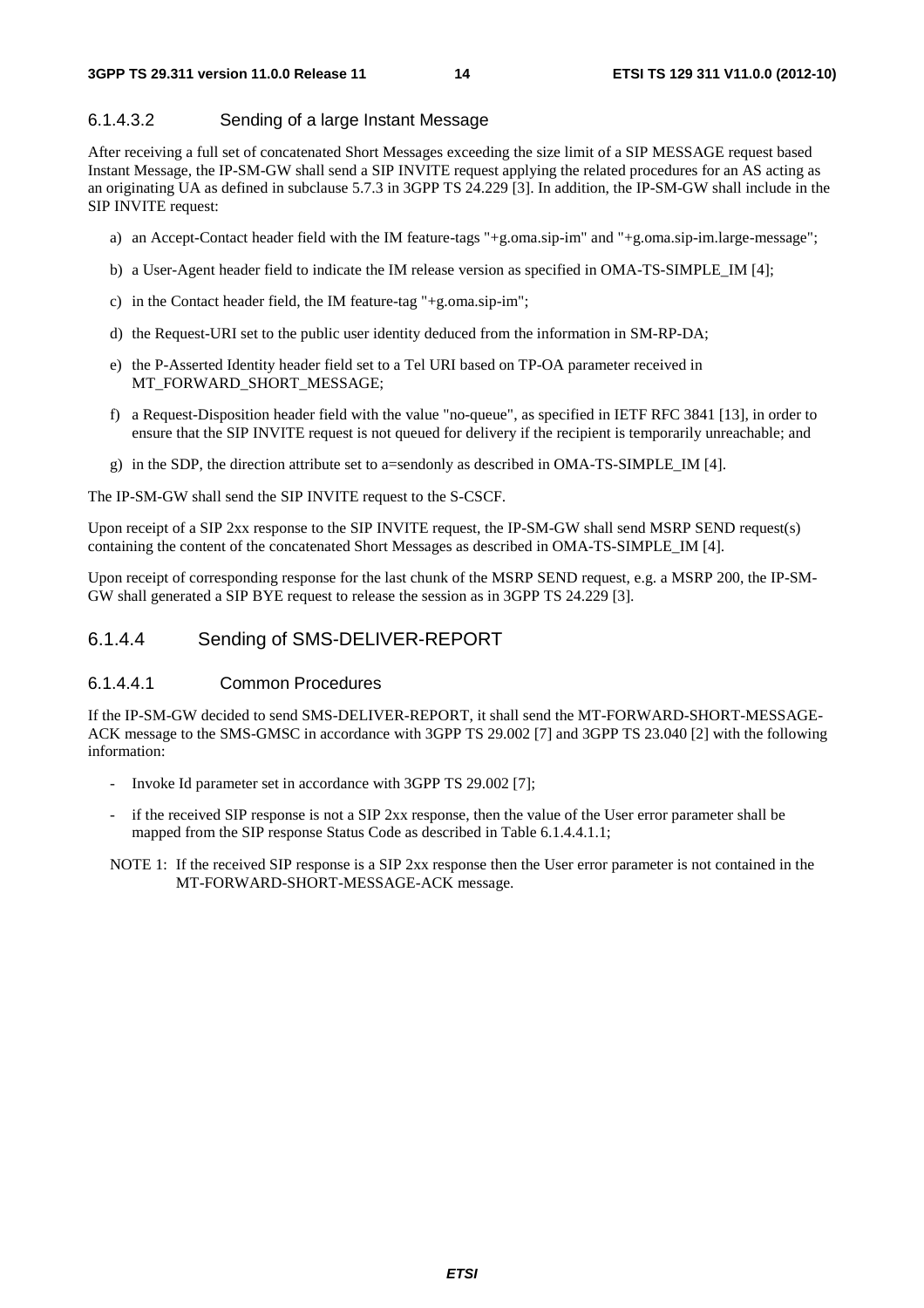| <b>SIP response Status Code</b>     | Value of the user error parameter        |
|-------------------------------------|------------------------------------------|
| 3xx                                 | <b>System Failure</b>                    |
| 5xx                                 | <b>System Failure</b>                    |
| 400 Bad Request                     | <b>System Failure</b>                    |
| 401 Unauthorized                    | Illegal Subscriber indicates that        |
|                                     | delivery of the mobile terminated        |
|                                     | Short Message failed because the         |
|                                     | mobile station failed authentication     |
| 402 Payment Required                | <b>System Failure</b>                    |
| 403 Forbidden                       | <b>System Failure</b>                    |
| 404 Not Found                       | Unidentified subscriber                  |
| 405 Method Not Allowed              | <b>System Failure</b>                    |
| 406 Not Acceptable                  | <b>System Failure</b>                    |
| 407 Proxy authentication required   | <b>Illegal Subscriber indicates that</b> |
|                                     | delivery of the mobile terminated        |
|                                     | Short Message failed because the         |
|                                     | mobile station failed authentication     |
| 408 Request Timeout                 | <b>System Failure</b>                    |
| 410 Gone                            | System Failure                           |
| 413 Request Entity too long         | <b>System Failure</b>                    |
| 414 Request-URI too long            | <b>System Failure</b>                    |
| 415 Unsupported Media type          | <b>System Failure</b>                    |
| 416 Unsupported URI scheme          | <b>System Failure</b>                    |
| 420 Bad Extension                   | <b>System Failure</b>                    |
| 421 Extension required              | <b>System Failure</b>                    |
| 423 Interval Too Brief              | <b>System Failure</b>                    |
| 433 Anonymity Disallowed.           | <b>System Failure</b>                    |
| 480 Temporarily Unavailable         | <b>Absent Subscriber SM</b>              |
| 481 Call/Transaction does not exist | <b>System Failure</b>                    |
| 482 Loop detected                   | <b>System Failure</b>                    |
| 483 Too many hops                   | <b>System Failure</b>                    |
| 484 Address Incomplete              | <b>System Failure</b>                    |
| 485 Ambiguous                       | <b>System Failure</b>                    |
| 486 Busy Here                       | Subscriber busy for MT SMS               |
| 487 Request terminated              | <b>System Failure</b>                    |
| 488 Not acceptable here             | <b>System Failure</b>                    |
| 493 Undecipherable                  | <b>System Failure</b>                    |
| 600 Busy Everywhere                 | Subscriber busy for MT SMS               |
| 603 Decline                         | Subscriber busy for MT SMS               |
| 604 Does not exist anywhere         | Unidentified subscriber                  |
| 606 Not acceptable                  | <b>System Failure</b>                    |

**Table 6.1.4.4.1.1: Mapping from Status Code to User error parameter** 

- SM-RP-UI set to SMS-DELIVER-REPORT; and
- the elements of the SMS-DELIVER-REPORT shall be set as described in 3GPP TS 23.040 [2] with the following information:
	- a) TP-MTI element set to 00 (SMS-DELIVER-REPORT);
	- b) TP-PI element set in accordance with 3GPP TS 23.040 [2];
	- c) TP-PID element set to 00000000 (SME-to-SME protocol);
	- d) TP-DCS element set in accordance with 3GPP TS 23.040 [2];
	- e) TP-UDL element set in accordance with 3GPP TS 23.040 [2];
	- f) TP-UD element set in accordance with 3GPP TS 23.040 [2]; and
	- g) If the received SIP response is not a SIP 2xx response, then the value of the TP-FCS element shall be mapped from the SIP response Status Code as described in Table 6.1.4.4.1.2.
- NOTE 2: If the received SIP response is a SIP 2xx response then the TP-FCS element is not contained in the SMS-DELIVER-REPORT.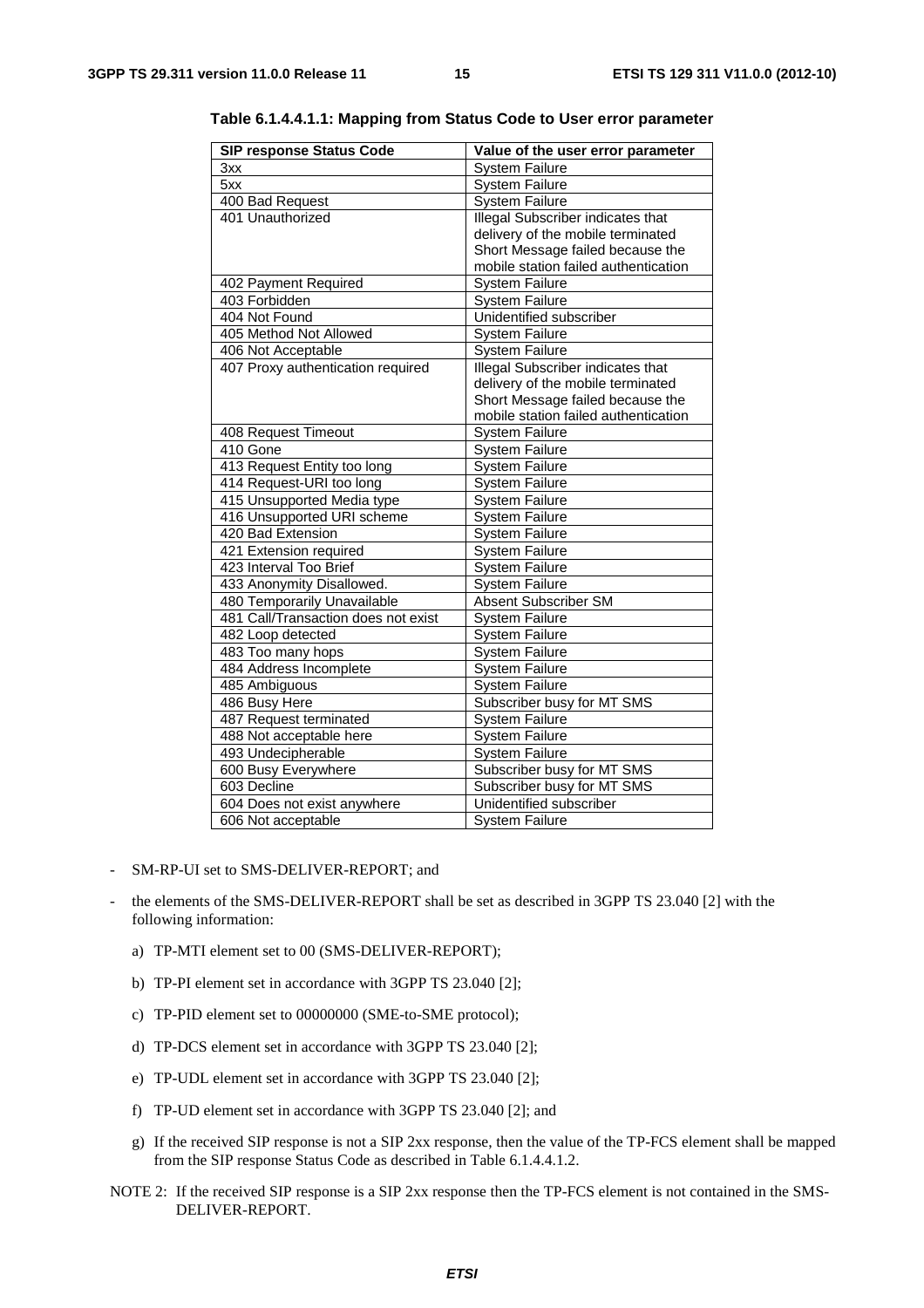| <b>SIP response Status Code</b>     | Value of the TP-FCS element |
|-------------------------------------|-----------------------------|
| 3xx                                 | FF Unspecified error cause  |
| 5xx                                 | FF Unspecified error cause  |
| 400 Bad Request                     | FF Unspecified error cause  |
| 401 Unauthorized                    | FF Unspecified error cause  |
| 402 Payment Required                | FF Unspecified error cause  |
| 403 Forbidden                       | FF Unspecified error cause  |
| 404 Not Found                       | FF Unspecified error cause  |
| 405 Method Not Allowed              | FF Unspecified error cause  |
| 406 Not Acceptable                  | FF Unspecified error cause  |
| 407 Proxy authentication required   | FF Unspecified error cause  |
| 408 Request Timeout                 | FF Unspecified error cause  |
| 410 Gone                            | FF Unspecified error cause  |
| 413 Request Entity too long         | FF Unspecified error cause  |
| 414 Request-URI too long            | FF Unspecified error cause  |
| 415 Unsupported Media type          | FF Unspecified error cause  |
| 416 Unsupported URI scheme          | FF Unspecified error cause  |
| 420 Bad Extension                   | FF Unspecified error cause  |
| 421 Extension required              | FF Unspecified error cause  |
| 423 Interval Too Brief              | FF Unspecified error cause  |
| 433 Anonymity Disallowed.           | FF Unspecified error cause  |
| 480 Temporarily Unavailable         | FF Unspecified error cause  |
| 481 Call/Transaction does not exist | FF Unspecified error cause  |
| 482 Loop detected                   | FF Unspecified error cause  |
| 483 Too many hops                   | FF Unspecified error cause  |
| 484 Address Incomplete              | FF Unspecified error cause  |
| 485 Ambiguous                       | FF Unspecified error cause  |
| 486 Busy Here                       | D2 Error in MS              |
| 487 Request terminated              | FF Unspecified error cause  |
| 488 Not acceptable here             | FF Unspecified error cause  |
| 493 Undecipherable                  | FF Unspecified error cause  |
| 600 Busy Everywhere                 | D2 Error in MS              |
| 603 Decline                         | D2 Error in MS              |
| 604 Does not exist anywhere         | FF Unspecified error cause  |
| 606 Not acceptable                  | FF Unspecified error cause  |

**Table 6.1.4.4.1.2: Mapping from Status Code to TP-FCS element** 

#### 6.1.4.4.2 Sending of SMS-DELIVER-REPORT after Short Message(s) delivered in a SIP MESSAGE request

Upon receipt of a 2xx SIP response for the SIP MESSAGE request sent as described in subclause 6.1.4.3.1, the IP-SM-GW shall apply the procedures defined in subclause 6.1.4.4.1 to send the MT-FORWARD-SHORT-MESSAGE-ACK message to the SMS-GMSC.

Upon receipt of a non-2xx SIP response for the SIP INVITE request sent as described in subclause 6.1.4.3.1, the IP-SM-GW shall attempt to deliver the Short Message in the next domains as specified in subclause 6.1.4.6. If all retries fail, the IP-SM-GW shall apply the procedures defined in subclaue 6.1.4.4.1 to send the MT-FORWARD-SHORT-MESSAGE-ACK message to the SMS-GMSC.

#### 6.1.4.4.3 Sending of SMS-DELIVER-REPORT after concatenated Short Messages delivered in a large Instant Message

Upon receipt of a non-2xx SIP response for the SIP INVITE request sent as described in subclause 6.1.4.3.2, the IP-SM-GW shall attempt to deliver the Short Message in the next domains as specified in subclause 6.1.4.6. If all retries fail, the IP-SM-GW shall apply the procedures defined in subclaue 6.1.4.4.1 to send the MT-FORWARD-SHORT-MESSAGE-ACK message for the last segment of the concatenated Short Messages to the SMS-GMSC.

Upon receipt of a non-200 MSRP response to the MSRP SEND request sent as described in subclause 6.1.4.3.2, the IP-SM-GW shall attempt to deliver the Short Message in the next domains as specified in subclause 6.1.4.6. If all retries fail, the IP-SM-GW shall apply the procedures defined in subclaue 6.1.4.4.1 to send the MT-FORWARD-SHORT-MESSAGE-ACK message for the last segment of the concatenated Short Messages to the SMS-GMSC. In addition, the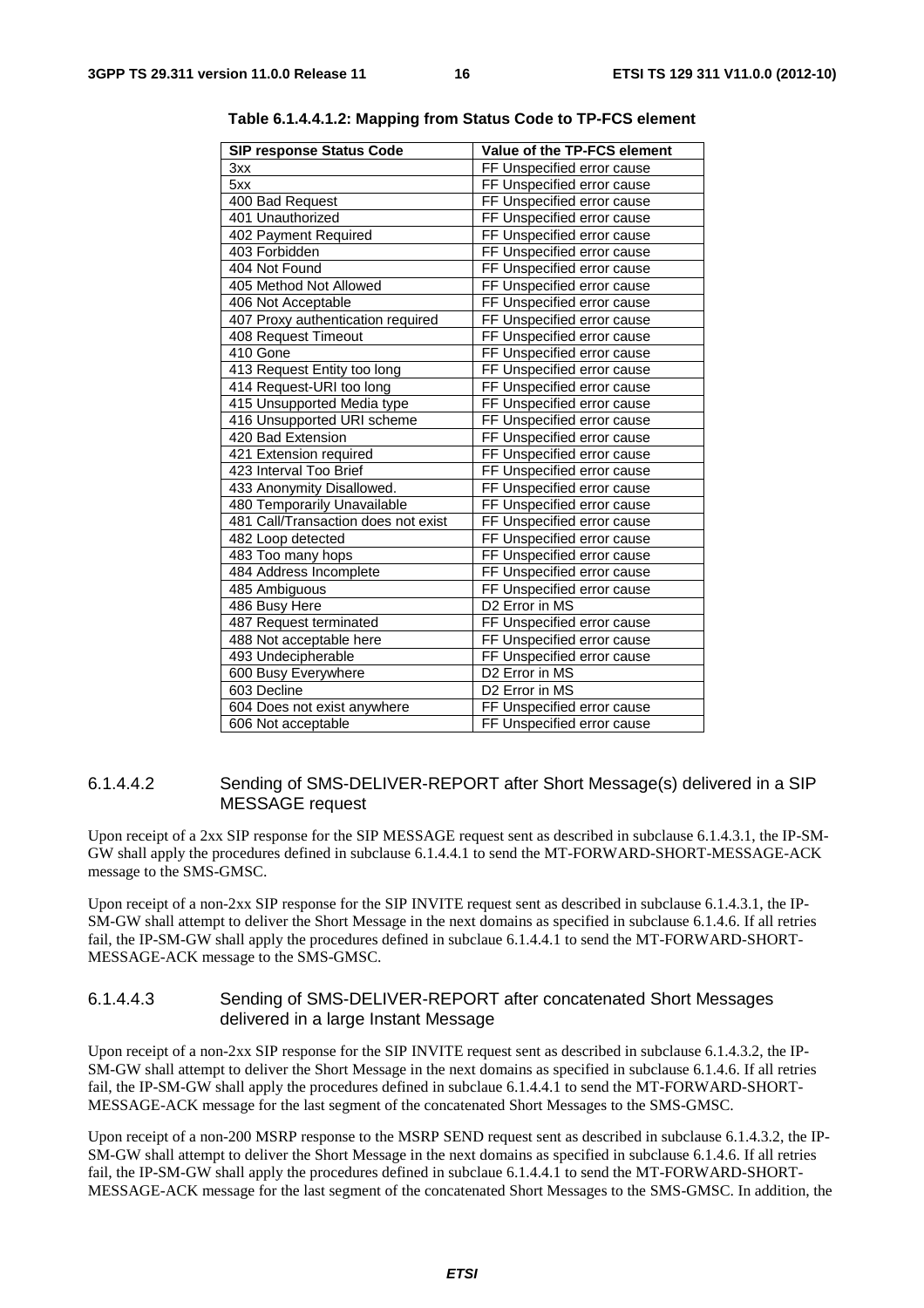User error parameter shall be set to "System Failure" and in SMS-DELIVER-REPORT the TP-FCS element shall be set to "FF Unspecified error cause".

Upon receipt of a 2xx SIP response for the BYE request sent as described in subclause 6.1.4.3.2, the IP-SM-GW shall apply the procedures defined in subclause 6.1.4.4.1 to send the MT-FORWARD-SHORT-MESSAGE-ACK message for the last segment of the concatenated Short Messages to the SMS-GMSC.

Upon receipt of a non-2xx SIP response for the the BYE request sent as described in subclause 6.1.4.3.2, the IP-SM-GW shall attempt to deliver the Short Message in the next domains as specified in subclause 6.1.4.6. If all retries fail, the IP-SM-GW shall apply the procedures defined in subclaue 6.1.4.4.1 to send the MT-FORWARD-SHORT-MESSAGE-ACK message for the last segment of the concatenated Short Messages to the SMS-GMSC.

## 6.1.4.5 Procedure when delivery of a Short Message as Instant Message is not allowed

If any one of the criteria specified in Appendix B indicate that service level interworking of a Short Message is not allowed then the IP-SM-GW shall:

- send an MT-FORWARD-SHORT-MESSAGE-ACK message to the SMS-GMSC in accordance with 3GPP TS 29.002 [7] and 3GPP TS 23.040 [2] and a REPORT-SM-DELIVERY- STATUS message to the HLR/HSS as described in 3GPP TS 29.002 [7], if the service level interworking was the last option to for Short Message delivery; or
- attempt to deliver the Short Message without applying service level interworking according to operator policy, as described in 3GPP TS 23.040 [2] and 3GPP TS 24.341 [5].

### 6.1.4.6 Retry after unsuccessful delivery of Short Message

If the IP-SM-GW receives an error response when delivering a Short Message in one domain (circuit switched domain, packet switched domain or IMS domain), then based on operator policy, the IP-SM-GW shall attempt to deliver the Short Message in the next domain in its sequence of priority for retries.

If all retries fail, the IP-SM-GW shall send a MT-FORWARD-SHORT-MESSAGE-ACK message to the SMS-GMSC in accordance with 3GPP TS 29.002 [7] and 3GPP TS 23.040[2] and a REPORT-SM-DELIVERY- STATUS message to the HLR/HSS as described in 3GPP TS 29.002 [7].

## 6.1.5 Delivering an Instant Message as a (concatenated) Short Message in the terminating network

#### 6.1.5.1 General

This section describes the procedure when the IP-SM-GW located in the terminating network interworks an Instant Message to Short Message(s).

IP-SM-GW procedures at the reception of the IM are described in subclause 6.1.5.2.

The creation and the delivery of a Short Message or concatenated Short Messages are described in subclause 6.1.5.3.

IP-SM-GW procedures at the reception of the Short Message delivery report are described in subclause 6.1.5.4.

The creation of delivery notification is described in subclause 6.1.5.5.

NOTE: Interworking for Large Message mode messaging as defined in OMA-TS-SIMPLE\_IM [4] is out of scope of this specification.

### 6.1.5.2 Receiving of the Instant Message in a SIP MESSAGE request

Upon receipt of a SIP MESSAGE request including an Instant Message in the terminating side, the IP-SM-GW shall:

1) check the recipient user's preferences, the current UE capability and operator policy before delivering the message. If operator policy mandates interworking or the recipient"s preference is to receive an Instant Message as a Short Message over CS/PS, the IP-SM-GW shall deliver the Instant Message as a Short Message over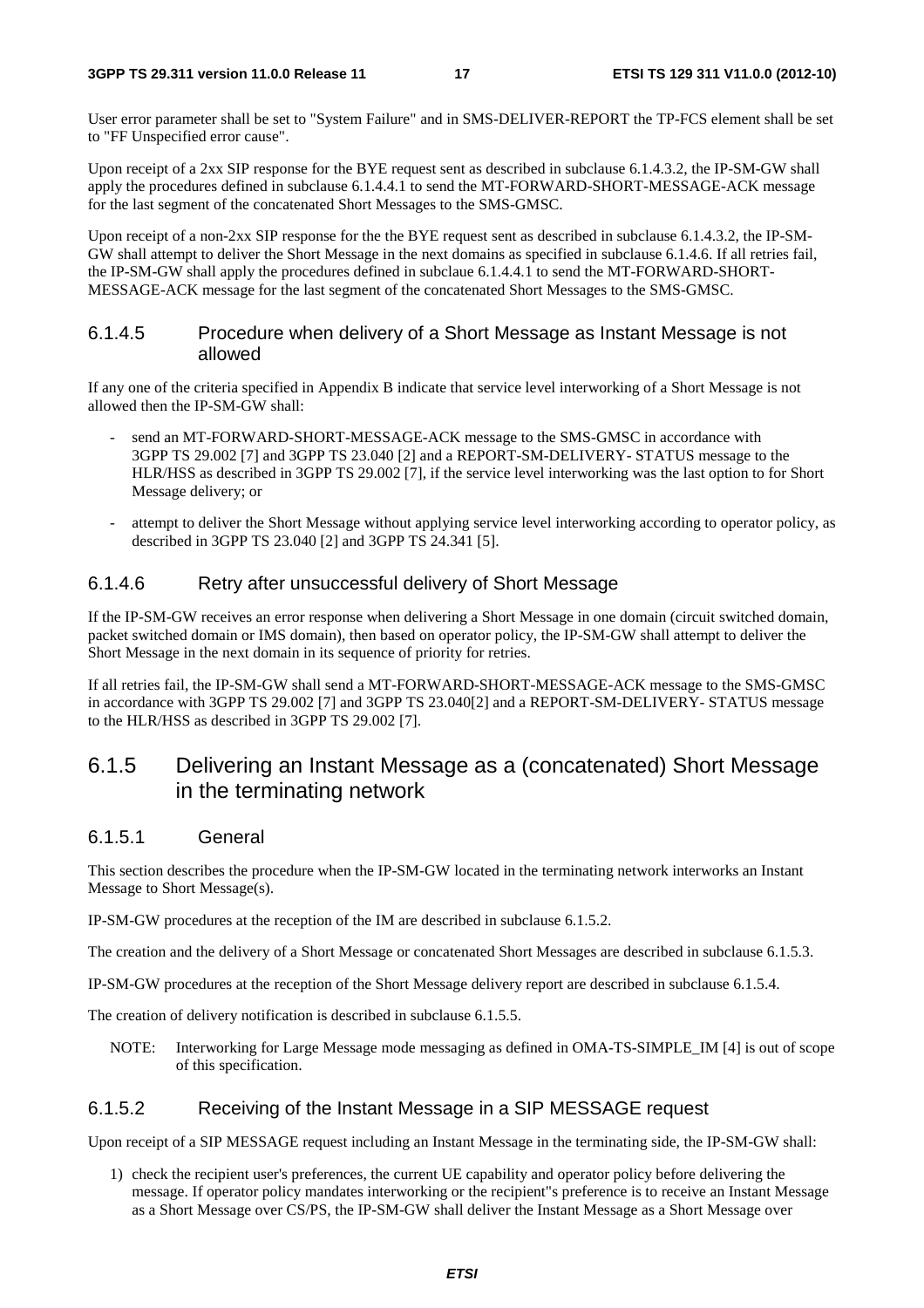CS/PS. If the UE of the Instant Message recipient is capable of accepting SMSIP MESSAGE as defined in 3GPP TS 24.341 [5] and operator policy mandates interworking or the recipient's preference is to receive the message as a Short Message as a Short Message over IMS, the IP-SM-GW shall deliver the Instant Message as a Short Message over IMS; and

2) check if it is possible to interwork the IM to an SM.

If the IP-SM-GW decided to interwork the IM to a Short Message (or concatenated Short Messages) the IP-SM-GW shall:

- 1) if the CPIM body of the received SIP MESSAGE request includes a Disposition-Notification header field with value "positive-delivery" or "negative-delivery" (i.e. the IM sender requests the Instant Message Delivery Notification) then store the values of the MESSAGE-ID Header contained in the CPIM body; and
- 2) proceed as described in subclause 6.1.5.3.

### 6.1.5.3 Sending of SMS-DELIVER (over CS/PS or IP)

#### 6.1.5.3.1 General

Upon receipt of an Instant Message that is to be delivered as a Short Message over CS/PS, the IP-SM-GW shall query the routing information from HSS as described in subclause 6.1.3.2 then send the MT\_FORWARD\_SHORT\_MESSAGE to the MSC or SGSN as described in 3GPP TS 29.002 [7] and 3GPP TS 23.040 [2]. The MT\_FORWARD\_SHORT\_MESSAGE shall be set as described in subclauses 6.1.5.3.2 and 6.1.5.3.3.

Upon receipt of an Instant Message that is to be delivered as a Short Message over IMS, the IP-SM-GW shall send the SMSIP MESSAGE containing RP-DATA message in the body to the S-CSCF as described in 3GPP TS 24.341 [5] and 3GPP TS 24.011 [9]. The SMSIP MESSAGE shall be set as described in subsclauses 6.1.5.3.2 and 6.1.5.3.4.

#### 6.1.5.3.2 Common Procedures

Both the SM-RP-UI parameter of the MT\_FORWARD\_SHORT\_MESSAGE and the RP-User Data element of the RP-DATA message in the SMSIP MESSAGE body shall be set to SMS-DELIVER. And the elements of SMS-DELIVER message shall be set in accordance with 3GPP TS 23.040 [2], with the following information:

- a) TP-MTI element set to 00 (SMS-DELIVER);
- b) TP-MMS element set in accordance with 3GPP TS 23.040 [2];
- NOTE 1: For example, for concatenated Short Messages, TP-MMS would be set to 0 while there are more messages to send.
- c) TP-RP element set to 0 (TP-Reply-Path parameter is not set in this SMS-DELIVER);
- d) TP-UDHI element set in accordance with 3GPP TS 23.040 [2];
- e) TP-SRI element shall be set to 1, if the SIP MESSAGE request contains in a CPIM body a Disposition-Notification header field with the value of "positive-delivery" or "negative-delivery" (i.e. the SIP MESSAGE request sender requests the Instant Message Delivery Notification). Otherwise, the TP-SRI element shall be set to 0;
- f) if the SIP MESSAGE request contains the privacy header with "header" or "user" or "id" and the operator policy allows sending of anonymous SMS, the value of TP-OA element set to an anonymous value. Setting an address field to an anonymous value is described in annex B. If the SIP MESSAGE request does not contain the privacy header, the value of the TP-OA element set based on the value of the P-Asserted-Identity header field in the Instant Message if the P-Asserted-Identity header field contains a E.164 address;
- NOTE 2: If no E.164 address is present in the P-Asserted-Identity header field, the value of the TP-OA element will be implementation dependant.
- g) TP-PID element set to 00000000 (SME-to-SME protocol);
- h) TP-DCS element set in accordance with 3GPP TS 23.040 [2];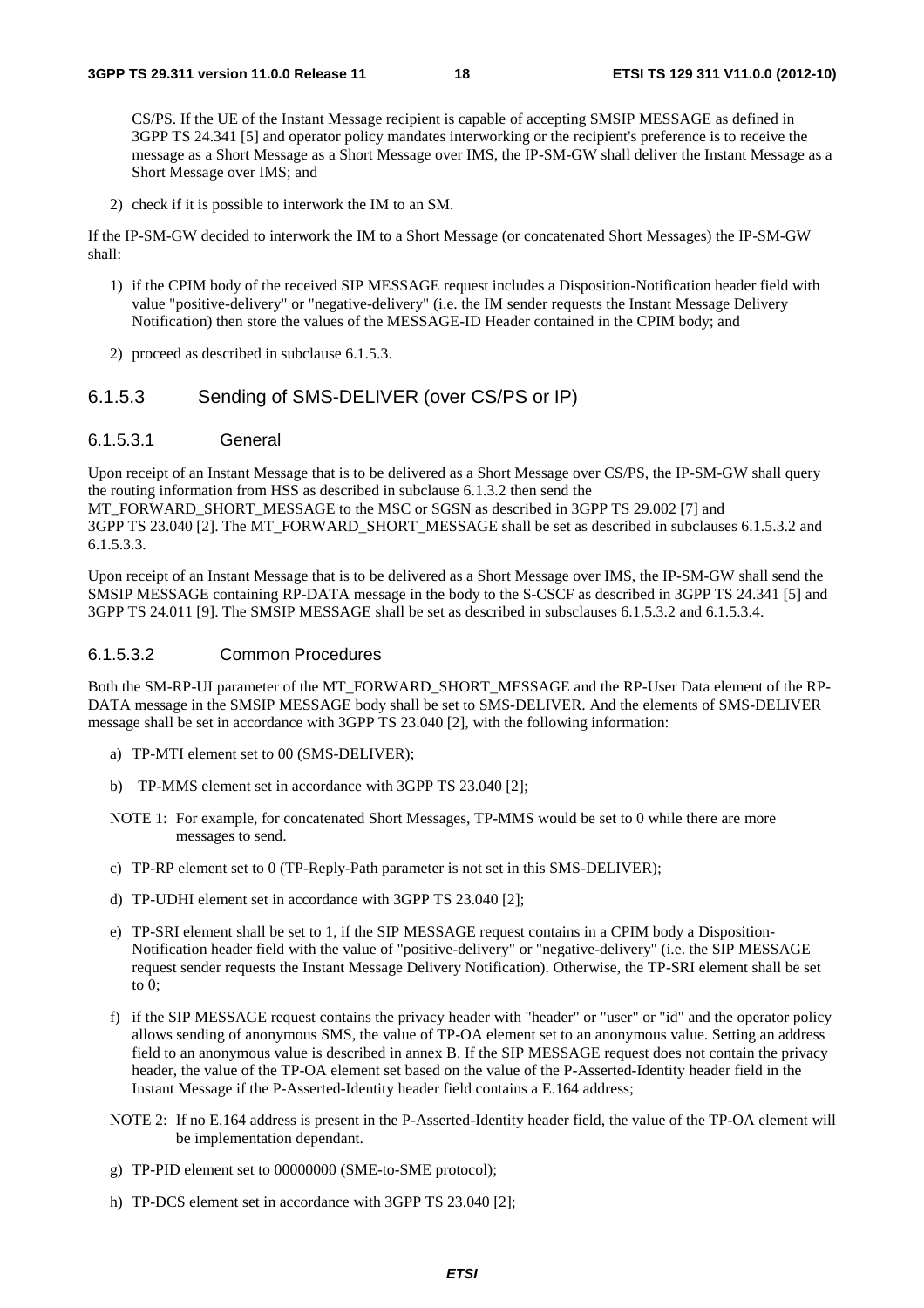- i) TP-SCTS element set to time when the IP-SM-GW received the Instant Message;
- j) TP-UDL element set in accordance with 3GPP TS 23.040 [2]; and
- k) TP-UD element set based on the content of Instant Message body.

If the content of the body in Short Message format is greater than the allowed message length of a Short Message, then the IP-SM-GW shall send concatenated Short Messages.

NOTE 3: In case of receiving MT\_FORWARD\_SHORT\_MESSAGE\_ACK message with the SM-RP-UI parameter set to value SMS-DELIVER-REPORT, containing the User error parameter for one segment of the concatenated Short Message, the default action of the IP-SM-GW is not to send any remaing segment.

3GPP TS 23.040 [2] specifies that a Short Message supports GSM 7-bit and UCS2 encoded text while an Instant Message may support different text types as defined in 3GPP TS 26.141 [16]. The IP-SM-GW shall reformat the received Instant Message text into an appropriate text type supported for Short Messages.

#### 6.1.5.3.3 Sending of SMS-DELIVER over CS/PS

The parameters of the MT\_FORWARD\_SHORT\_MESSAGE shall be set as described in 3GPP TS 29.002 [7], with the following information:

- Invoke-ID parameter set in accordance with 3GPP TS 29.002 [7];
- SM-RP-DA element set to the address associated with the SIP MESSAGE request receiver;
- SM-RP-OA element set to the address of the IP-SM-GW;
- More Messages To Send parameter set in accordance with 3GPP TS 29.002 [7]; and
- NOTE: For example, for concatenated Short Messages, More Messages To Send would be set to 0 while there are more messages to send.
- SM-RP-UI parameter set to SMS-DELIVER.

#### 6.1.5.3.4 Sending of SMS-DELIVER over IP

The IP-SM-GW shall send the SMSIP MESSAGE as described in 3GPP TS 24.341 [5] with the following exceptions:

- the Request-URI mapped from the Request-URI of the associated SIP MESSAGE request; and
- the body of the request shall contain an RP-DATA message. The elements of the RP-DATA message shall be set as described in 3GPP TS 24.011 [9], with the following information:
	- a) RP-Message Type element set to 001 (network to MS);
	- b) RP-Message Reference element set in accordance with 3GPP TS 24.011 [9];
	- c) RP-Originator Address element set to the address of the IP-SM-GW; and
	- d) RP-User Data set to SMS-DELIVER.

## 6.1.5.4 Receiving of SMS-DELIVER-REPORT (over CS/PS or IP)

#### 6.1.5.4.1 Receiving of SMS-DELIVER-REPORT over CS/PS

Upon receipt of MT\_FORWARD\_SHORT\_MESSAGE\_ACK message with the SM-RP-UI parameter set to value SMS-DELIVER-REPORT, and if the associated SIP MESSAGE request received before was delivered as a single Short Message, the IP-SM-GW shall

send a SIP 200 (OK) response to the associated SIP MESSAGE request sender, if the MT\_FORWARD\_SHORT\_MESSAGE\_ACK message does not contain the User error parameter. If the associated SIP MESSAGE request received before contains in a CPIM body a Disposition-Notification header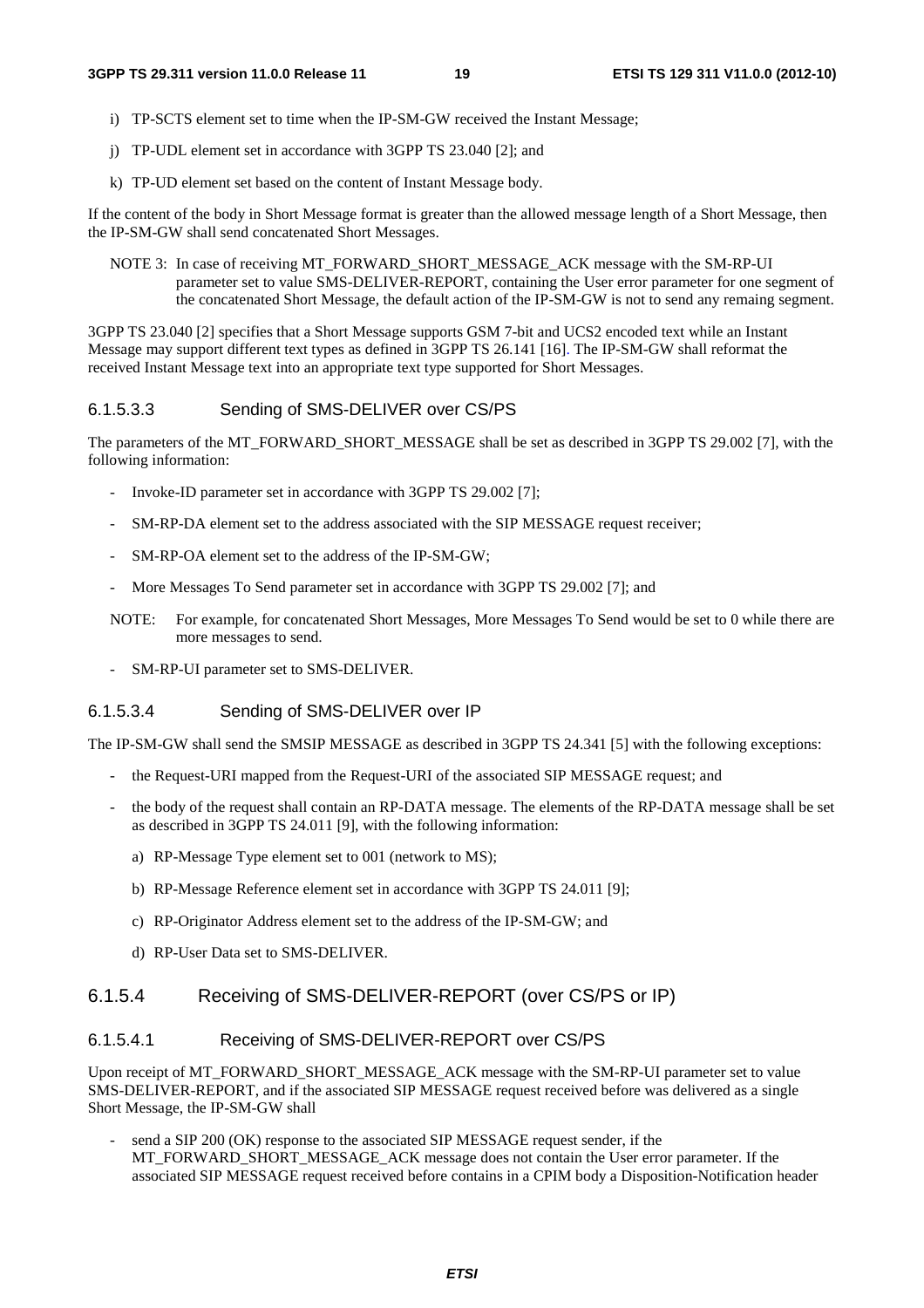field with value "positive-delivery", the IP-SM-GW shall send the Instant Message Delivery Notification with a "delivered" indication to the associated SIP MESSAGE request sender; or

- attempt deliver the Short Message in the next domains as specified in subclause 6.1.5.6, if the MT\_FORWARD\_SHORT\_MESSAGE\_ACK message contains the User error parameter. If all retried fail, the IP-SM-GW shall send a SIP 4xx or SIP 5xx response. The Status code to be sent is determined by examining the value of the User error parameter. Table 6.1.5.4.1.1 specifies the mapping of the User error parameter as described in 3GPP TS 29.002 [7], to SIP response status codes. If the associated SIP MESSAGE request received before contains in a CPIM body a Disposition-Notification header field with value "negative-delivery", the IP-SM-GW shall send the Instant Message Delivery Notification with a "failed" indication to the associated SIP MESSAGE request sender.

Upon receipt of MT\_FORWARD\_SHORT\_MESSAGE\_ACK message with the SM-RP-UI parameter set to value SMS-DELIVER-REPORT, and if the associated SIP MESSAGE request received before was delivered as concatenated Short Messages, the IP-SM-GW shall wait for the last MT\_FORWARD\_SHORT\_MESSAGE\_ACK message. Then the IP-SM-GW shall:

- send a SIP 200 (OK) response to the associated SIP MESSAGE request sender, if none of the MT\_FORWARD\_SHORT\_MESSAGE\_ACK messages contains the User error parameter. If the associated SIP MESSAGE request received before contains in a CPIM body a Disposition-Notification header field with value "positive-delivery", the IP-SM-GW shall send the Instant Message Delivery Notification with a "delivered" indication to the associated SIP MESSAGE request sender; or
- attempt deliver the Short Message in the next domains as specified in subclause 6.1.5.6, if at least one of MT\_FORWARD\_SHORT\_MESSAGE\_ACK messages contains the User error parameter. If all retries fail, the IP-SM-GW shall send a SIP 4xx or SIP 5xx response to the associated SIP MESSAGE request sender. The Status code to be sent is determined by examining the value of the User error parameter. Table 6.1.5.4.1.1 specifies the mapping of the User error parameter as described in 3GPP TS 29.002 [7], to SIP response status codes. If the associated SIP MESSAGE request received before contains in a CPIM body a Disposition-Notification header field with value "negative-delivery", the IP-SM-GW shall send the Instant Message Delivery Notification with a "failed" indication to the associated SIP MESSAGE request sender.

| Value of the User error parameter    | <b>SIP response Status code</b> |
|--------------------------------------|---------------------------------|
| Unidentified subscriber              | 404 Not Found                   |
| Absent Subscriber SM                 | 480 Temporarily unavailable     |
| Subscriber busy for MT SMS           | 486 Busy Here                   |
| <b>Facility Not Supported</b>        | 500 Server Internal error       |
| Illegal Subscriber indicates that    | 500 Server Internal error       |
| delivery of the mobile terminated    |                                 |
| Short Message failed because the     |                                 |
| mobile station failed authentication |                                 |
| Illegal equipment indicates that     | 500 Server Internal error       |
| delivery of the mobile terminated    |                                 |
| Short Message failed because an      |                                 |
| IMEI check failed, i.e. the IMEI was |                                 |
| blacklisted or not white-listed;     |                                 |
| <b>System Failure</b>                | 500 Server Internal error       |
| SM Delivery Failure with cause       | 480 Temporarily unavailable     |
| "memory capacity exceeded in the     |                                 |
| mobile equipment"                    |                                 |
| SM Delivery Failure with cause       | 500 Server Internal error       |
| "protocol error"                     |                                 |
| SM Delivery Failure with cause       | 500 Server Internal error       |
| "mobile equipment does not support   |                                 |
| the mobile terminated Short          |                                 |
| Message service"                     |                                 |
| Unexpected Data Value                | 500 Server Internal error       |
| Data Missing                         | 500 Server Internal error       |

#### **Table 6.1.5.4.1.1: Mapping from User error parameter to Status code**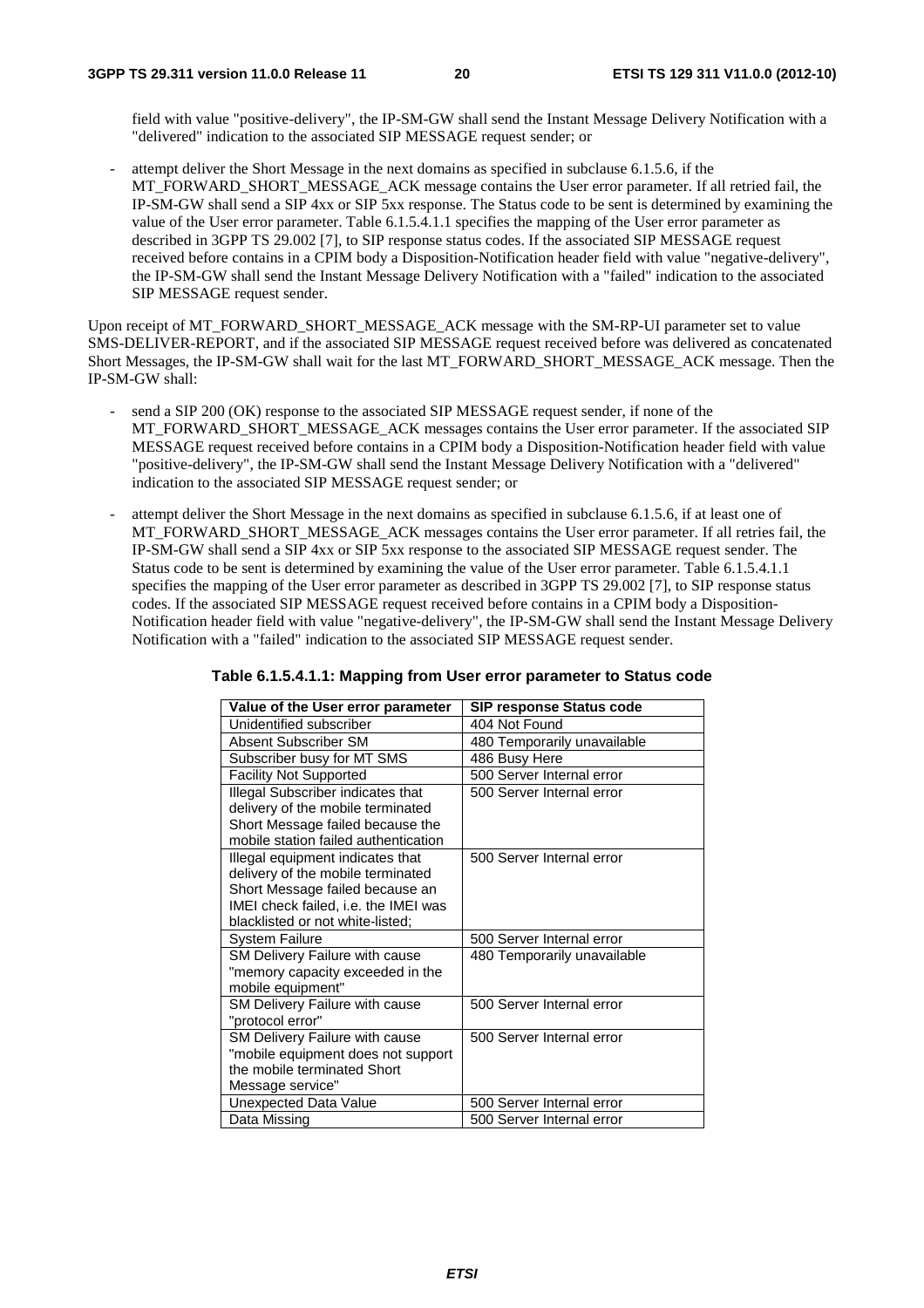## 6.1.5.4.2 Receiving of SMS-DELIVER-REPORT over IP

Upon receipt of an SMSIP MESSAGE with RP-ACK or RP-ERROR message in the body, the IP-SM-GW shall respond with a SIP 202 (Accepted) response in accordance with 3GPP TS 24.341 [5].

If the SMSIP MESSAGE contains RP-ACK message in the body, and the associated SIP MESSAGE request received before contains in a CPIM body a Disposition-Notification header field with value "positive-delivery", the IP-SM-GW shall send the Instant Message Delivery Notification with a "delivered" indication to the associated SIP MESSAGE request sender. If the associated SIP MESSAGE request received before was delivered as concatenated Short Messages and all the SMSIP MESSAGE contains RP-ACK message in the body for the concatenated Short Messages, the IP-SM-GW shall send the Instant Message Delivery Notification with a "delivered" indication to the associated SIP MESSAGE request sender.

If the SMSIP MESSAGE contains RP-ERROR message in the body, the IP-SM-GW shall attempt deliver the Short Message in the next domains as specified in subclause 6.1.5.6. If all retries fail and the associated SIP MESSAGE request received before contains in a CPIM body a Disposition-Notification header field with value "negative-delivery", the IP-SM-GW shall send the Instant Message Delivery Notification with a "failed" indication to the associated SIP MESSAGE request sender. If the associated SIP MESSAGE request received before was delivered as concatenated Short Messages and at least one of the SMSIP MESSAGES contains RP-ERROR message in the body for the concatenated Short Messages, the IP-SM-GW shall send the Instant Message Delivery Notification with a "failed" indication to the associated SIP MESSAGE request sender.

## 6.1.5.5 Sending of IMDN

### 6.1.5.5.1 Sending of IMDN after a (concatenated) Short Message delivery over CS/PS

If the IP-SM-GW decided to send an Instant Message Delivery Notification, it shall act as an originating UA as defined in subclause 5.7.3 in 3GPP TS 24.229 [3] to send a SIP MESSAGE request with the following exceptions:

- a) the Request-URI shall contain a public user identity of the stored sender identity of the associated SIP MESSAGE request;
- b) a User-Agent header field shall indicate the IM release version as specified in OMA-TS-SIMPLE\_IM [4];
- c) the P-Asserted-Identity header field shall be mapped from the stored Request-URI of the associated SIP MESSAGE request;
- d) an Accept-Contact header field shall contain the IM feature-tag "+g.oma.sip-im";
- e) the Content-Type header field shall contain "message/imdn+xml"; and
- f) the body of the request shall contain a CPIM message as defined in OMA-TS-SIMPLE\_IM [4], including the following information:
	- the <message-id> XML element of the IMDN payload shall be set to the value of the stored Message-ID Header in the CPIM body of the associated SIP MESSAGE request; and
	- the <disposition> XML element of the IMDN payload shall be set to <delivery/>.

#### 6.1.5.5.2 Sending of IMDN after a (concatenated) Short Message delivery over IP

If the IP-SM-GW decided to send an Instant Message Delivery Notification, it shall act as a Routeing B2BUA Application Server (AS) as defined in subclause 5.7.5 in 3GPP TS 24.229 [3] to send a SIP MESSAGE request with the following exceptions:

- a) the Request-URI shall contain a public user identity of the stored sender identity of the associated SIP MESSAGE request:
- b) the P-Asserted-Identity header field shall be set to the value of the stored Request-URI of the associated SIP MESSAGE request;
- c) the Accept-Contact header field shall contain the IM feature tag "+g.oma.sip-im";
- d) the User-Agent header field shall indicate the IM release version as specified in OMA-TS-SIMPLE\_IM [4];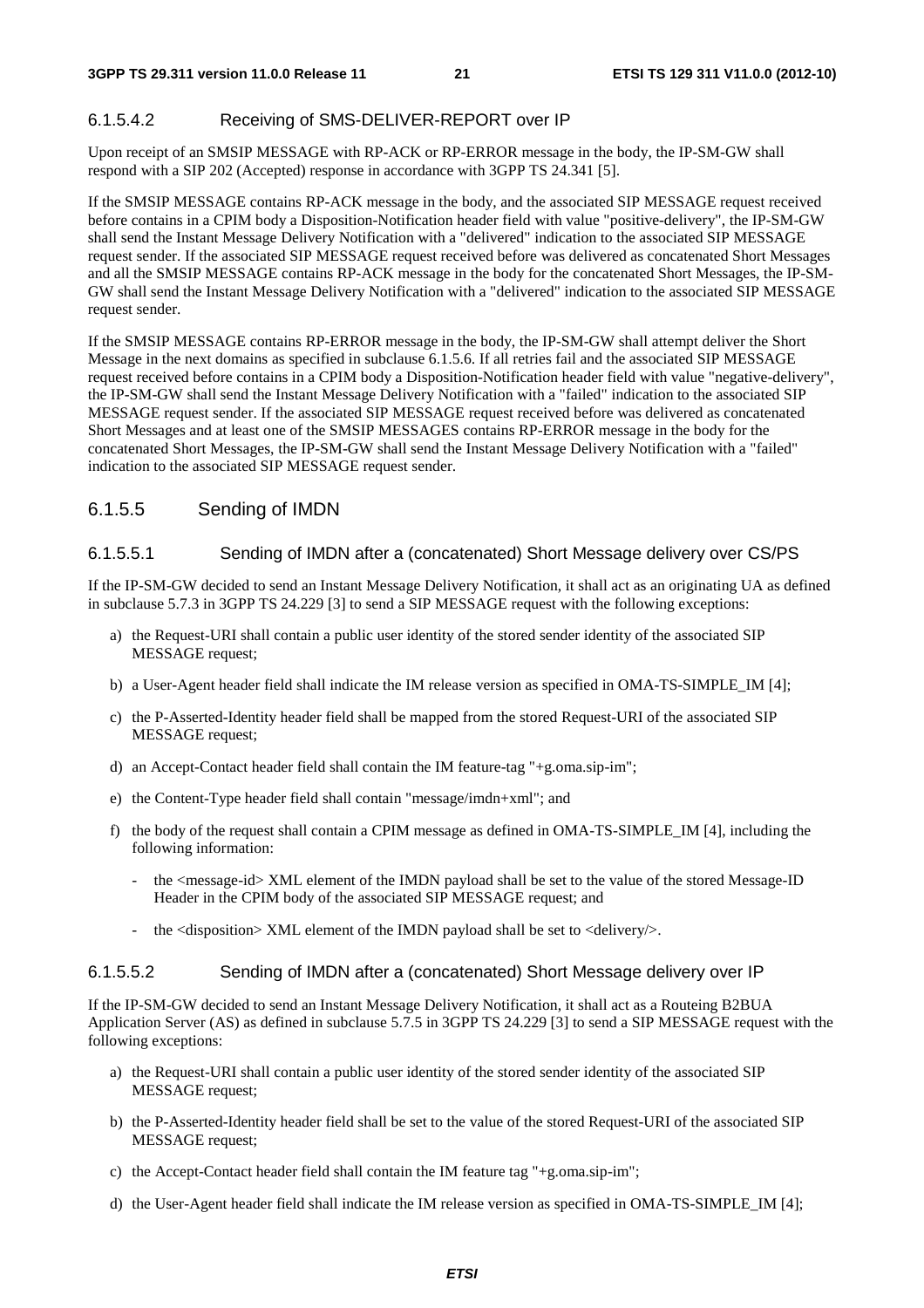- e) the Content-Type header field shall contain "message/imdn+xml"; and
- f) the body of the request shall contain a CPIM message as defined in OMA-TS-SIMPLE\_IM [4], including the following information:
	- the <message-id> XML element of the IMDN payload which shall be set to the value of the stored Message-ID Header in the CPIM body of the associated SIP MESSAGE request; and
	- the  $\langle$  disposition $\rangle$  XML element of the IMDN payload which shall be set to  $\langle$  delivery $\rangle$ .

#### 6.1.5.6 Retry after unsuccessful delivery of Short Message

If the IP-SM-GW receives an error response when delivering a Short Message in one domain (circuit switched domain, packet switched domain or IMS domain), then based on operator policy, the IP-SM-GW shall attempt to deliver the Short Message in the next domain in its sequence of priority for retries.

If all retries fail, the IP-SM-GW shall send a REPORT-SM-DELIVERY-STATUS message to the HLR/HSS as described in 3GPP TS 29.002 [7].

### 6.1.5.7 Error handling when interworking from Instant Message to Short Message is not possible

When interworking is needed but is not possible, the IP-SM-GW shall send one of the following error responses to the sender of the Instant Message:

- If the error is because none of the content in the SIP MESSAGE request is interworkable to a Short Message, then the IP-SM-GW shall send a SIP 415 (Unsupported Media Type) response and shall include an Accept header field listing the types of text media supported by SM as described in 3GPP TS 26.141 [16]. For service level interworking of Instant Message to Short Message, only text shall be supported.
- Otherwise a SIP 488 (Not Acceptable Here) response shall be returned.

#### 6.1.5.8 Partial interworking from Instant Message to Short Message

If an Instant Message contains other media than text content, the IP-SM-GW may remove the unsupported content.

Based on Operator policy the IP-SM-GW may insert text warning the receiver that non-text content has been removed from the message.

## 6.1.6 Submitting an Instant Message as a (concatenated) Short Message in the originating network

#### 6.1.6.1 General

This section describes the procedure when the IP-SM-GW located in the originating network interworks an Instant Message to a Short Message.

IP-SM-GW procedures at the reception of the IM are described in subclause 6.1.6.2.

The creation of a (concatenated) Short Message is described in subclause 6.1.6.3.

IP-SM-GW procedures at the reception of the Short Message submit report are described in subclause 6.1.6.4.

IP-SM-GW procedures at the reception of the Short Message status report are described in subclause 6.1.6.5.

The creation of delivery notification is described in subclause 6.1.6.6.

NOTE: Interworking for Large Message mode messaging as defined in OMA-TS-SIMPLE\_IM [4] is out of scope of this specification.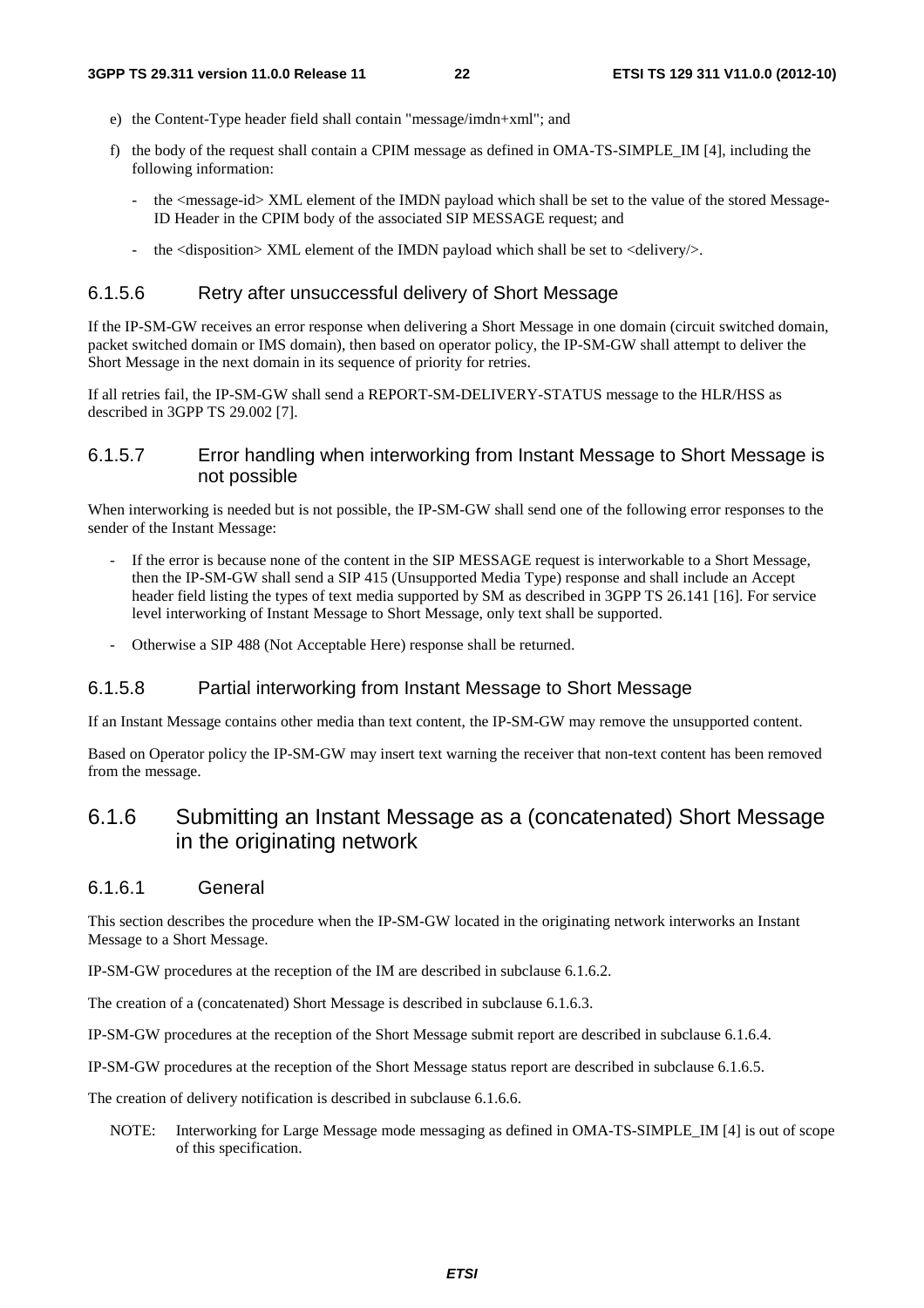#### 6.1.6.2 Receiving of the Instant Message in a SIP MESSAGE request

Upon receipt of a SIP MESSAGE request including an Instant Message, the IP-SM-GW shall attempt service level interworking if operator policy mandates interworking or the IP-SM-GW cannot find a SIP address for the recipient.

If IP-SM-GW determined that service level interworking needed, then the IP-SM-GW shall:

- 1) check if the message originator is authorized for service level interworking; and
- NOTE: It can be assumed that all subscribers are authorized for service level interworking if interworking is mandated by operator policy.
- 2) check if the service level interworking is possible.

If IP-SM-GW decided to submit the Instant Message as a Short Message, then the IP-SM-GW shall:

- 1) respond with a SIP 202 (Accepted) response in accordance with 3GPP TS 24.229 [3];
- 2) store the values of the Request-URI, the P-Asserted-Identity header field and the MESSAGE-ID Header contained in the CPIM body, if the received SIP MESSAGE request includes a CPIM body and a Disposition-Notification header field with value "positive-delivery" or "negative-delivery" (i.e. the SIP MESSAGE request sender requests the Instant Message Delivery Notification); and
- 3) proceed as described in subclause 6.1.6.3.

## 6.1.6.3 Sending of SMS-SUBMIT over CS/PS

To submit a Short Message to the SC, the IP-SM-GW shall send MO\_FORWARD\_SHORT\_MESSAGE as described in 3GPP TS 29.002 [7] and 3GPP TS 23.040 [2]. In addition, for the information elements listed below, the following interworking procedures shall apply:

- Invoke-ID parameter set in accordance with 3GPP TS 29.002 [7];
- SM-RP-DA parameter set to the address of user's home network Service Centre configured in the IP-SM-GW, or retrieved as part of the subscriber data from the HSS at registration by the IP-SM-GW;
- if the SIP MESSAGE request contains the Privacy header field with "header" or "user" or "id" and the operator policy allows sending of anonymous Short Message, the value of SM-RP-OA parameter shall be set to an anonymous value. Setting an address field to an anonymous value is described in annex B. If the SIP MESSAGE request does not contain the Privacy header field, the value of the SM-RP-OA parameter shall be set based on the value of the P-Asserted-Identity header field or the address retrieved as part of the subscriber data from the HSS at registration by the IP-SM-GW;
- SM-RP-UI parameter set to SMS-SUBMIT; and
- the elements of the SMS-SUBMIT message shall be set as described in 3GPP TS 23.040 [2] subclause 9.2.2, with the following information:
	- a) TP-MTI element set to 01 (SMS-SUBMIT);
	- b) TP-RD element set to 1 (Instruct the SC to reject an SMS SUBMIT for an SM still held in the SC which has the same TP MR and the same TP DA as the previously submitted SM from the same OA.);
	- c) if the SIP MESSAGE request contains an Expires header field with a non-zero value, the value of TP VPF element shall be set according to the TP VP element. Otherwise, the value of TP VPF element shall be set to 00 (TP VP field not present);
	- d) TP VP element set based on the Expires header field value and the optional Date header field value;
	- e) TP-UDHI element set in accordance with 3GPP TS 23.040 [2];
	- f) if the SIP MESSAGE request contains in a CPIM body a Disposition-Notification header field with the value of "positive-delivery" or "negative-delivery" (i.e. the SIP MESSAGE request sender requests the Instant Message Delivery Notification), the value of TP SRR element shall be set to 1 (A status report is requested), Otherwise, the value of TP-SRR element shall be set to 0 (A status report is not requested);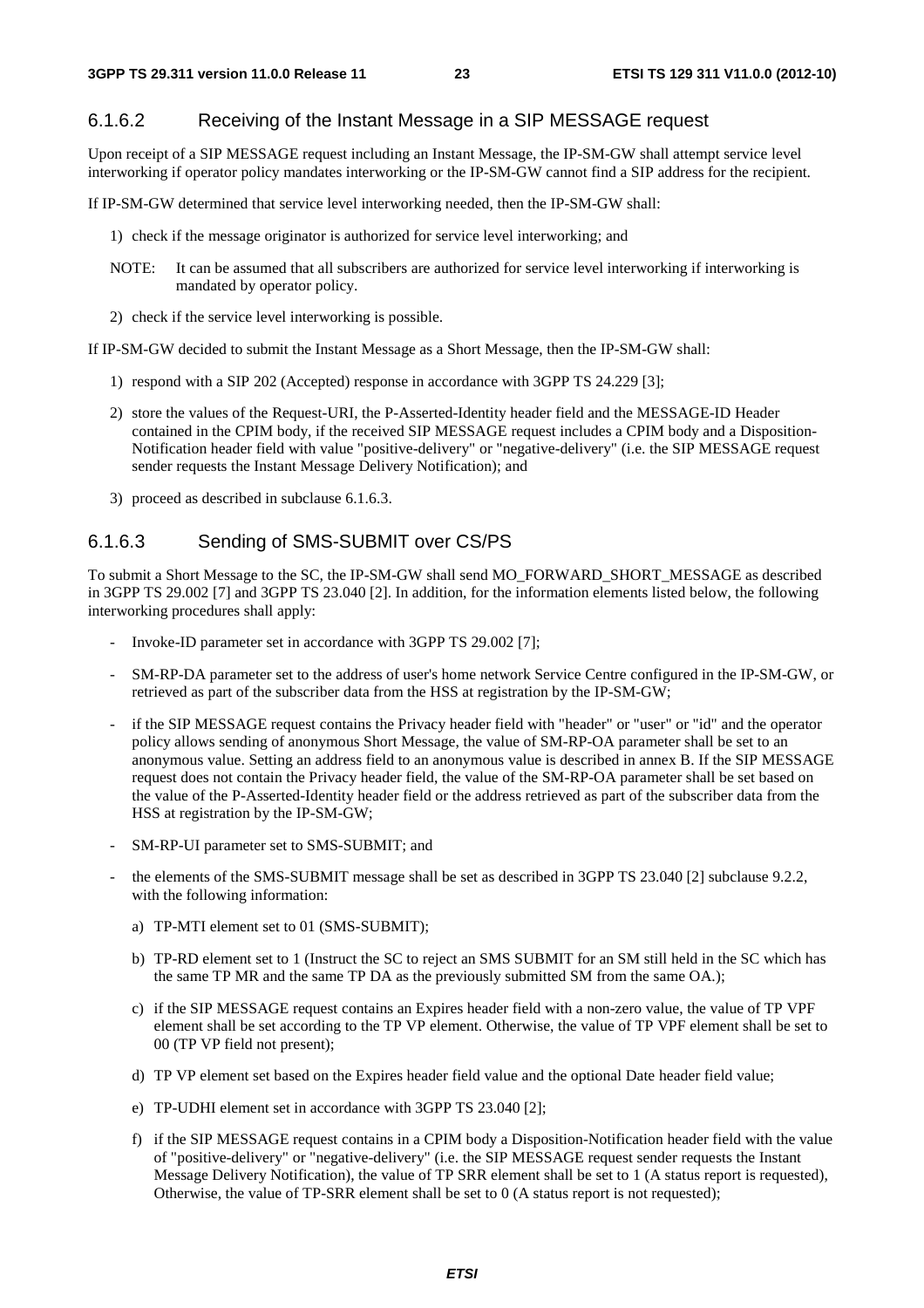- g) TP-MR element set in accordance with 3GPP TS 23.040 [2];
- h) TP-RP element set to 0 (TP Reply Path parameter is not set in this SMS SUBMIT);
- i) TP-DA element set based on the value of the Request-URI in the Instant Message as long as the Request-URI contains a E.164 address;
- j) TP-PI element set to 00000000 (SME-to-SME protocol);
- k) TP-DCS element set in accordance with 3GPP TS 23.040 [2];
- l) TP-UDL element set in accordance with 3GPP TS 23.040 [2]; and
- m) TP-UD element set based on the content of Instant Message body.

If the content of the body in Short Message format is greater than the allowed message length of a Short Message, then the IP-SM-GW shall send concatenated Short Messages.

NOTE: In case of receiving MO\_FORWARD\_SHORT\_MESSAGE\_ACK message with the SM-RP-UI parameter set to value SMS-SUBMIT-REPORT, containing the User error parameter for one segment of the concatenated Short Message, the default action of the IP-SM-GW is not to send any remaing segment.

3GPP TS 23.040 [2] specifies that a Short Message supports GSM 7-bit and UCS2 encoded text while an Instant Message may support different text types as defined in 3GPP TS 26.141 [16]. The IP-SM-GW shall reformat the received Instant Message text into an appropriate text type supported for Short Messages.

## 6.1.6.4 Receiving of SMS-SUBMIT-REPORT

Upon receipt of MO\_FORWARD\_SHORT\_MESSAGE\_ACK with the SM-RP-UI parameter set to value SMS-SUBMIT-REPORT, not containing the User error parameter, and if the associated SIP MESSAGE request received before contains in a CPIM body a Disposition-Notification header field with value "positive-delivery" or "negativedelivery" (i.e. the SIP MESSAGE request sender requests the Instant Message Delivery Notification), the IP-SM-GW shall store the value of TP Service Centre Time Stamp element.

Upon receipt of MO\_FORWARD\_SHORT\_MESSAGE\_ACK with the SM-RP-UI parameter set to value SMS-SUBMIT-REPORT, containing the User error parameter, and if the associated SIP MESSAGE request received before contains in a CPIM body a Disposition-Notification header field with value "negative-delivery", the IP-SM-GW shall send the Instant Message Delivery Notification with a "failed" indication to the associated SIP MESSAGE request sender. If the associated SIP MESSAGE request received before was delivered as concatenated Short Messages as described in subclause 6.1.6.3, and one of the MO\_FORWARD\_SHORT\_MESSAGE\_ACK for the concatenated Short Messages contains the User error parameter, the IP-SM-GW shall send the Instant Message Delivery Notification with a "failed" indication to the associated SIP MESSAGE request sender.

## 6.1.6.5 Receiving of SMS-STATUS-REPORT

Upon receipt of a MT\_FORWARD\_SHORT\_MESSAGE with the SM-RP-UI parameter set to value of SMS-STATUS-REPORT, the IP-SM-GW shall:

- retrieve the TP-Service-Centre-Time-Stamp and TP-Recipient-Address, then find the associated SIP MESSAGE request instance containing the stored TP-Service-Center-Time-Stamp and SM-RP-Originating Address element with the same value; and
- if the SMS-STATUS-REPORT matchs one associated SIP MESSAGE request, send an Instant Message Delivery Notification or discard the SMS-STATUS-REPORT as described in Table 6.1.6.5.1; or
- wait for the last SMS-STATUS-REPORT, if the associated SIP MESSAGE request was delivered as concatenated Short Messages as described in subclause 6.1.6.3. If all SMS-STATUS-REPORTs for concatenated Short Messages contains the TP-Status element set to "00000000" and the associated SIP MESSAGE request contains in a CPIM body a Disposition-Notification header field with value "positive-delivery", the IP-SM-GW shall send the Instant Message Delivery Notification with a "delivered" indication to the associated SIP MESSAGE request sender. If at least one of SMS-STATUS-REPORT for concatenated Short Messages contains the TP-Status element set between "00000001" and "00011111" or between "01000000" and "11111111", and the associated SIP MESSAGE request contains in a CPIM body a Disposition-Notification header field with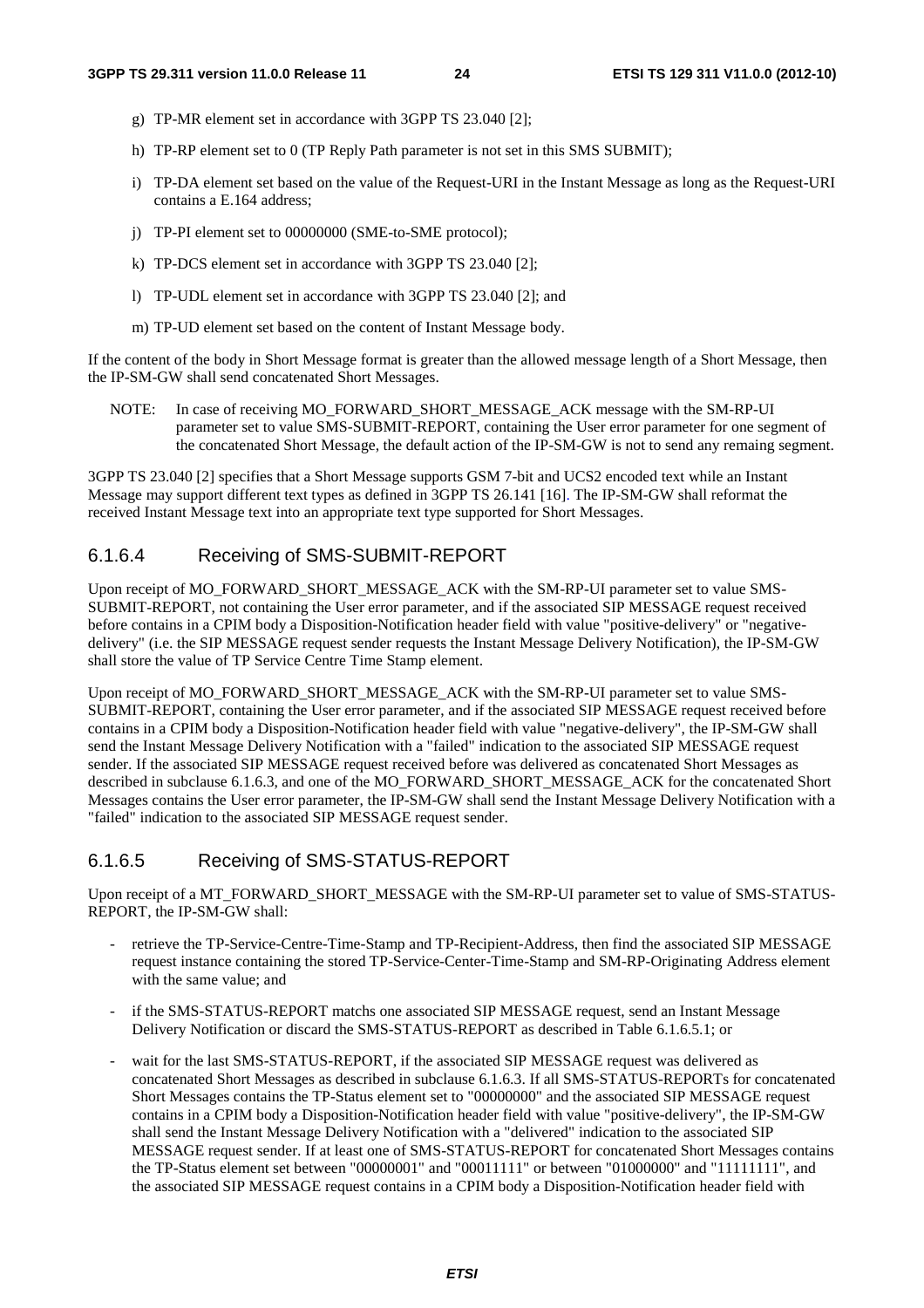value "negative-delivery", the IP-SM-GW shall send the Instant Message Delivery Notification with a "failed" indication to the associated SIP MESSAGE request sender.

| The value of TP-Status element of<br><b>SMS-STATUS-REPORT</b> | The parameter of the Disposition-<br>Notification header field in the<br><b>CPIM body of the associated SIP</b><br><b>MESSAGE request</b> | <b>Process of the IP-SM-GW</b>                                                                      |
|---------------------------------------------------------------|-------------------------------------------------------------------------------------------------------------------------------------------|-----------------------------------------------------------------------------------------------------|
| "00000000"                                                    | Include "positive-delivery"                                                                                                               | Shall send Instant Message Delivery<br>Notification to the associated SIP<br>MESSAGE request sender |
| "00000001" to "00011111" or<br>"01000000" to "11111111"       | Include "negative-delivery"                                                                                                               | Shall send Instant Message Delivery<br>Notification to the associated SIP<br>MESSAGE request sender |
| "00100000" to "00111111"                                      | Include "positive-delivery" or<br>"negative-delivery"                                                                                     | May discard the SMS-STATUS-<br><b>REPORT</b>                                                        |
| "00000000"                                                    | Not include "positive-delivery"                                                                                                           | May discard the SMS-STATUS-<br><b>REPORT</b>                                                        |
| "00000001" to "00011111" or<br>"01000000" to "11111111"       | Not include "negative-delivery"                                                                                                           | May discard the SMS-STATUS-<br><b>REPORT</b>                                                        |

**Table 6.1.6.5.1: Process of the received SMS-STATUS-REPORT** 

## 6.1.6.6 Sending of IMDN (both for SUBMIT-REPORT and STATUS-REPORT)

If the IP-SM-GW decided to send an Instant Message Delivery Notification, it shall act as an originating UA as defined in subclause 5.7.3 in 3GPP TS 24.229 [3] to send a SIP MESSAGE request with the following exceptions:

- a) the Request-URI shall contain a public user identity of the stored sender identity of the associated SIP MESSAGE request;
- b) the P-Asserted-Identity header field shall be set to the value of the stored Request-URI of the associated SIP MESSAGE request;
- c) the Accept-Contact header field shall be set with the IM feature tag "+g.oma.sip-im";
- d) the User-Agent header field which shall be set with the IM release version as specified in OMA-TS-SIMPLE\_IM [4];
- e) the Content-Type header field shall contain "message/imdn+xml"; and
- f) the body of the request shall contain a CPIM message as defined in OMA-TS-SIMPLE\_IM [4], including the following information:
	- the <message-id> XML element of the IMDN payload shall be set to the value of the stored Message-ID Header in the CPIM body of the associated SIP MESSAGE request; and
	- the <disposition> XML element of the IMDN payload shall be set to <delivery/>.

### 6.1.6.7 Error handling when interworking from Instant Message to Short Message is not possible

When interworking is needed but is not possible, the IP-SM-GW shall send one of the following error responses to the sender of the Instant Message:

- If the error is because none of the content in the SIP MESSAGE request is interworkable to a Short Message, then the IP-SM-GW shall send a SIP 415 (Unsupported Media Type) response and shall also include an Accept header field listing the types of text media supported by SM as described in 3GPP TS 26.141 [16]. For service level interworking of Instant Message to Short Message, only text shall be supported.
- Otherwise a SIP 488 (Not Acceptable Here) response shall be returned.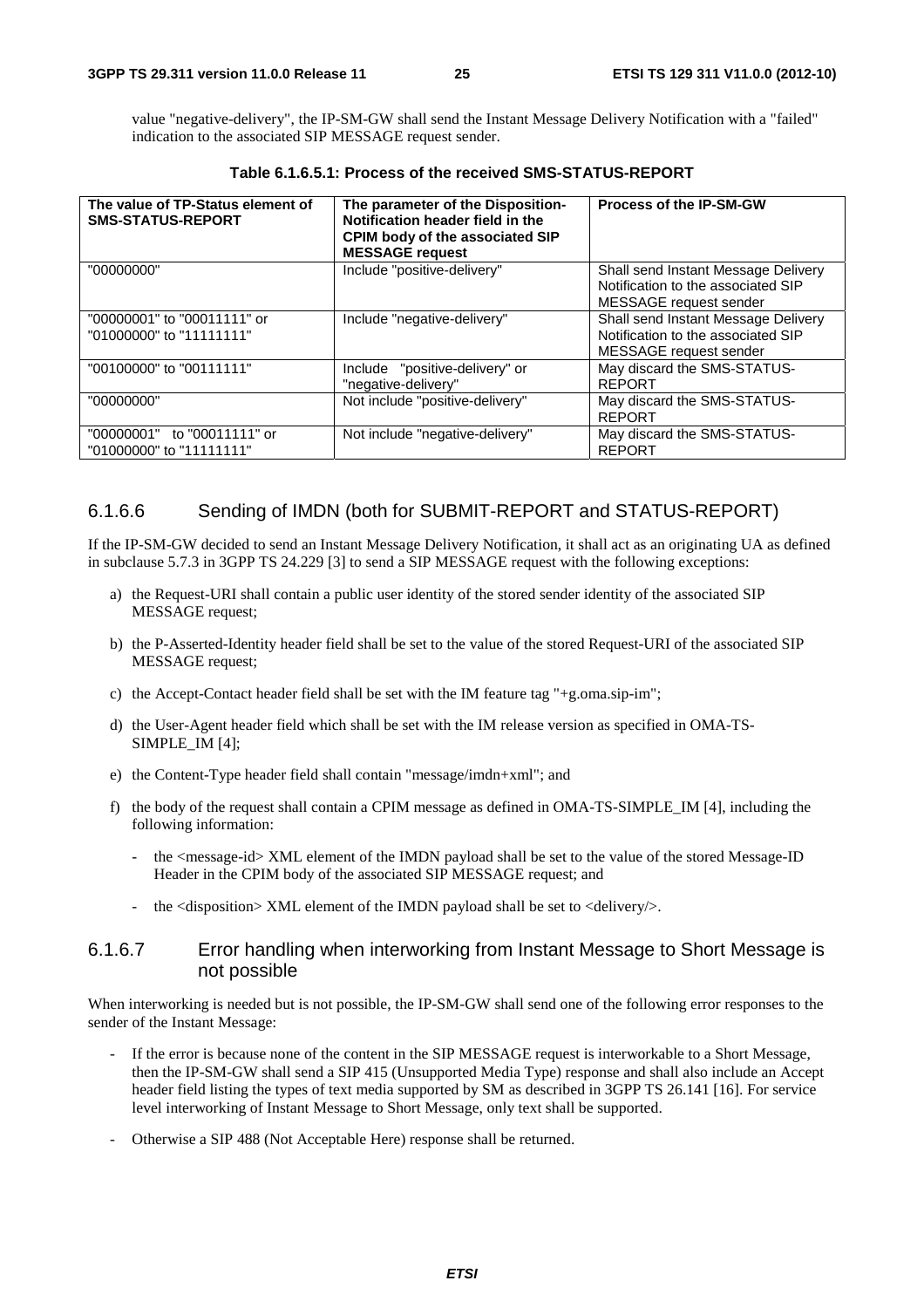## 6.1.6.8 Partial interworking from Instant Message to Short Message

If an Instant Message contains other media than text content, the IP-SM-GW may remove the unsupported content.

Based on Operator policy the IP-SM-GW may insert text warning the receiver that non-text content has been removed from the message.

## 6.1.7 Receiving of the Chat Session invitation request in the terminating network

### 6.1.7.1 Receiving of the Chat Session SIP INVITE request

Upon receipt of a SIP INVITE request addressed to an SMS user, the IP-SM-GW shall assign an MSISDN to be used by the SMS user for the duration of this Chat session to reach the sender of the SIP INVITE request.

If the SIP INVITE request contains the Privacy header field with "header" or "user" or "id" and the operator policy allows this, the originator's identity shall not be revealed to the SMS user for this Chat Session.

If operator policy mandates the SMS user to be informed of the Chat Session invitation, the IP-SM-GW shall proceed with the procedures in subclauses 6.1.7.2, 6.1.7.3 and 6.1.7.4. Otherwise the IP-SM-GW shall proceed with the procedures in subclause 6.1.7.5.

## 6.1.7.2 Sending of the SMS-DELIVER (over CS/PS or IP)

Upon receipt of a SIP INVITE request that is to be delivered as a Short Message, the IP-SM-GW:

- 1) may attempt to deliver Chat Session invitation request as SMS over IP, if operator policy sets SMS over IP as highest priority for delivery attempts. If this attempt succeeds, then the IP-SM-GW shall skip subsequent steps;
- 2) shall query the routing information from HSS as described in subclause 6.1.3.2; and
- 3) if routing information is available (SGSN and/or MSC address), the IP-SM-GW shall attempt the delivery of a Short Message over IP, over CS, and PS. The priority order of these attempts is an operator policy.

For the delivery of a Chat Session invitation request as a Short Message over CS/PS, the IP-SM-GW shall send a MT\_FORWARD\_SHORT\_MESSAGE to the MSC or SGSN as described in 3GPP TS 29.002 [7] and 3GPP TS 23.040 [2]. The parameters of the MT\_FORWARD\_SHORT\_MESSAGE shall be set as described in subclauses 6.1.18.3.1 and 6.1.18.3.2.

For the delivery of a Chat Session invitation request as a Short Message over IP, the IP-SM-GW shall send an SMSIP MESSAGE containing RP-DATA message in the body to the S-CSCF as described in 3GPP TS 24.341 [5] and 3GPP TS 24.011 [9]. In addition parameters of the SMSIP MESSAGE shall be set as described in subsclauses 6.1.18.3.1 and 6.1.7.2.4.

For every attempt the TP-UD element shall contain operator defined data that should convey information to the SMS user that he is invited to send and receive messages in the context of a Chat Session, and include for example, instructions on how to accept, reject and leave the session. Since the TP-OA element is set to an MSISDN assigned by the IP-SM-GW the MSISDN of the original sender shall be included in the information sent to the SMS user unless the SIP INVITE request contains the Privacy header field with "header" or "user" or "id" and the operator policy allows this. For a one-to-one Chat Session, the original sender is carried in the P-Asserted-Identity header field of the SIP INVITE request, and for a group Chat Session, the original sender is carried in the Referred-By header field.

## 6.1.7.3 Receiving of SMS-DELIVER-REPORT (over CS/PS or IP)

### 6.1.7.3.1 Receiving of SMS-DELIVER-REPORT over CS/PS

Upon receipt of an MT\_FORWARD\_SHORT\_MESSAGE\_ACK message with the SM-RP-UI parameter set to value SMS-DELIVER-REPORT, and if the associated SIP INVITE request received before was delivered as a single Short Message, the IP-SM-GW shall:

proceed with the procedures in subclause 6.1.7.4; or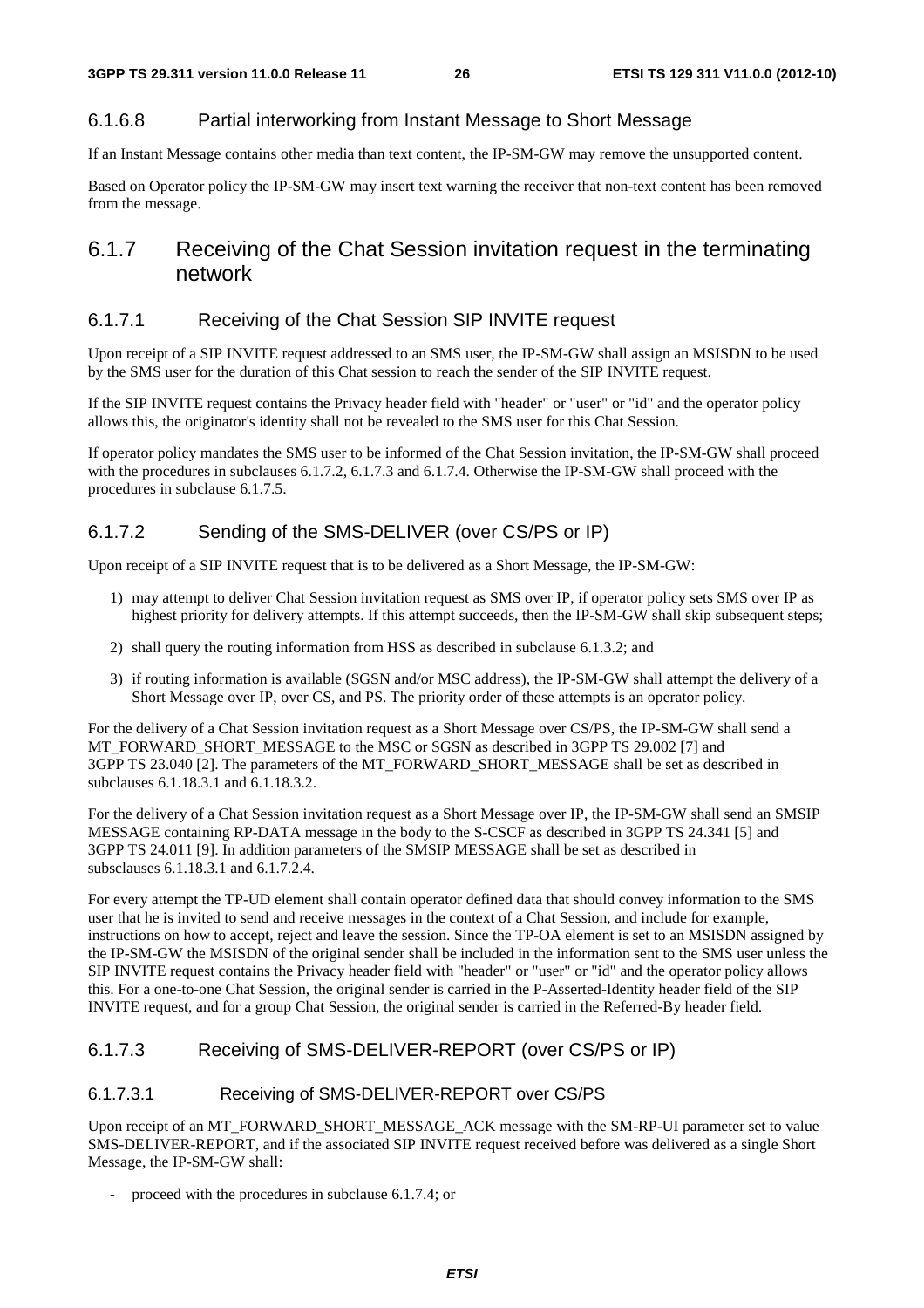attempt deliver the Short Message in the next domains as specified in subclause  $6.1.7.2$ , if the MT\_FORWARD\_SHORT\_MESSAGE\_ACK message contains the User error parameter. If all retries fail, the IP-SM-GW shall send a SIP 4xx or SIP 5xx response to the associated SIP INVITE request. The SIP response to be sent is determined by examining the value of the User error parameter. Table 6.1.5.4.1.1 specifies the mapping of the User error parameter as described in 3GPP TS 29.002 [7], to SIP response Status-Codes. If the IP-SM-GW associated a specific MSISDN for the Chat Session, then the IP-SM-GW shall release that MSISDN.

Upon receipt of an MT\_FORWARD\_SHORT\_MESSAGE\_ACK message with the SM-RP-UI parameter set to value SMS-DELIVER-REPORT, and if the associated SIP INVITE request received before was delivered as concatenated Short Messages, the IP-SM-GW shall wait for the last MT\_FORWARD\_SHORT\_MESSAGE\_ACK message. Then the IP-SM-GW shall:

- proceed with the procedures in subclause 6.1.7.4, if none of the MT\_FORWARD\_SHORT\_MESSAGE\_ACK messages contains the User error parameter; or
- attempt to deliver the Short Message in the next domains as specified in subclause 6.1.7.2, if at least one of the MT\_FORWARD\_SHORT\_MESSAGE\_ACK messages contains the User error parameter. If all retries fail, the IP-SM-GW shall send a SIP 4xx or SIP 5xx response to the associated SIP INVITE request. The SIP response to be sent is determined by examining the value of the User error parameter. Table 6.1.5.4.1.1 specifies the mapping of the User error parameter as described in 3GPP TS 29.002 [7], to SIP response Status-Codes. If the IP-SM-GW associated a specific MSISDN for the Chat Session, then the IP-SM-GW shall release that MSISDN.

### 6.1.7.3.2 Receiving of SMS-DELIVER-REPORT over IP

Upon receipt of an SMSIP MESSAGE with RP-ACK or RP-ERROR message in the body, the IP-SM-GW shall respond with a SIP 202 (Accepted) response in accordance with 3GPP TS 24.341 [5].

If the SMSIP MESSAGE contains an RP-ERROR message in the body, the IP-SM-GW shall attempt to deliver the Short Message in the next domains as specified in subclause 6.1.7.2. If all retries fail, the IP-SM-GW shall send a SIP 480 (Temporarily Unavailable) response to the associated SIP INVITE request received before and release the specific MSISDN assigned for this Chat Session.

If the associated SIP INVITE request received before was delivered as concatenated Short Messages and at least one of the SMSIP MESSAGEs contains an RP-ERROR message in the body for the concatenated Short Messages, the IP-SM-GW shall attempt to deliver the Short Message in the next domains as specified in subclause 6.1.7.2, if at least one of the MT\_FORWARD\_SHORT\_MESSAGE\_ACK messages contains the User error parameter. If all retries fail, the IP-SM-GW shall send a SIP 480 (Temporarily Unavailable) response to the associated SIP INVITE request and release the specific MSISDN assigned for this Chat Session.

## 6.1.7.4 Receiving of the SMS-DELIVER as a response to the Chat Session SIP INVITE request

After receiving a Short Message within an MT\_FORWARD\_SHORT\_MESSAGE associated to the Chat Session where the Short Message contains the operator defined answer to the Chat Session invitation and

- if the answer indicates that the user accepts the Chat Session invitation, the IP-SM-GW shall send a SIP 200 (OK) response to the associated SIP INVITE request according to 3GPP TS 24.229 [3]. Otherwise
- the IP-SM-GW shall send a SIP 603 (Decline) response to the associated SIP INVITE request according to 3GPP TS 24.229 [3]. If the IP-SM-GW associated a specific MSISDN for the Chat Session, then the IP-SM-GW shall release that MSISDN.

### 6.1.7.5 Sending of the Chat Session SIP 200 (OK) response as a result of the response from the SMS user

The IP-SM-GW shall send a SIP 200 (OK) response to the associated SIP INVITE request according to 3GPP TS 24.229 [3].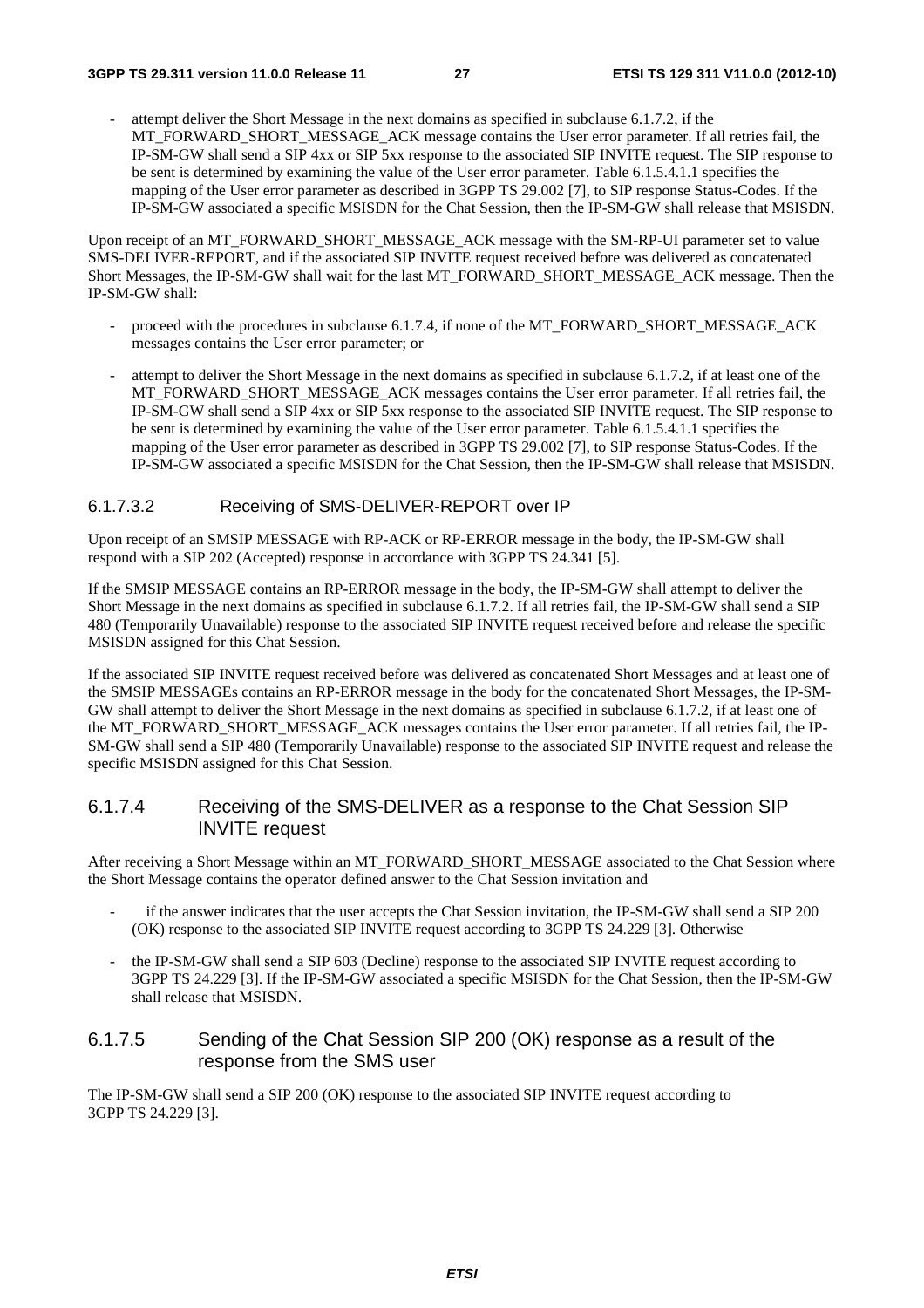## 6.1.8 Receiving of the Chat Session invitation request in the originating network

## 6.1.8.1 Receiving of the Chat Session SIP INVITE request

Upon receipt of a SIP INVITE request addressed to an SMS user, the IP-SM-GW shall assign an MSISDN to be used by the SMS user for the duration of this Chat session to reach the sender of the SIP INVITE request. Either a specific MSISDN shall be selected for this Chat Session or the MSISDN reflecting the identity of the originator shall be used. A specific MSISDN shall always be selected for group Chat Sessions, but whether or not a specific MSISDN shall be selected for one-to-one Chat Sessions depends on operator policy.

If the SIP INVITE request contains the Privacy header field with "header" or "user" or "id" and the operator policy allows this, a specific MSISDN shall be assigned, and the originator's identity shall not be revealed to the SMS user for this Chat Session.

If operator policy mandates the SMS user to be informed of the Chat Session invitation, the IP-SM-GW shall proceed with the procedures in subclauses 6.1.8.2, 6.1.8.3 and 6.1.8.4. Otherwise the IP-SM-GW shall proceed with the procedures in subclause 6.1.8.5.

## 6.1.8.2 Sending of the SMS-SUBMIT

The IP-SM-GW shall submit a Short Message to the SC as described in subclause 6.1.18.4 with the following addition:

- TP-UD element shall contain operator defined data that should convey information to the SMS user that he is invited to send and receive messages in the context of a Chat Session, and include for example, instructions on how to accept, reject and leave the session. When the TP-OA element is set to an MSISDN assigned by the IP-SM-GW the MSISDN of the original sender shall be included in the information sent to the SMS user unless the SIP INVITE request contains the Privacy header field with "header" or "user" or "id" and the operator policy allows this. For a one-to-one Chat Session, the original sender is carried in the P-Asserted-Identity header field of the SIP INVITE request, and for a group Chat Session, the original sender is carried in the Referred-By header field.

## 6.1.8.3 Receiving of SMS-SUBMIT-REPORT

Upon receipt of an MO\_FORWARD\_SHORT\_MESSAGE\_ACK with the SM-RP-UI parameter set to value SMS-SUBMIT-REPORT, containing the User error parameter, the IP-SM-GW shall send send a SIP 480 (Temporarily Unavailable) response to the associated SIP INVITE request and release the specific MSISDN assigned for this Chat Session if one had been assigned.

If the associated SIP INVITE request was delivered as concatenated Short Messages as described in subclause 6.1.8.2, and one of the MO\_FORWARD\_SHORT\_MESSAGE\_ACKs for the concatenated Short Messages contains the User error parameter, the IP-SM-GW shall send send a SIP 480 (Temporarily Unavailable) response to the associated SIP INVITE request and release the specific MSISDN assigned for this Chat Session if one had been assigned.

## 6.1.8.4 Receiving of the SMS-DELIVER as a response to the Chat Session invitation

After receiving a Short Message within an MT\_FORWARD\_SHORT\_MESSAGE associated to the Chat Session where the Short Message contains the operator defined answer to the Chat Session invitation, then the IP-SM-GW shall acknowledge the Short Message as described in subclause 6.1.18.5 and

- if the answer indicates that the user accepts the Chat Session invitation, the IP-SM-GW shall send a SIP 200 (OK) response to the associated SIP INVITE request according to 3GPP TS 24.229 [3]. Otherwise
- the IP-SM-GW shall send a SIP 603 (Decline) response to the associated SIP INVITE request according to 3GPP TS 24.229 [3].

## 6.1.8.5 Sending automatic Chat Session SIP 200 (OK) response

The IP-SM-GW shall send a SIP 200 (OK) response to the associated SIP INVITE request according to 3GPP TS 24.229 [3].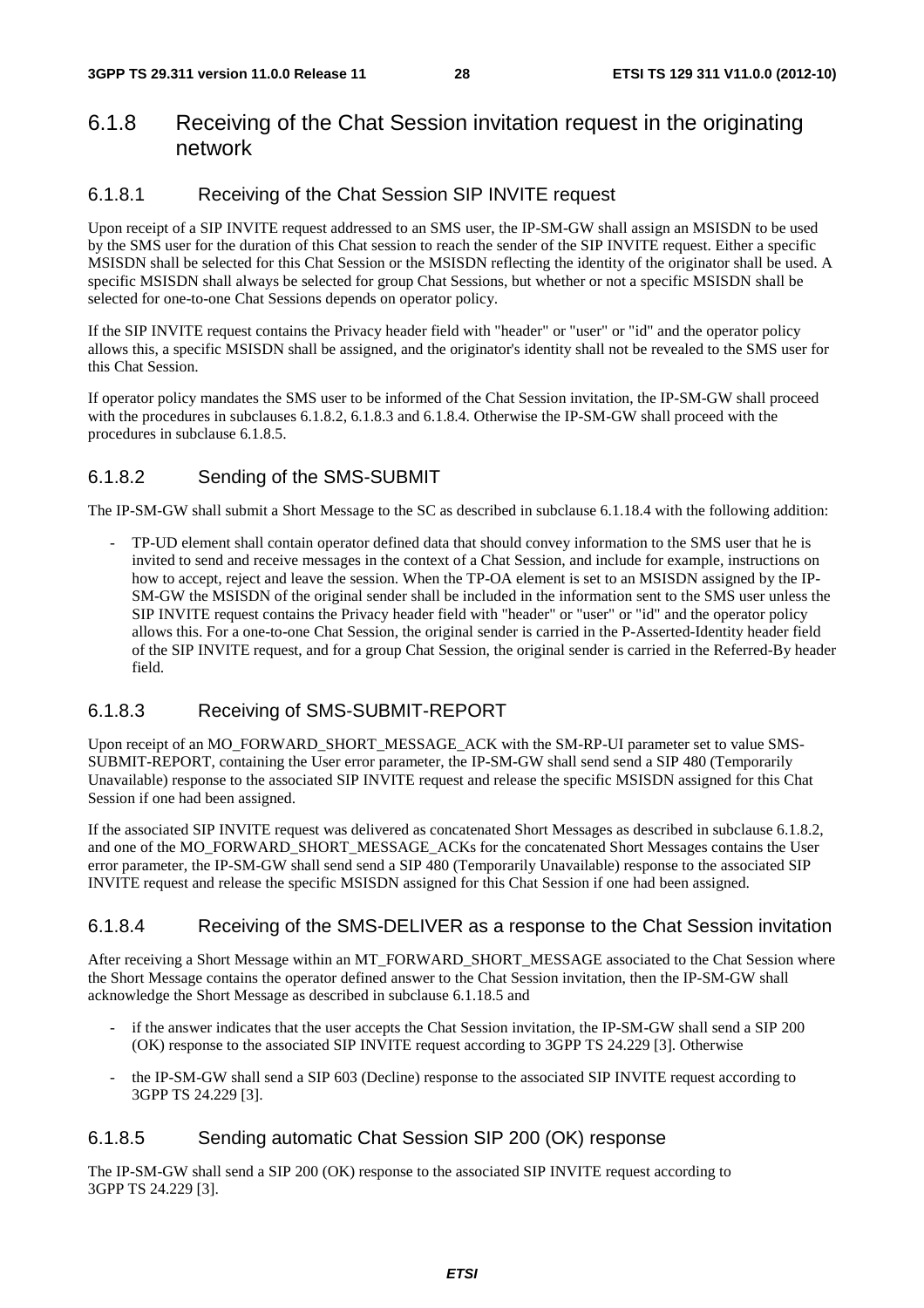## 6.1.9 Delivering a Short Message as an MSRP SEND in an ongoing Chat Session anchored in the terminating network

6.1.9.1 Receiving of SMS-DELIVER when recipient is an MSISDN assigned by the IP-SM-GW on the terminating side

When the IP-SM-GW receives a Short Message from the SMS-GMSC where the recipient address in SM-RP-DA was associated with a Chat Session, it shall:

- 1) determine if the Chat Session associated with the recipient address in SM-RP-DA is still active; and
- 2) determine if service level interworking is allowed for the received Short Message. Annex A specifies the transfer protocol level criteria that disallows service level interworking.

If the Chat Session associated with the recipient address in SM-RP-DA is not available anymore, the IP-SM-GW shall create an SMS-Deliver-Report indicating that messages to this recipient cannot be delivered. The procedures described in subclause 6.1.13 ensure that the SMS user is informed that this Chat Session is not available anymore.

The procedure when service level interworking is not allowed is described in subclause 6.1.4.5.

If the received Short Message is a segment of a concatenated Short Message, the IP-SM-GW shall store and acknowledge all segments except the last segment of the concatenated Short Message.

After receiving either a single Short Message within one MT\_FORWARD\_SHORT\_MESSAGE or a full set of concatenated Short Messages that is to be delivered as a Chat Session message, the IP-SM-GW shall proceed with the procedures in subclause 6.1.9.2.

## 6.1.9.2 Sending of MSRP SEND request

After receiving either a single Short Message within one MT\_FORWARD\_SHORT\_MESSAGE or a full set of concatenated Short Messages that is to be delivered as a Chat Session message, the IP-SM-GW shall send an MSRP SEND request according to the procedures defined in IETF RFC 4975 [19]. In addition, the IP-SM-GW shall include in the MSRP SEND request:

- a) the To-path set to the MSRP address received in the SDP offer described in subclause 6.1.7;
- b) the From-path set to the MSRP address from the SDP answer described in subclause 6.1.7;
- c) the Message-ID generated according to the rules in IETF RFC 4975 [19];
- d) the Content-Type set to "message/cpim";
- f) Success-Report set to "no" and Failure-Report set to "yes"; and
- g) the body set to the contents of the Short Message(s) formatted in the appropriate MIME type based on received content in the Short Message.

### 6.1.9.3 Sending of SMS-DELIVER-REPORT

When the final delivery outcome of the MSRP SEND request is known from either a negative or a positive MSRP response, the IP-SM-GW shall create an SMS-Deliver-Report and the IP-SM-GW shall send the MT-FORWARD-SHORT-MESSAGE-ACK message to the SMS-GMSC in accordance with 3GPP TS 29.002 [7] and 3GPP TS 23.040 [2] with the following information:

- Invoke Id parameter set in accordance with 3GPP TS 29.002 [7];
- If the received MSRP response code is not a MSRP 2xx response, then the value of the User error parameter shall be mapped from the MSRP Response Code as described in Table 6.1.9.3.1;

#### NOTE 1: If the received MSRP response code is a MSRP 2xx response then the User error parameter is not contained in the MT-FORWARD-SHORT-MESSAGE-ACK message.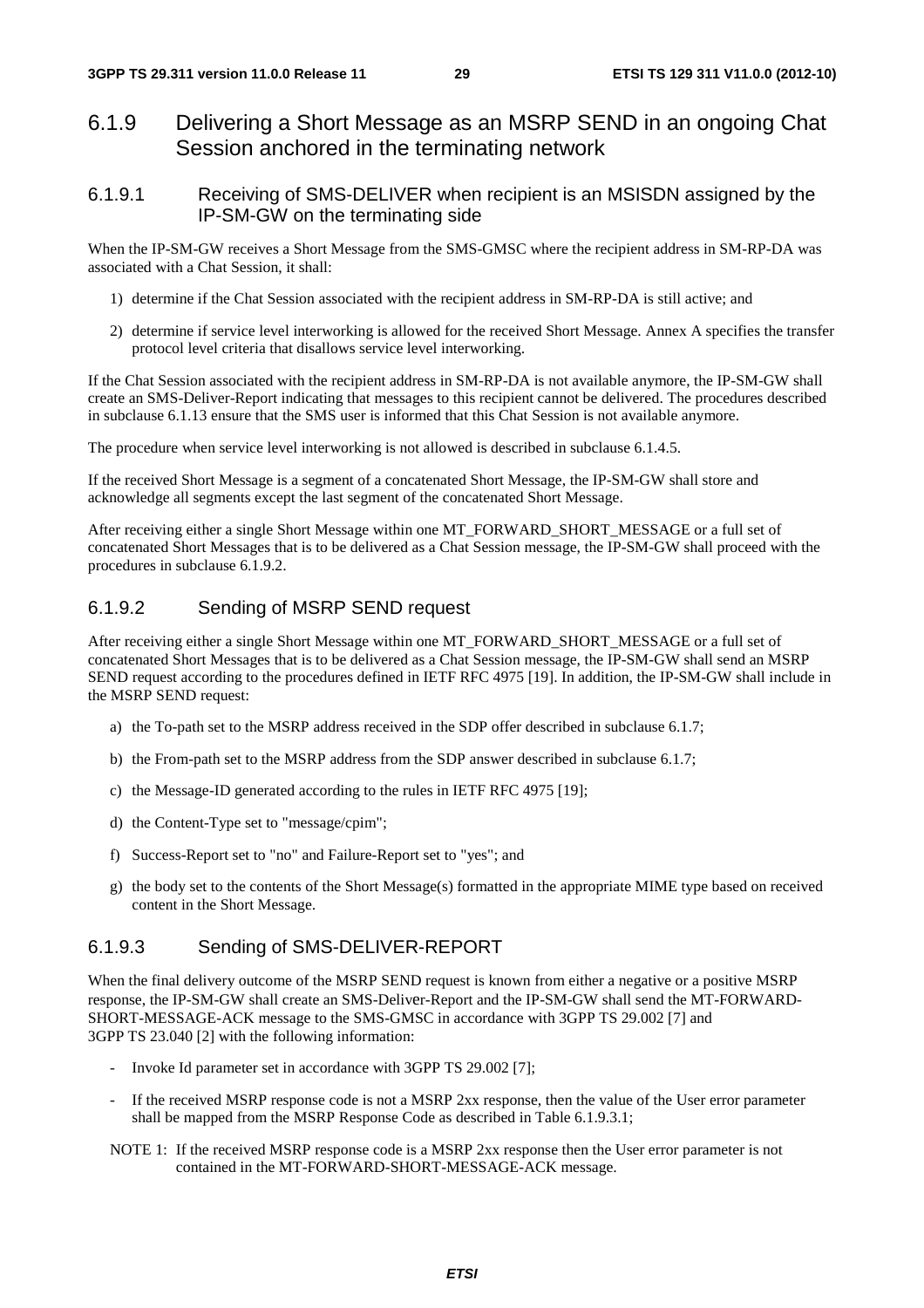| <b>MSRP response code</b>           | Value of the user error parameter |
|-------------------------------------|-----------------------------------|
| 400 - Request Unintelligable        | <b>System Failure</b>             |
| 403 - Action not allowed            | <b>System Failure</b>             |
| 408 - Request Timeout               | <b>System Failure</b>             |
| 413 - MSRP Undesired Message        | <b>System Failure</b>             |
| 415 - Unsupported Media type        | <b>System Failure</b>             |
| 423 - MSRP parameter out of bounds  | <b>System Failure</b>             |
| 481 - MSRP session does not exist   | <b>System Failure</b>             |
| 501 - Request Method not understood | <b>System Failure</b>             |
| 506 - Session bound to another      | <b>System Failure</b>             |
| connection                          |                                   |

**Table 6.1.9.3.1: Mapping from MSRP response code to User error parameter** 

- SM-RP-UI set to SMS-DELIVER-REPORT; and
- the elements of the SMS-DELIVER-REPORT shall be set as described in 3GPP TS 23.040 [2] with the following information:
	- a) TP-MTI element set to 00 (SMS-DELIVER-REPORT);
	- b) TP-PI element set in accordance with 3GPP TS 23.040 [2];
	- c) TP-PID element set to 00000000 (SME-to-SME protocol);
	- d) TP-DCS element set in accordance with 3GPP TS 23.040 [2];
	- e) TP-UDL element set in accordance with 3GPP TS 23.040 [2];
	- f) TP-UD element set in accordance with 3GPP TS 23.040 [2]; and
	- g) If the received MSRP response code is not a MSRP 2xx response, then the value of the TP-FCS element shall be mapped from the MSRP response code as described in Table 6.1.9.3.2.
- NOTE 2: If the received MSRP response code is a MSRP 2xx response then the TP-FCS element is not contained in the SMS-DELIVER-REPORT.

| <b>MSRP response code</b>           | Value of the TP-FCS element |
|-------------------------------------|-----------------------------|
| 400 - Request Unintelligable        | FF Unspecified error cause  |
| 403 - Action not allowed            | FF Unspecified error cause  |
| 408 - Request Timeout               | FF Unspecified error cause  |
| 413 - MSRP Undesired Message        | FF Unspecified error cause  |
| 415 - Unsupported Media type        | FF Unspecified error cause  |
| 423 - MSRP parameter out of bounds  | FF Unspecified error cause  |
| 481 - MSRP session does not exist   | FF Unspecified error cause  |
| 501 - Request Method not understood | FF Unspecified error cause  |
| - Session bound to another<br>506   | FF Unspecified error cause  |
| connection                          |                             |

6.1.10 Delivering a Short Message as an MSRP SEND request in an ongoing Chat Session anchored in the originating network

## 6.1.10.1 Receiving of SMS-DELIVER when recipient address is actual MSISDN of recipient

For one-to-one Chat Sessions anchored in the originating network, the procedures described in subclause 6.1.8 have the option to inform the SMS user that this user should use the actual MSISDN of the CPM user to send messages to this Chat Session. The IP-SM-GW shall be able to recognize that such an MSISDN is associated with a Chat Session.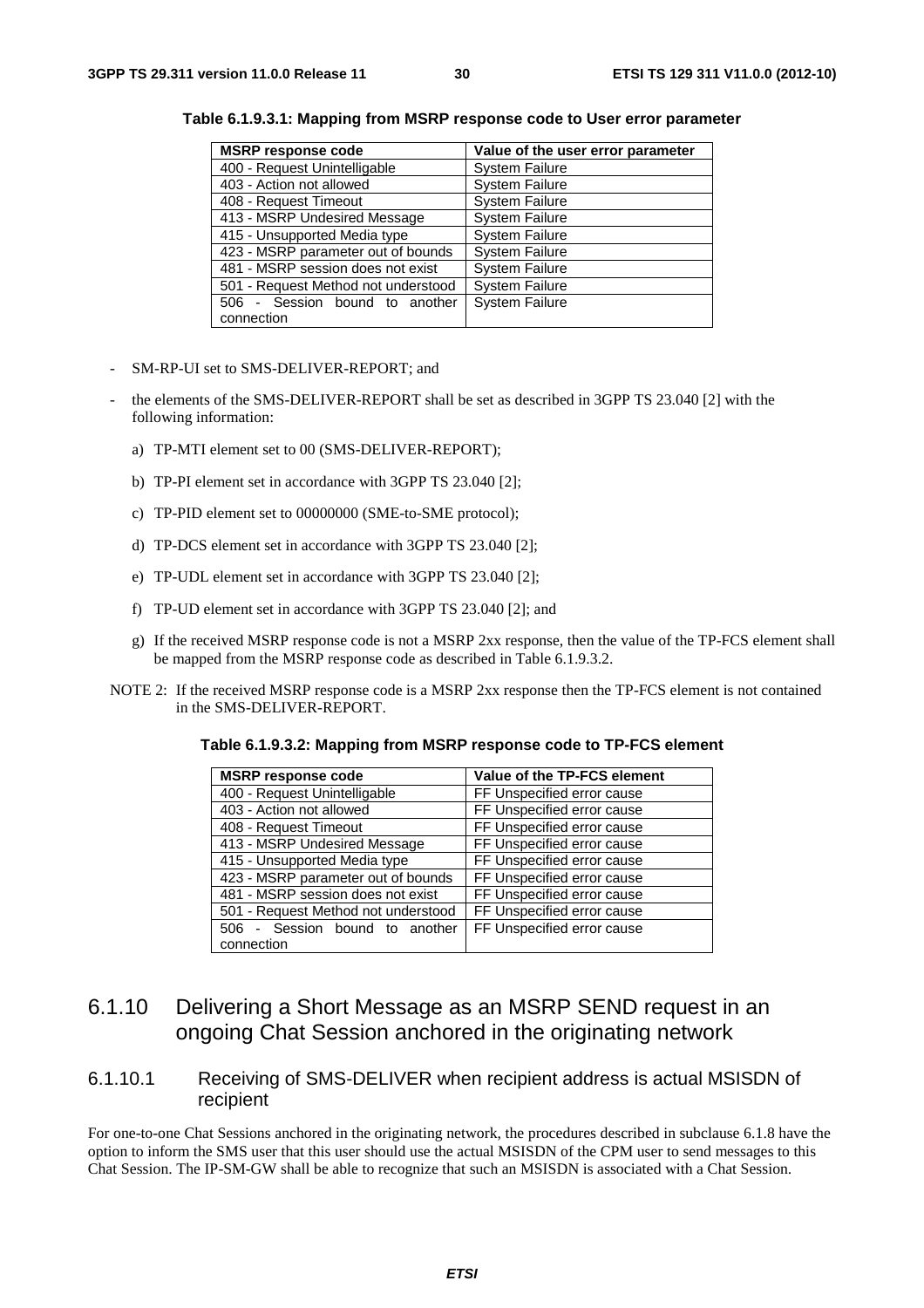The procedure for receiving a Short Message from an SMS-GMSC are otherwise identical for Chat Sessions anchored in the originating network and for Chat Sessions anchored in the terminating network; the IP-SM-GW shall follow the procedure described in subclause 6.1.9.1.

## 6.1.10.2 Receiving of SMS-DELIVER when recipient is an MSISDN assigned by the IP-SM-GW on the originating side

The procedure for receiving a Short Message from an SMS-GMSC are identical for Chat Sessions anchored in the originating network and for Chat Sessions anchored in the terminating network; the IP-SM-GW shall follow the procedure described in subclause 6.1.9.1.

## 6.1.10.3 Sending of MSRP SEND request

The procedure for sending of MSRP SEND requests are identical for Chat Sessions anchored in the originating network and for Chat Sessions anchored in the terminating network; the IP-SM-GW shall follow the procedure described in subclause 6.1.9.2.

## 6.1.10.4 Sending of SMS-DELIVER-REPORT

The procedure for sending of SMS-DELIVER-REPORT are identical for Chat Sessions anchored in the originating network and for Chat Sessions anchored in the terminating network; the IP-SM-GW shall follow the procedure described in subclause 6.1.9.3.

## 6.1.11 Delivering an MSRP SEND request in an ongoing Chat Session anchored in the terminating network as a (concatenated) Short Message

## 6.1.11.1 Receiving of the MSRP SEND request

This subclause describes the procedure when the IP-SM-GW located in the terminating network receives an MSRP SEND request as part of an ongoing Chat Session.

Upon receipt of one or more MSRP SEND requests,which constitute one chat message, the IP-SM-GW shall proceed with the procedures in subclauses 6.1.11.2, 6.1.11.3 and 6.1.11.4.

## 6.1.11.2 Sending of the SMS-DELIVER (over CS/PS or IP)

Upon receipt of one or more MSRP SEND request(s), which constitute one chat message that is to be delivered as a Short Message, the IP-SM-GW:

- 1) may attempt to deliver the MSRP SEND request(s) as SMS over IP, if operator policy sets SMS over IP as highest priority for delivery attempts. If this attempt succeeds, then the IP-SM-GW shall skip subsequent steps;
- 2) shall query the routing information from HSS as described in subclause 6.1.3.2; and,
- 3) if routing information is available (SGSN and/or MSC address), the IP-SM-GW shall attempt the delivery of a Short Message over IP, over CS, and PS. The priority order of these attempts is an operator policy.

For the delivery of a chat message, received in one or more MSRP SEND requests as a Short Message over CS/PS, the IP-SM-GW shall send a MT\_FORWARD\_SHORT\_MESSAGE to the MSC/SGSN as described in 3GPP TS 29.002 [7] and 3GPP TS 23.040 [2]. The parameters of the MT\_FORWARD\_SHORT\_MESSAGE shall be set as described in subclauses 6.1.18.3.1 and 6.1.18.3.2.

And in addition, the TP-UD element shall contain the content of the MSRP SEND request(s). When the TP-OA element is set to an MSISDN assigned by the IP-SM-GW, the MSISDN of the original sender shall be included in the information sent to the SMS user (unless the Chat Session SIP request contains the Privacy header field with "header" or "user" or "id" and the operator policy allows this). For a one-to-one Chat Session, the original sender is carried in the P-Asserted-Identity header field of the SIP request, and for a group Chat Session, the original sender is carried in the Referred-By header field.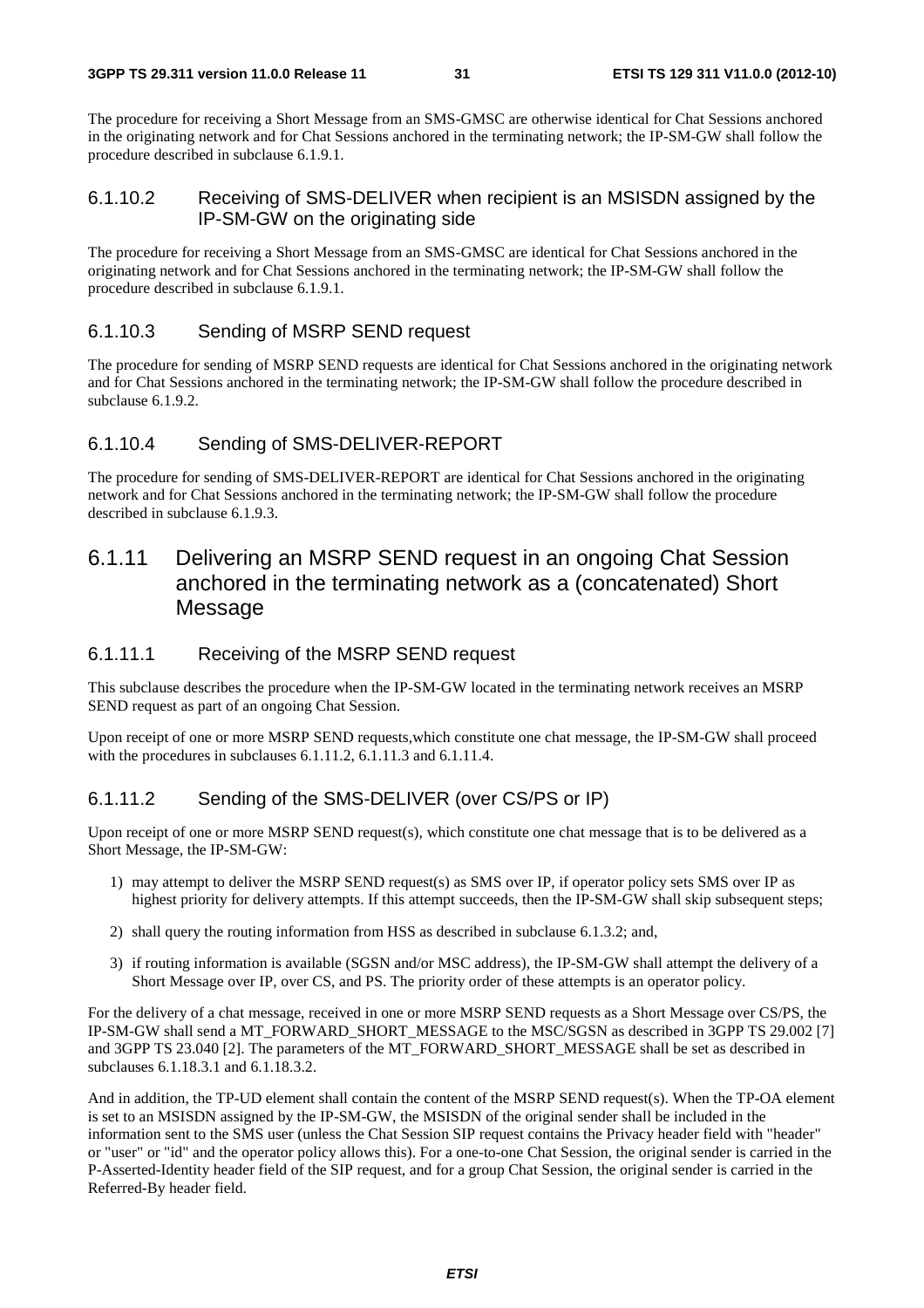#### **3GPP TS 29.311 version 11.0.0 Release 11 32 ETSI TS 129 311 V11.0.0 (2012-10)**

For the delivery of a chat message, received in one or more MSRP SEND requests, as a Short Message over IP, the IP-SM-GW shall send one or more SIP MESSAGE request(s) containing RP-DATA message in the body to the S-CSCF as described in 3GPP TS 24.341 [5] and 3GPP TS 24.011 [9]. Each SMSIP MESSAGE shall be set as described in subclauses 6.1.18.3.1 and 6.1.18.3.3.

## 6.1.11.3 Receiving of SMS-DELIVER-REPORT (over CS/PS or IP)

#### 6.1.11.3.1 Receiving of SMS-DELIVER-REPORT over CS/PS

Upon receipt of an MT\_FORWARD\_SHORT\_MESSAGE\_ACK message with the SM-RP-UI parameter set to value SMS-DELIVER-REPORT, and if the associated MSRP SEND request received before was delivered as a single Short Message, the IP-SM-GW shall:

- send an MSRP 200 response to the associated MSRP SEND request sender, if the MT\_FORWARD\_SHORT\_MESSAGE\_ACK message does not contain the User error parameter. If the associated MSRP SEND request received before contains a request for Success-Report, a REPORT shall be sent according to subclause 6.1.11.4 to the associated MSRP SEND request sender; or
- attempt to deliver the Short Message in the next domains as specified in subclause 6.1.5.6, if the MT\_FORWARD\_SHORT\_MESSAGE\_ACK message contains the User error parameter. If all retries fail, the IP-SM-GW shall send an MSRP SEND error response. The response code to be sent is determined by examining the value of the User error parameter. Table 6.1.11.3.1.1 specifies the mapping of the User error parameter as described in 3GPP TS 29.002 [7], to MSRP SEND response codes. If the associated MSRP SEND request received before contains a request for Failure-Report, a REPORT shall be sent according to subclause 6.1.11.4 to the associated MSRP SEND request sender.

Upon receipt of MT\_FORWARD\_SHORT\_MESSAGE\_ACK message with the SM-RP-UI parameter set to value SMS-DELIVER-REPORT, and if the associated MSRP SEND request received before was delivered as concatenated Short Messages, the IP-SM-GW shall wait for the last MT\_FORWARD\_SHORT\_MESSAGE\_ACK message. Then the IP-SM-GW shall:

- send an MSRP 200 response to the associated MSRP SEND request sender, if none of the MT\_FORWARD\_SHORT\_MESSAGE\_ACK messages contains the User error parameter. If the associated MSRP SEND request received before contains a request for Success-Report, a REPORT shall be sent according to subclause 6.1.11.4 to the associated MSRP SEND request sender; or
- attempt to deliver the Short Message in the next domains as specified in subclause 6.1.5.6, if at least one of MT\_FORWARD\_SHORT\_MESSAGE\_ACK messages contains the User error parameter. If all retries fail, the IP-SM-GW shall send an MSRP error response to the associated MSRP SEND request sender. The MSRP response code to be sent is determined by examining the value of the User error parameter. Table 6.1.11.3.1.1 specifies the mapping of the User error parameter as described in 3GPP TS 29.002 [7], to MSPR response codes. If the associated MSRP SEND request received before contains a request for Failure-Report, a REPORT shall be sent according to subclause 6.1.11.4 to the associated MSRP SEND request sender.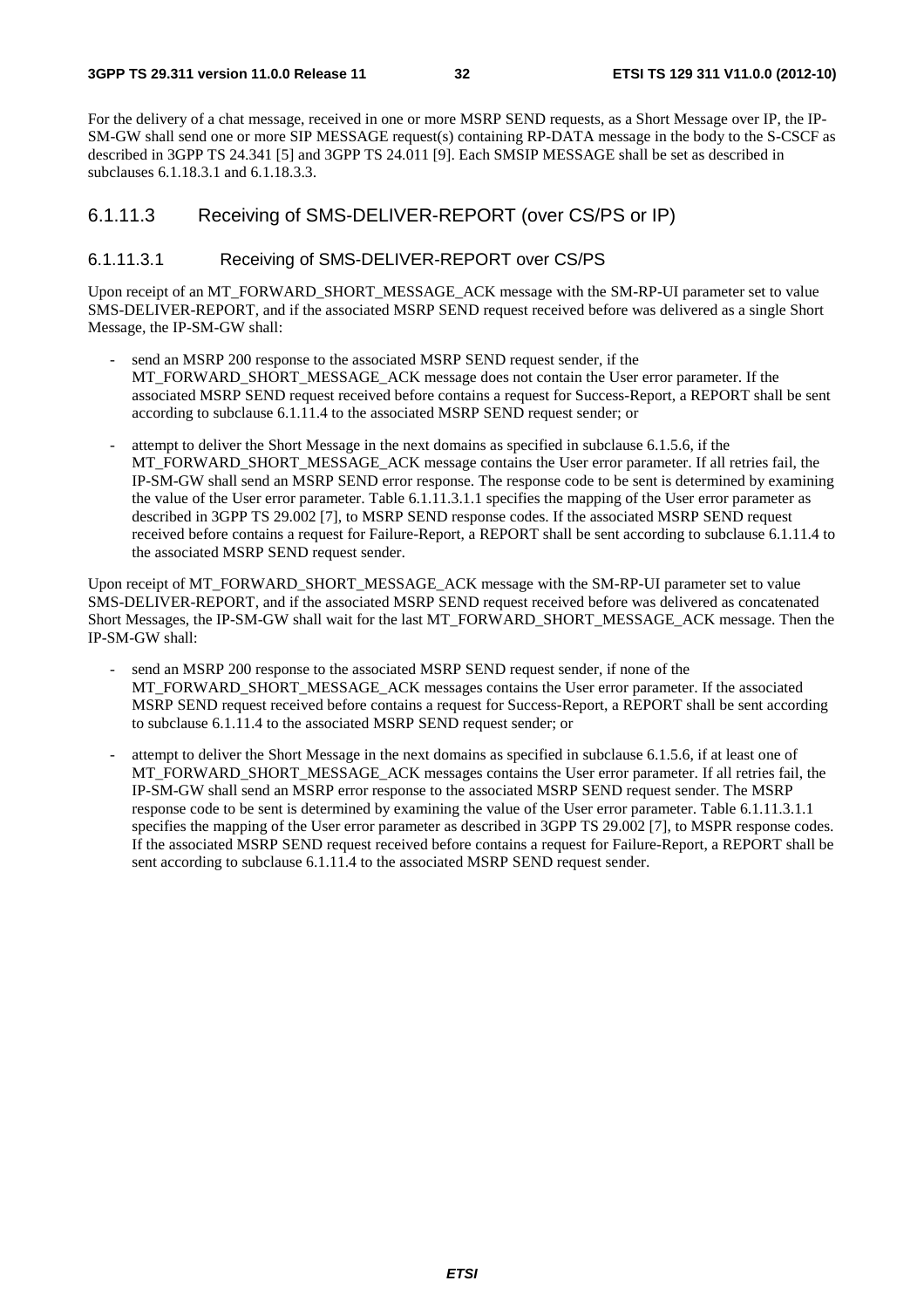| Value of the User error parameter    | <b>MSRP response code</b> |
|--------------------------------------|---------------------------|
| Unidentified subscriber              | 413                       |
| Absent Subscriber SM                 | 408                       |
| Subscriber busy for MT SMS           | 408                       |
| <b>Facility Not Supported</b>        | 501                       |
| Illegal Subscriber indicates that    | 501                       |
| delivery of the mobile terminated    |                           |
| Short Message failed because the     |                           |
| mobile station failed authentication |                           |
| Illegal equipment indicates that     | 501                       |
| delivery of the mobile terminated    |                           |
| Short Message failed because an      |                           |
| IMEI check failed, i.e. the IMEI was |                           |
| blacklisted or not white-listed;     |                           |
| <b>System Failure</b>                | 501                       |
| SM Delivery Failure with cause       | 408                       |
| memory capacity exceeded in the      |                           |
| mobile equipment                     |                           |
| SM Delivery Failure with cause       | 501                       |
| protocol error                       |                           |
| SM Delivery Failure with cause       | 501                       |
| mobile equipment does not support    |                           |
| the mobile terminated Short          |                           |
| Message service                      |                           |
| Unexpected Data Value                | 501                       |
| Data Missing                         | 501                       |

**Table 6.1.11.3.1.1: Mapping from User error parameter to MSRP response** 

#### 6.1.11.3.2 Receiving of SMS-DELIVER-REPORT over IP

Upon receipt of an SMSIP MESSAGE with RP-ACK or RP-ERROR message in the body, the IP-SM-GW shall respond with a SMSIP 202 (Accepted) response in accordance with 3GPP TS 24.341 [5].

If the SMSIP MESSAGE contains an RP-ACK message in the body, and the associated MSRP SEND request received before contains a request for Success-Report, a REPORT shall be sent according to subclause 6.1.11.4 to the associated MSRP SEND request sender. If the associated MSRP SEND request received before was delivered as concatenated Short Messages and all the SMSIP MESSAGEs contain RP-ACK message in the body for the concatenated Short Messages, and the associated MSRP SEND request received before contains a request for a Success-Report, a REPORT shall be sent according to subclause 6.1.11.4 to the associated MSRP SEND request sender.

If the SMSIP MESSAGE contains an RP-ERROR message in the body, the IP-SM-GW shall attempt to deliver the Short Message in the next domains as specified in subclause 6.1.5.6. If all retries fail and the associated MSRP SEND request received before contains a request for a Failure-Report, a REPORT shall be sent according to subclause 6.1.11.4 to the associated MSRP SEND request sender. If the associated MSRP SEND request received before was delivered as concatenated Short Messages and at least one of the SMSIP MESSAGEs contains RP-ERROR message in the body for the concatenated Short Messages, and the associated MSRP SEND request received before contains a request for a Failure-Report, a REPORT shall be sent according to subclause 6.1.11.4 to the associated MSRP SEND request sender.

## 6.1.11.4 Sending of the MSRP REPORT request

If a positive SMS-DELIVER-REPORT has been received and an MSRP Success REPORT was requested in the MSRP SEND, then the IP-SM-GW shall send a Success REPORT in accordance with RFC 4975 [19].

If a negative SMS-DELIVER-REPORT has been received and an MSRP Failure REPORT was requested in the MSRP SEND, then the IP-SM-GW shall send a Failure REPORT in accordance with RFC 4975 [19].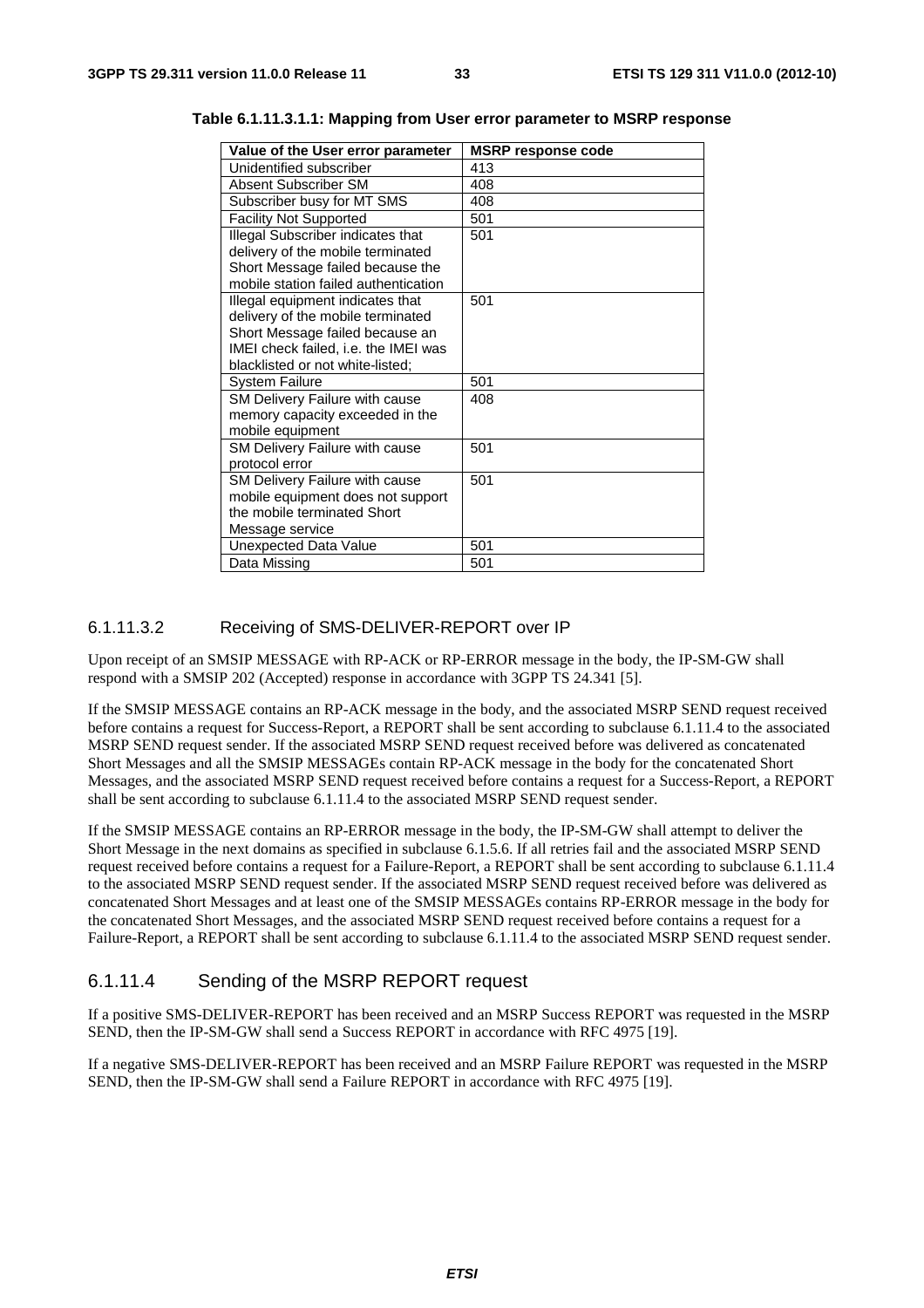## 6.1.12 Submitting an MSRP SEND request in an ongoing Chat Session anchored in the originating network as a (concatenated) Short Message

## 6.1.12.1 Receiving of the MSRP SEND request

This subclause describes the procedure when the IP-SM-GW located in the originating network receives an MSRP SEND request as part of an ongoing Chat Session.

Upon receipt of one or more MSRP SEND requests,which constitute one chat message, the IP-SM-GW shall proceed with the procedures in subclauses 6.1.12.2, 6.1.12.3 and 6.1.12.4.

## 6.1.12.2 Sending of the SMS-SUBMIT

The IP-SM-GW shall submit a Short Message to the SMS-SC as described in subclause 6.1.18.4 with the following addition:

TP-UD element shall contain the content of the MSRP SEND request(s). When the TP-OA element is set to an MSISDN assigned by the IP-SM-GW the MSISDN of the original sender shall be included in the information sent to the SMS user (unless the SIP INVITE request contains the Privacy header field with "header" or "user" or "id" and the operator policy allows this). For a one-to-one Chat Session, the original sender is carried in the P-Asserted-Identity header field of the SIP request, and for a group Chat Session, the original sender is carried in the Referred-By header field.

### 6.1.12.3 Receiving of SMS-SUBMIT-REPORT (over CS/PS or IP)

Upon receipt of an MO\_FORWARD\_SHORT\_MESSAGE\_ACK with the SM-RP-UI parameter set to value SMS-SUBMIT-REPORT, containing a positive SMS-SUBMIT-REPORT, and if the associated MSRP SEND request received before contains a request for a Success-Report, a REPORT shall be sent according to subclause 6.1.12.4 to the associated MSRP SEND request sender.

Upon receipt of an MO\_FORWARD\_SHORT\_MESSAGE\_ACK with the SM-RP-UI parameter set to value SMS-SUBMIT-REPORT, containing the User error parameter, and if the associated MSRP SEND request received before contains a request for a Failure-Report, a REPORT shall be sent according to subclause 6.1.12.4 to the associated MSRP SEND request sender. If the associated MSRP SEND request received before was delivered as concatenated Short Messages as described in subclause 6.1.6.3, and one of the MO\_FORWARD\_SHORT\_MESSAGE\_ACK for the concatenated Short Messages contains the User error parameter, and if the associated MSRP SEND request received before contains a request for a Failure-Report, a REPORT shall be sent according to subclause 6.1.12.4 to the associated MSRP SEND request sender.

## 6.1.12.4 Sending of the MSRP REPORT request

If a positive SMS-SUBMIT-REPORT has been received and an MSRP Success REPORT was requested in the MSRP SEND, then the IP-SM-GW shall send a Success REPORT in accordance with RFC 4975 [19].

If a negative SMS-SUBMIT-REPORT has been received and an MSRP Failure REPORT was requested in the MSRP SEND, then the IP-SM-GW shall send a Failure REPORT in accordance with RFC 4975 [19].

## 6.1.13 Handling of the Chat Session teardown request received as a Short Message in the terminating network

### 6.1.13.1 General

This subclause describes the procedure when the IP-SM-GW located in the terminating network interworks a Short Message requesting to leave a Chat Session to a Chat Session BYE request.

IP-SM-GW procedures at the reception of the Short Message are described in subclause 6.1.13.2.

The creation of the Short Message delivery report is described in subclause 6.1.13.3.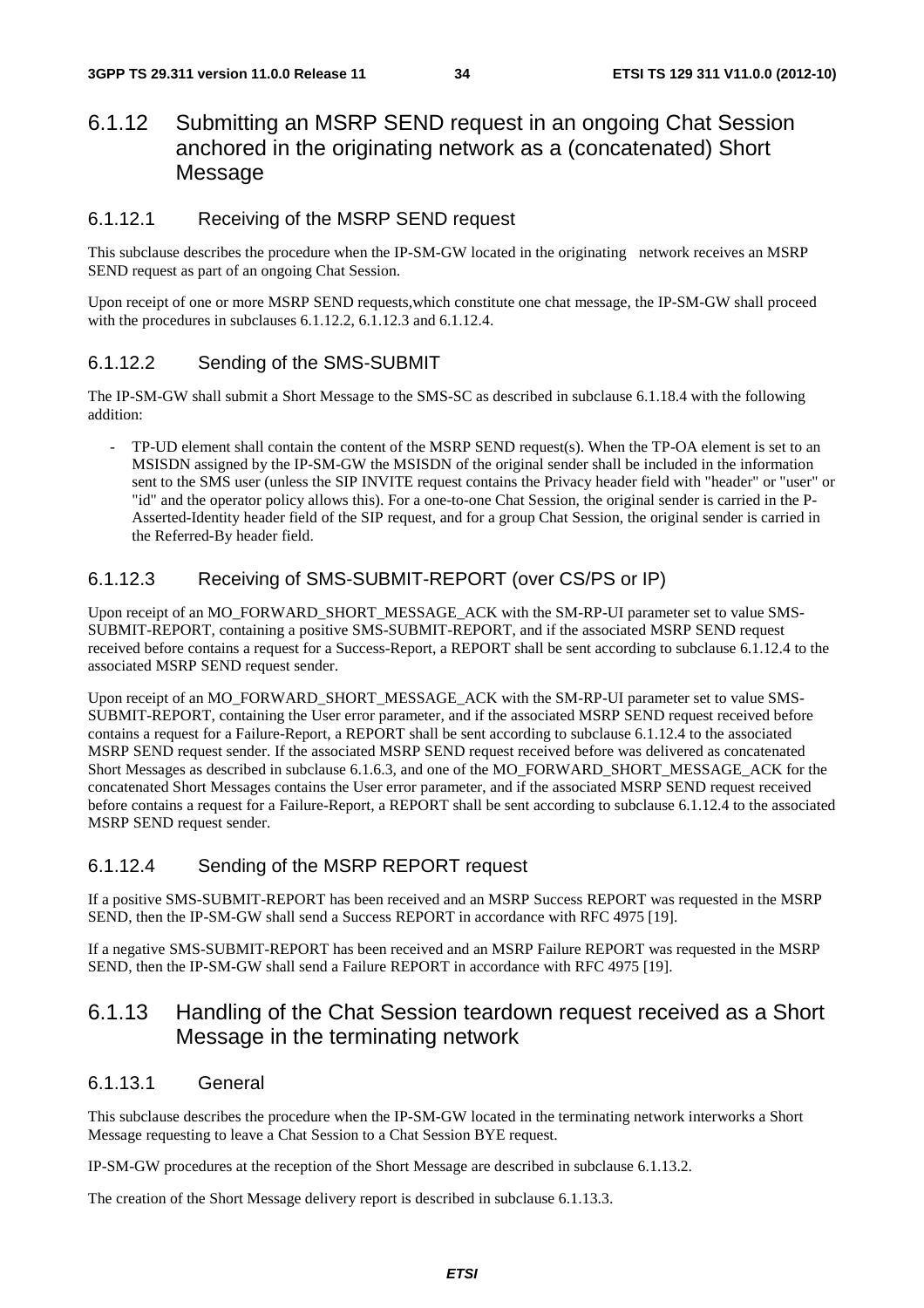IP-SM-GW procedures to send a BYE request to the Chat Session are described in subclause 6.1.18.2.

## 6.1.13.2 Receiving of SMS-DELIVER containing a Chat Session teardown request

When the IP-SM-GW in the terminating networks receives a Short Message from the SMS-GMSC it shall determine if the message from a served SM user is a Chat Session teardown request, i.e. the SM user intends to leave a group Chat Session or to tear down a one-to-one Chat Session. The received Short Message is a Chat Session teardown request if:

- 1) the Short Message is sent to a Chat Session where the SM user participates as described in subclause 6.1.18.1; and
- 2) the Short Message contains operator defined text indicating a teardown request.

If the received Short Message is a Chat Session teardown request, then the IP-SM-GW shall acknowledge the Short Message as described in subclause 6.1.18.5 and leave the Chat Session as described in subclause 6.1.18.2.

## 6.1.14 Handling of the Chat Session teardown request received as a Chat Session BYE in the terminating network

#### 6.1.14.1 Receiving of the Chat Session BYE request

This subclause describes the procedure when the IP-SM-GW located in the terminating network receives a Chat Session SIP BYE request to tear down a Chat Session.

If operator policy mandates the SMS user to be informed of the Chat Session teardown, then the IP-SM-GW shall proceed with the procedures in subclauses 6.1.14.2, 6.1.14.3 and 6.1.14.4. Otherwise the IP-SM-GW shall proceed with the procedures in subclause 6.1.14.4.

## 6.1.14.2 Sending of the SMS-DELIVER (over CS/PS or IP)

Upon receipt of a Chat Session teardown request as a SIP BYE request that is to be delivered as a Short Message, the IP-SM-GW:

- 1) may attempt to deliver Chat Session teardown request as SMS over IP, if operator policy sets SMS over IP as highest priority for delivery attempts. If this attempt succeeds, then the IP-SM-GW shall skip subsequent steps;
- 2) shall query the routing information from HSS as described in subclause 6.1.3.2; and,
- 3) if routing information is available (SGSN and/or MSC address), the IP-SM-GW shall attempt the delivery of a Short Message over IP, over CS, and PS. The priority order of these attempts is an operator policy.

For the delivery of a Chat Session teardown request as a Short Message over CS/PS, the IP-SM-GW shall send a MT\_FORWARD\_SHORT\_MESSAGE to the MSC/SGSN as described in 3GPP TS 29.002 [7] and 3GPP TS 23.040 [2]. The parameters of the MT\_FORWARD\_SHORT\_MESSAGE shall be set as described in subclauses 6.1.18.3.1 and 6.1.18.3.2.

For the delivery of a Chat Session teardown request as a Short Message over IP, the IP-SM-GW shall send an SMSIP MESSAGE containing RP-DATA message in the body to the S-CSCF as described in 3GPP TS 24.341 [5] and 3GPP TS 24.011 [9]. The SMSIP MESSAGE shall be set as described in subsclauses 6.1.18.3.1 and 6.1.18.3.3.

For every attempt the TP-UD element shall contain operator defined data that should convey information to the SMS user that (s)he is removed from a Chat Session. Since the TP-OA element is set to an MSISDN assigned by the IP-SM-GW the MSISDN of the original sender shall be included in the information sent to the SMS user (unless the Chat Session SIP request contains the Privacy header field with "header" or "user" or "id" and the operator policy allows this). For a one-to-one Chat Session, the original sender is carried in the P-Asserted-Identity header field of the SIP request, and for a group Chat Session, the original sender is carried in the Referred-By header field.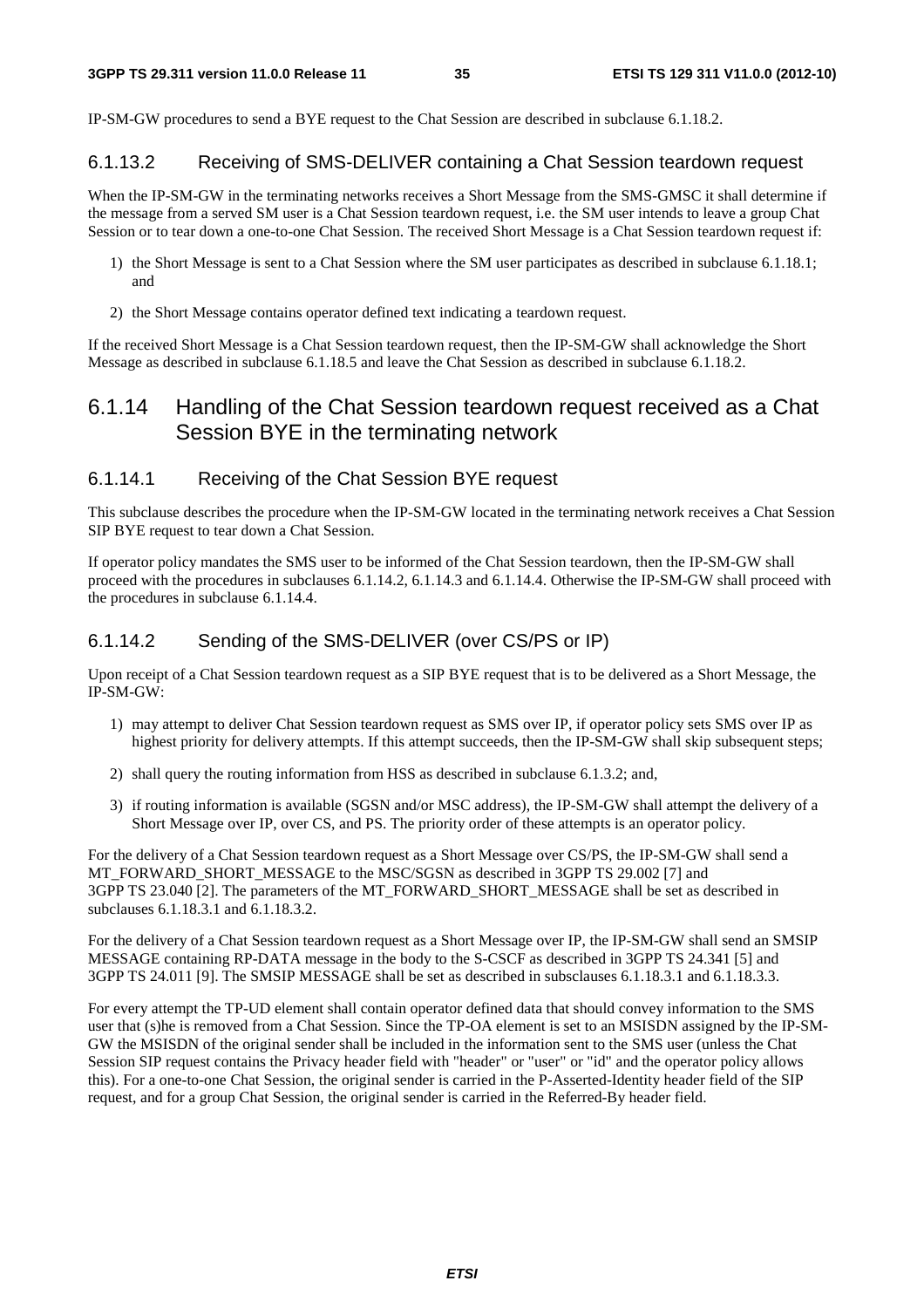## 6.1.14.3 Receiving of SMS-DELIVER-REPORT (over CS/PS or IP)

### 6.1.14.3.1 Receiving of SMS-DELIVER-REPORT over CS/PS

Upon receipt of an MT\_FORWARD\_SHORT\_MESSAGE\_ACK message with the SM-RP-UI parameter set to value SMS-DELIVER-REPORT the IP-SM-GW shall proceed with the procedures in subclause 6.1.14.4.

NOTE: It is assumed that the associated SIP BYE request received before was delivered as a single Short Message.

#### 6.1.14.3.2 Receiving of SMS-DELIVER-REPORT over IP

Upon receipt of an SMSIP MESSAGE with RP-ACK or RP-ERROR message in the body, the IP-SM-GW shall respond with a SIP 202 (Accepted) response in accordance with 3GPP TS 24.341 [5].

NOTE: It is assumed that the associated SIP BYE request received before was delivered as a single Short Message.

### 6.1.14.4 Sending of the SIP 200 (OK) response to a BYE request for a Chat Session

The IP-SM-GW shall send a SIP 200 (OK) response to the SIP BYE request. If the IP-SM-GW associated a specific MSISDN for the Chat Session, then the IP-SM-GW shall release that MSISDN.

## 6.1.15 Handling of the Chat Session teardown request received as a Short Message in the originating network

This section describes the procedure when the IP-SM-GW located in the originating network interworks a Short Message requesting to leave a Chat Session to a Chat Session BYE request.

IP-SM-GW procedures at the reception of the Short Message are described in subclause 6.1.13.2.

The creation of the Short Message delivery report is described in subclause 6.1.13.3.

IP-SM-GW procedures to send a BYE request to the Chat Session are described in subclause 6.1.18.2.

## 6.1.16 Handling of the Chat Session teardown request received as a Chat Session BYE in the originating network

### 6.1.16.1 Receiving of the Chat Session BYE request

This section describes the procedure when the IP-SM-GW located in the originating network receives a Chat Session BYE request to tear down a Chat Session.

If operator policy mandates the SMS user to be informed of the Chat Session teardown, then the IP-SM-GW shall proceed with the procedures in subclauses 6.1.16.2, 6.1.16.3 and 6.1.14.4. Otherwise the IP-SM-GW shall proceed with the procedures in subclause 6.1.14.4.

## 6.1.16.2 Sending of the SMS-SUBMIT

The IP-SM-GW shall submit a Short Message to the SC as described in subclause 6.1.18.4 with the following addition:

- TP-UD element shall contain operator defined data that should convey information to the SMS user that (s)he is removed from a Chat Session. When the TP-OA element is set to an MSISDN assigned by the IP-SM-GW the MSISDN of the original sender shall be included in the information sent to the SMS user (unless the SIP INVITE request contains the Privacy header field with "header" or "user" or "id" and the operator policy allows this). For a one-to-one Chat Session, the original sender is carried in the P-Asserted-Identity header field of the SIP request, and for a group Chat Session, the original sender is carried in the Referred-By header field.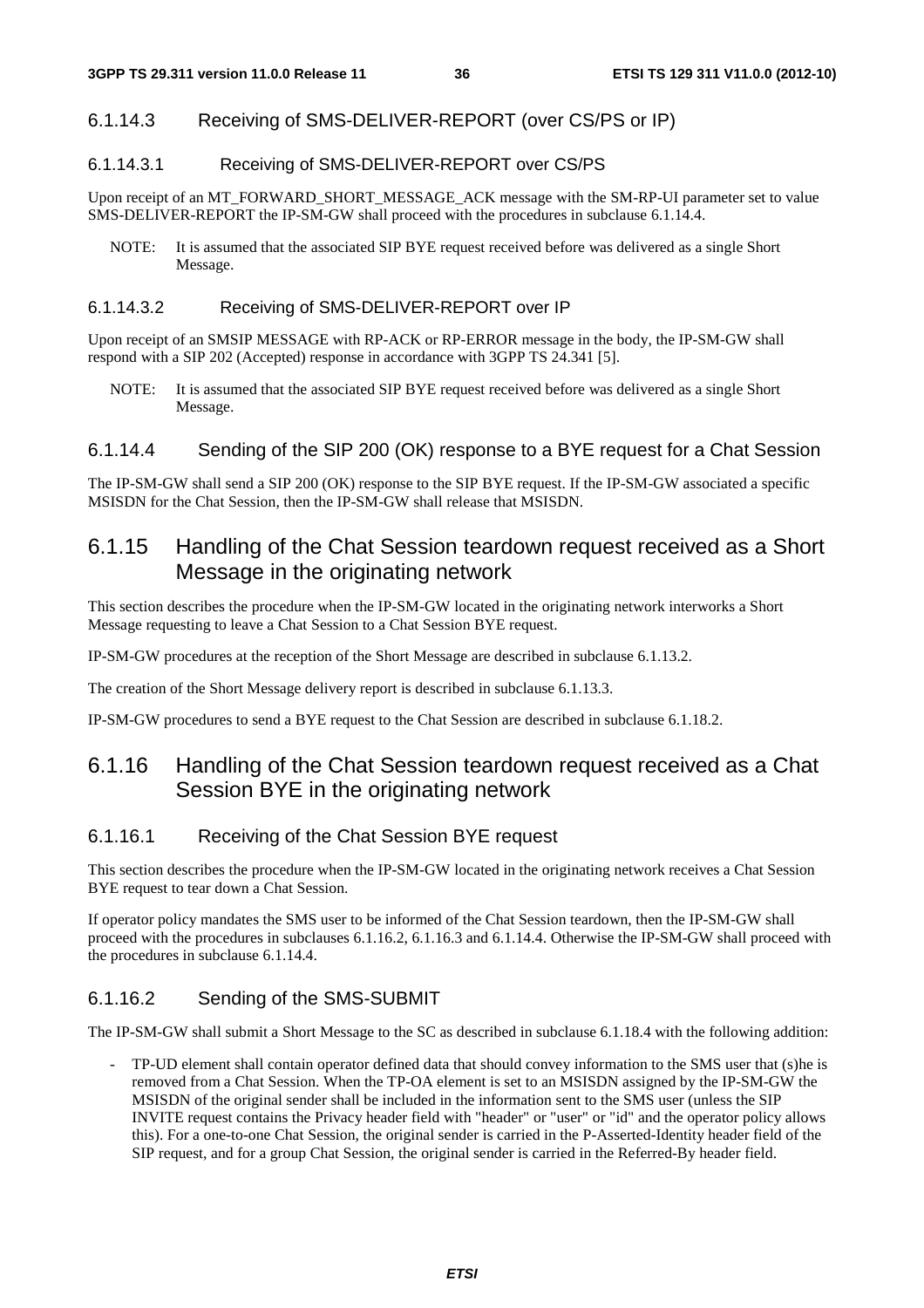## 6.1.16.3 Receiving of SMS-SUBMIT-REPORT (over CS/PS or IP)

Upon receipt of an MT\_FORWARD\_SHORT\_MESSAGE\_ACK message with the SM-RP-UI parameter set to value SMS-SUBMIT-REPORT the IP-SM-GW shall proceed with the procedures in subclause 6.1.14.4.

NOTE: It is assumed that the associated SIP BYE request received before was delivered as a single Short Message.

## 6.1.17 Handling of Participant Information

### 6.1.17.1 General

When a group Chat Session has been established and operator policy mandates that the SMS user is informed of changes in the participation of group Chat Sessions then the IP-SM-GW shall follow the procedures:

- in subclause 6.1.17.2, 6.1.17.3 and 6.1.17.4 when interworking in the terminating network; or
- in subclause  $6.1.17.2$ ,  $6.1.17.3$  and  $6.1.17.5$  when interworking in the originating network.

## 6.1.17.2 Subscribing to Participant Information

The IP-SM-GW, acting as CPM Client on behalf of the SMS user, shall subscribe to receive Participant Information as described in OMA-TS-CPM\_Conv\_Fnct [17].

## 6.1.17.3 Receiving of a Participant Information Notification

When the IP-SM-GW receives a SIP NOTIFY request that is part of the same SIP dialog as the previously sent SIP SUBSCRIBE request for subscribing to Participant Information, the IP-SM-GW shall follow the procedures in OMA-TS-CPM\_Conv\_Fnct [17] with the following exception:

- to display the current Participant Information of the group Chat Session to the SMS user the IP-SM-GW shall proceed with the procedure in subclause 6.1.17.4 when interworking in the terminating network; and
- to display the current Participant Information of the group Chat Session to the SMS user the IP-SM-GW shall proceed with the procedures in subclause 6.1.17.5 when interworking in the originating network.

The frequency of sending Participant Information to the SMS user is subject to operator policy.

## 6.1.17.4 Sending Participant Information as SMS-Deliver when interworking in the terminating network

To deliver Participant Information to the SMS user when interworking in the terminating network the IP-SM-GW:

- 1) may attempt to deliver the Participant Information as SMS over IP, if operator policy sets SMS over IP as highest priority for delivery attempts. If this attempt succeeds, then the IP-SM-GW shall skip subsequent steps;
- 2) shall query the routing information from HSS as described in subclause 6.1.3.2; and
- 3) if routing information is available (SGSN and/or MSC address), the IP-SM-GW shall attempt the delivery of a Short Message over IP, over CS, and PS. The priority order of these attempts is an operator policy.

For the delivery Participant Information as a Short Message over CS/PS, the IP-SM-GW shall send a MT\_FORWARD\_SHORT\_MESSAGE to the MSC or SGSN as described in 3GPP TS 29.002 [7] and 3GPP TS 23.040 [2]. The parameters of the MT\_FORWARD\_SHORT\_MESSAGE shall be set as described in subclauses 6.1.18.3.1 and 6.1.18.3.2. In addition the TP-UD element shall contain operator defined data that conveys Participant Information (e.g. users who have joined or left) to the SMS user.

For the delivery of Participant Information as a Short Message over IP, the IP-SM-GW shall send a SIP MESSAGE request containing RP-DATA message in the body to the S-CSCF as described in 3GPP TS 24.341 [5] and 3GPP TS 24.011 [9]. In addition parameters of the SMSIP MESSAGE shall be set as described in subsclauses 6.1.18.3.1 and 6.1.18.3.3. In addition the TP-UD element shall contain operator defined data that conveys Participant Information (e.g. users who have joined or left) to the SMS user.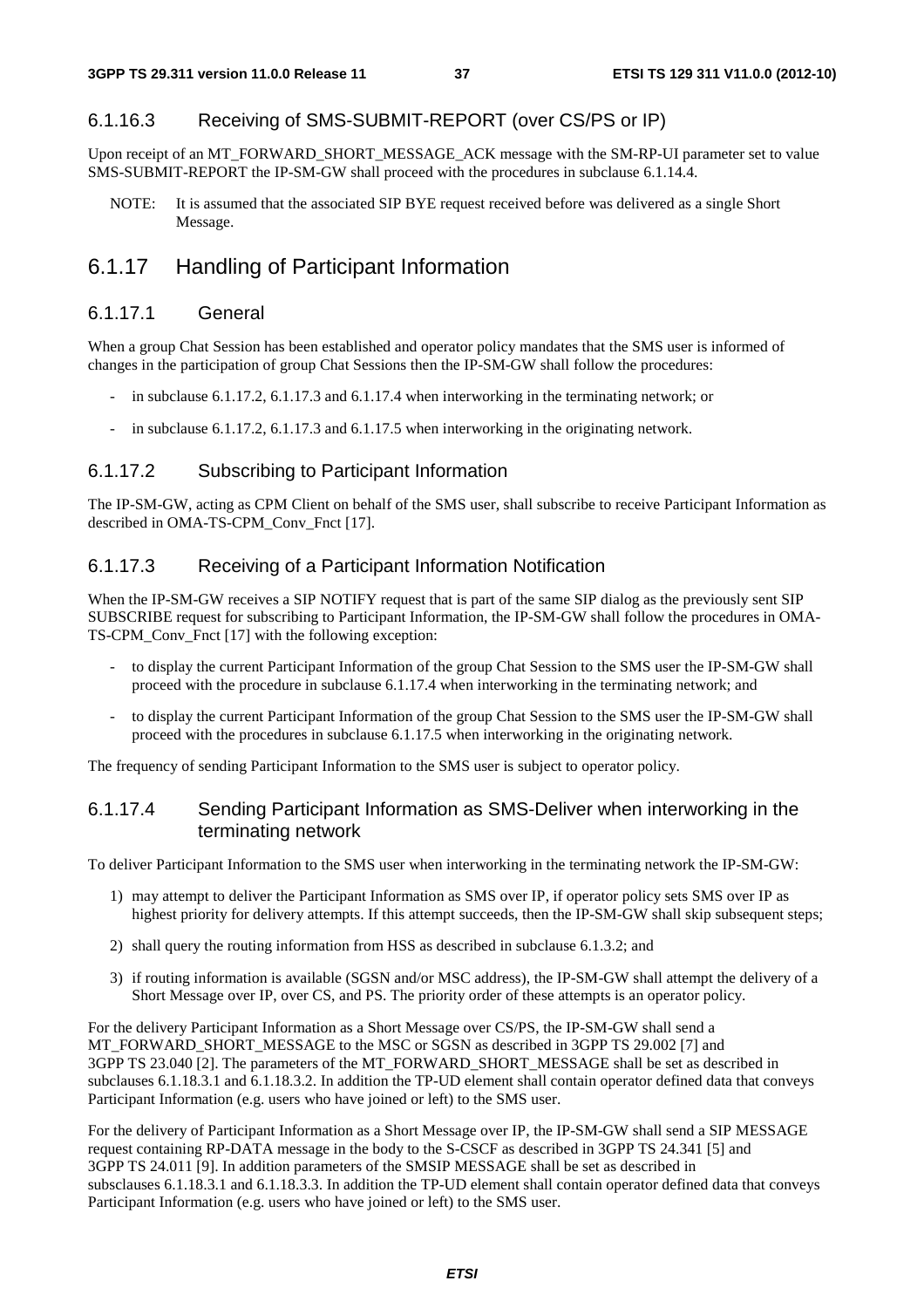The IP-SM-GW shall proceed with receiving of an SMS-DELIVER-REPORT in accordance with 3GPP TS 23.040 [2]. If this MT\_FORWARD\_SHORT\_MESSAGE\_ACK contains the User error parameter the IP-SM-GW shall attempt to deliver in the next domains as specified in subclause 6.1.7.3 for a Chat Session INVITE request. No further procedures are defined on reception of the SMS-DELIVER-REPORT as interworking of this message is not required for Participant Information.

### 6.1.17.5 Sending Participant Information as SMS-SUBMIT when interworking in the originating network

To deliver Participant Information to the SMS user when interworking in the originating network the IP-SM-GW shall submit a Short Message to the SMS-SC as described in subclause 6.1.18.4. In addition the TP-UD element shall contain operator defined data that conveys Participant Information (e.g. users who have joined or left) to the SMS user.

The IP-SM-GW shall proceed with receiving of an SMS-SUBMIT-REPORT in accordance with 3GPP TS 23.040 [2]. No further procedures are defined on reception of the SMS-SUBMIT-REPORT as interworking of this message is not required for Participant Information.

## 6.1.18 Common procedures for chat session interworking

#### 6.1.18.1 Determining if a received Short Message is associated to a Chat Session

When the IP-SM-GW receives a Short Message from the SMS-GMSC, it shall determine if the message is associated with a Chat Session. The received Short Message is associated with a Chat Session if:

- 1) the Short Message is addressed to the MSISDN assigned to the Chat Session, as described in subclauses 6.1.7.1 and 6.1.8.1; and
- 2) the originator of the Short Message is the SM user invited to the Chat Session using that MSISDN.

### 6.1.18.2 Leaving a Chat Session

After sending the SMS-DELIVER-REPORT for the Chat Session teardown request the IP-SM-GW shall send a SIP BYE request to leave a group Chat Session or to tear down a one-to-one Chat Session as described in OMA-TS-CPM\_System\_Description [20].

If the IP-SM-GW associated a specific MSISDN for the Chat Session, then the IP-SM-GW shall release that MSISDN.

#### 6.1.18.3 Sending SMS-DELIVER – common procedures

#### 6.1.18.3.1 General

Both the SM-RP-UI parameter of the MT\_FORWARD\_SHORT\_MESSAGE and the RP-User Data element of the RP-DATA message in the SMSIP MESSAGE body shall be set to SMS-DELIVER. The elements of SMS-DELIVER message shall be set in accordance with 3GPP TS 23.040 [2], with the following information:

- a) TP-MTI element set to 00 (SMS-DELIVER);
- b) TP-MMS element set in accordance with 3GPP TS 23.040 [2];
- NOTE 1: For example, for concatenated Short Messages, TP-MMS would be set to 0 while there are more messages to send.
- c) TP-RP element set to 0 (TP-Reply-Path parameter is not set in this SMS-DELIVER);
- d) TP-UDHI element set in accordance with 3GPP TS 23.040 [2];
- e) TP-SRI element shall be set to 0;
- f) TP-OA element set to the E.164 address used by the IP-SM-GW for the duration of the Chat Session;
- g) TP-PID element set to 00000000 (SME-to-SME protocol);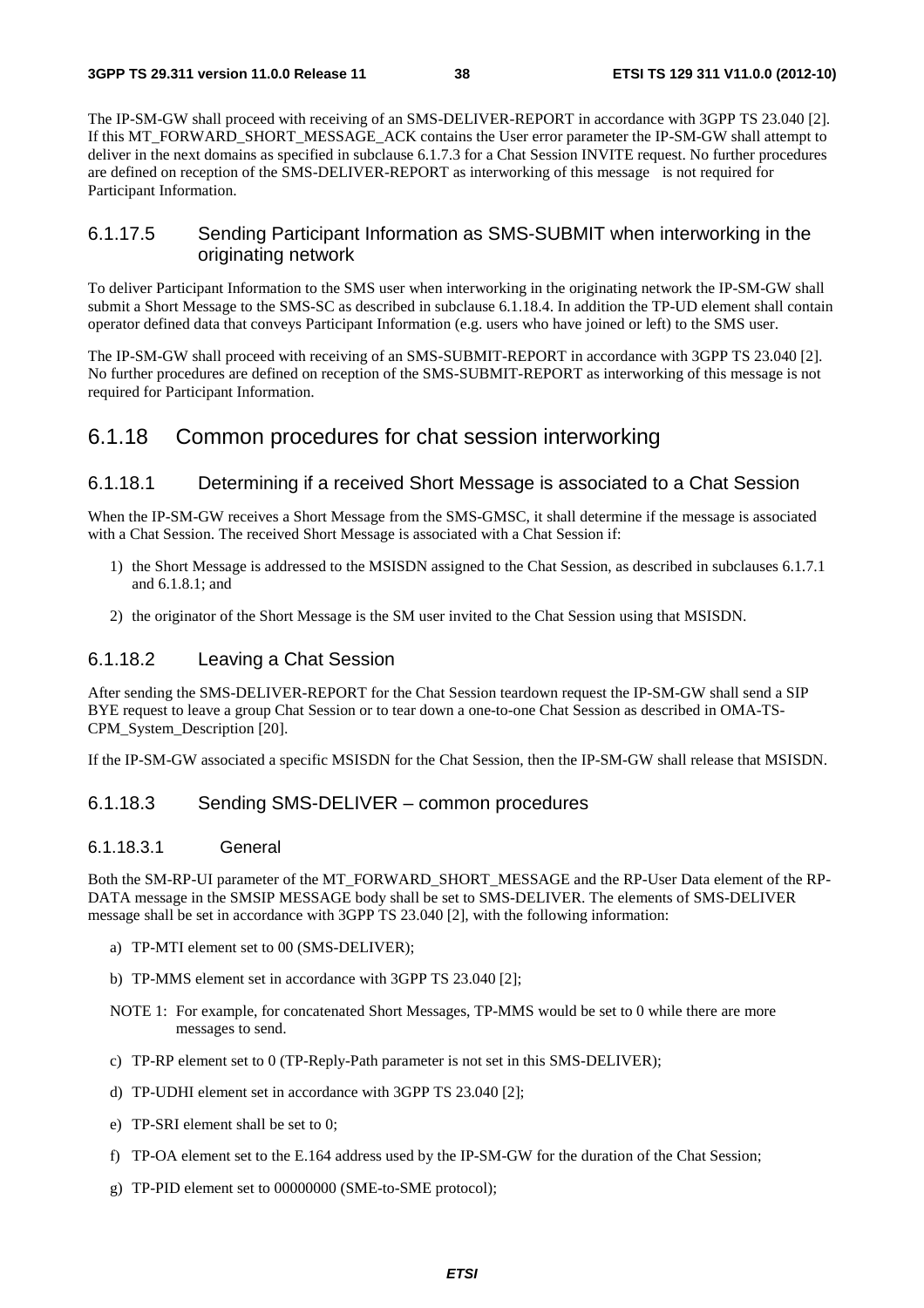- h) TP-DCS element set in accordance with 3GPP TS 23.040 [2];
- i) TP-SCTS element set to time when the IP-SM-GW received the SIP INVITE request; and
- j) TP-UDL element set in accordance with 3GPP TS 23.040 [2].
- NOTE 2: Contents of the TP-UD element defined separately for each procedure.

If the content of the operator defined text or chat message to be sent in Short Message format is greater than the allowed message length of a Short Message, then the IP-SM-GW shall send concatenated Short Messages.

NOTE 3: In the case of receiving an MT\_FORWARD\_SHORT\_MESSAGE\_ACK message with the SM-RP-UI parameter set to value SMS-DELIVER-REPORT, containing the User error parameter for one segment of the concatenated Short Message, the default action of the IP-SM-GW is not to send any remaining segments.

3GPP TS 23.040 [2] specifies that a Short Message supports GSM 7-bit and UCS2 encoded text. The IP-SM-GW shall ensure the operator defined text is encoded using the appropriate data coding scheme.

#### 6.1.18.3.2 Sending of SMS-DELIVER over CS/PS

The parameters of the MT\_FORWARD\_SHORT\_MESSAGE shall be set as described in 3GPP TS 29.002 [7], with the following information:

- Invoke-ID parameter set in accordance with 3GPP TS 29.002 [7];
- SM-RP-DA element set to the address associated with the SIP INVITE request receiver;
- SM-RP-OA element set to the address of the IP-SM-GW;
- More Messages To Send parameter set in accordance with 3GPP TS 29.002 [7]; and
- NOTE: For example, for concatenated Short Messages, More Messages To Send would be set to 0 while there are more messages to send.
- SM-RP-UI parameter set to SMS-DELIVER.

#### 6.1.18.3.3 Sending of SMS-DELIVER over IP

The IP-SM-GW shall send the SMSIP MESSAGE as described in 3GPP TS 24.341 [5] with the following exceptions:

- the Request-URI mapped from the Request-URI of the associated SIP INVITE request; and
- the body of the request shall contain an RP-DATA message. The elements of the RP-DATA message shall be set as described in 3GPP TS 24.011 [9], with the following information:
	- a) RP-Message Type element set to 001 (network to MS);
	- b) RP-Message Reference element set in accordance with 3GPP TS 24.011 [9];
	- c) RP-Originator Address element set to the address of the IP-SM-GW;
	- d) RP-Destination Address element shall be set to the MSISDN of the associated SIP INVITE request receiver, retrieved by the IP-SM-GW as part of the subscriber data from the HSS at registration; and
	- e) RP-User Data set to SMS-DELIVER.

## 6.1.18.4 Sending SMS-SUBMIT – common procedures

NOTE 1: The sender is either the MSISDN of the CPM user or an MSISDN assigned by the IP-SM-GW for this particular Chat Session as described in subclause 6.1.8.1.

To submit a Short Message to the SC, the IP-SM-GW shall send MO\_FORWARD\_SHORT\_MESSAGE as described in 3GPP TS 29.002 [7] and 3GPP TS 23.040 [2]. In addition, for the information elements listed below, the following interworking procedures shall apply: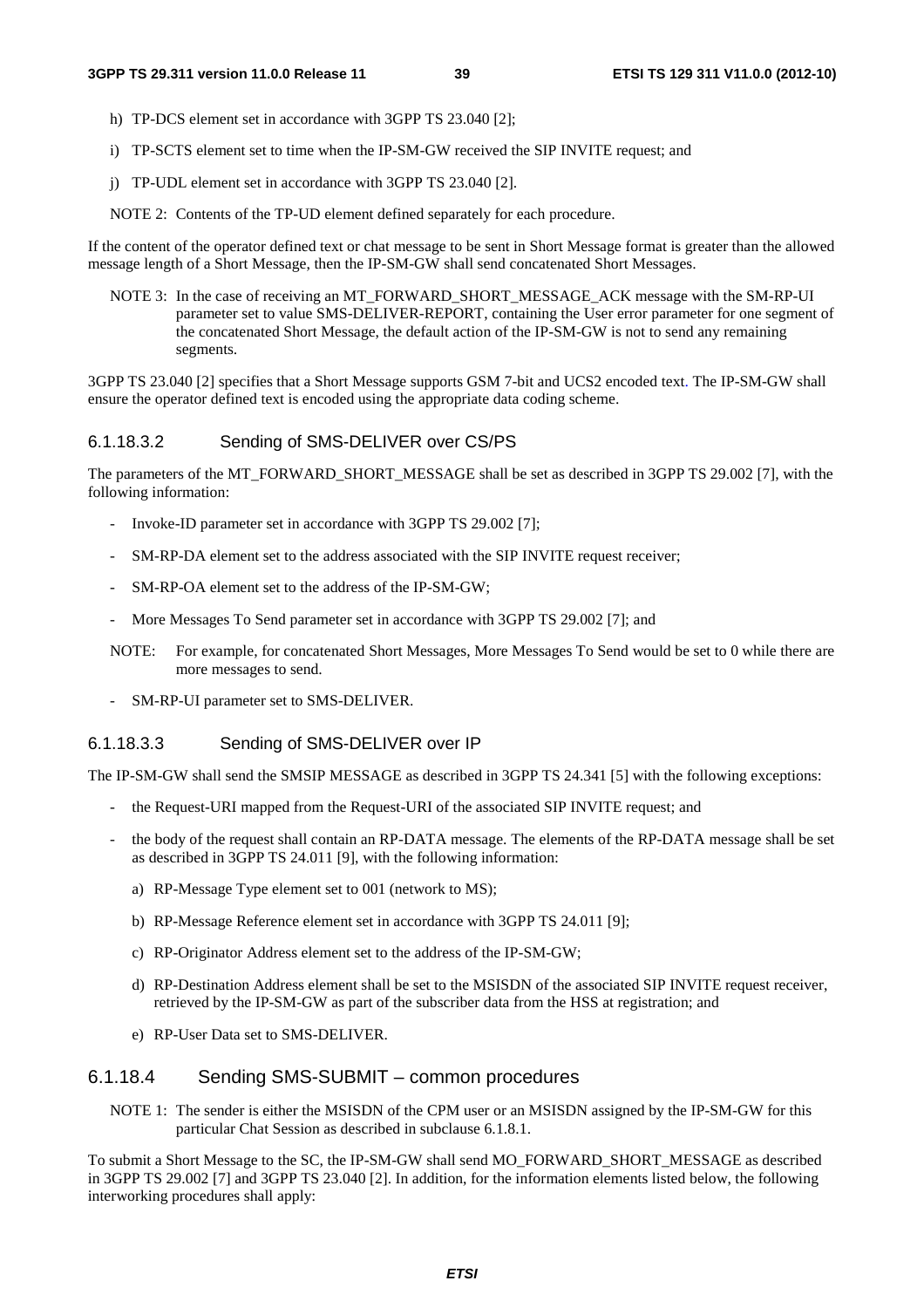- Invoke-ID parameter set in accordance with 3GPP TS 29.002 [7];
- SM-RP-DA parameter set to the address of user"s home network Service Centre configured in the IP-SM-GW, or retrieved as part of the subscriber data from the HSS at registration by the IP-SM-GW;
- SM-RP-OA parameter set based on the MSISDN assigned in section 6.1.8.1;
- SM-RP-UI parameter set to SMS-SUBMIT; and
- the elements of the SMS-SUBMIT message shall be set as described in 3GPP TS 23.040 [2] subclause 9.2.2, with the following information:
	- a) TP-MTI element set to 01 (SMS-SUBMIT);
	- b) TP-RD element set to 1 (Instruct the SC to reject an SMS SUBMIT for an SM still held in the SC which has the same TP MR and the same TP DA as the previously submitted SM from the same OA.);
	- c) TP VPF element set to 00 (TP VP field not present);
	- d) TP-UDHI element set in accordance with 3GPP TS 23.040 [2];
	- e) TP-SRR element shall be set to 0 (A status report is not requested);
	- f) TP-MR element set in accordance with 3GPP TS 23.040 [2];
	- g) TP-RP element set to 0 (TP Reply Path parameter is not set in this SMS SUBMIT);
	- h) TP-DA element set based on the value of the Request-URI in the SIP INVITE request as long as the Request-URI contains an E.164 address;
	- i) TP-PI element set to 00000000 (SME-to-SME protocol);
	- j) TP-DCS element set in accordance with 3GPP TS 23.040 [2]; and
	- k) TP-UDL element set in accordance with 3GPP TS 23.040 [2].

NOTE 2: Contents of the TP-UD element defined separately for each procedure.

If the content of the operator defined text or chat message to be sent in Short Message format is greater than the allowed message length of a Short Message, then the IP-SM-GW shall send concatenated Short Messages.

NOTE 3: In the case of receiving an MO\_FORWARD\_SHORT\_MESSAGE\_ACK message with the SM-RP-UI parameter set to value SMS-SUBMIT-REPORT, containing the User error parameter for one segment of the concatenated Short Message, the default action of the IP-SM-GW is not to send any remaining segments.

3GPP TS 23.040 [2] specifies that a Short Message supports GSM 7-bit and UCS2 encoded text. The IP-SM-GW shall ensure the operator defined text is encoded into an appropriate data coding scheme supported for Short Messages.

#### 6.1.18.5 Sending SMS-DELIVER-REPORT

If the IP-SM-GW decided to send an SMS-DELIVER-REPORT, the IP-SM-GW shall send the MT-FORWARD-SHORT-MESSAGE-ACK message to the SMS-GMSC in accordance with 3GPP TS 29.002 [7] and 3GPP TS 23.040 [2] with the following information:

- Invoke Id parameter set in accordance with 3GPP TS 29.002 [7];

NOTE 1: The User error parameter is not contained in the MT-FORWARD-SHORT-MESSAGE-ACK message.

- SM-RP-UI set to SMS-DELIVER-REPORT; and
- the elements of the SMS-DELIVER-REPORT shall be set as described in 3GPP TS 23.040 [2] with the following information:
	- a) TP-MTI element set to 00 (SMS-DELIVER-REPORT);
	- b) TP-PI element set in accordance with 3GPP TS 23.040 [2];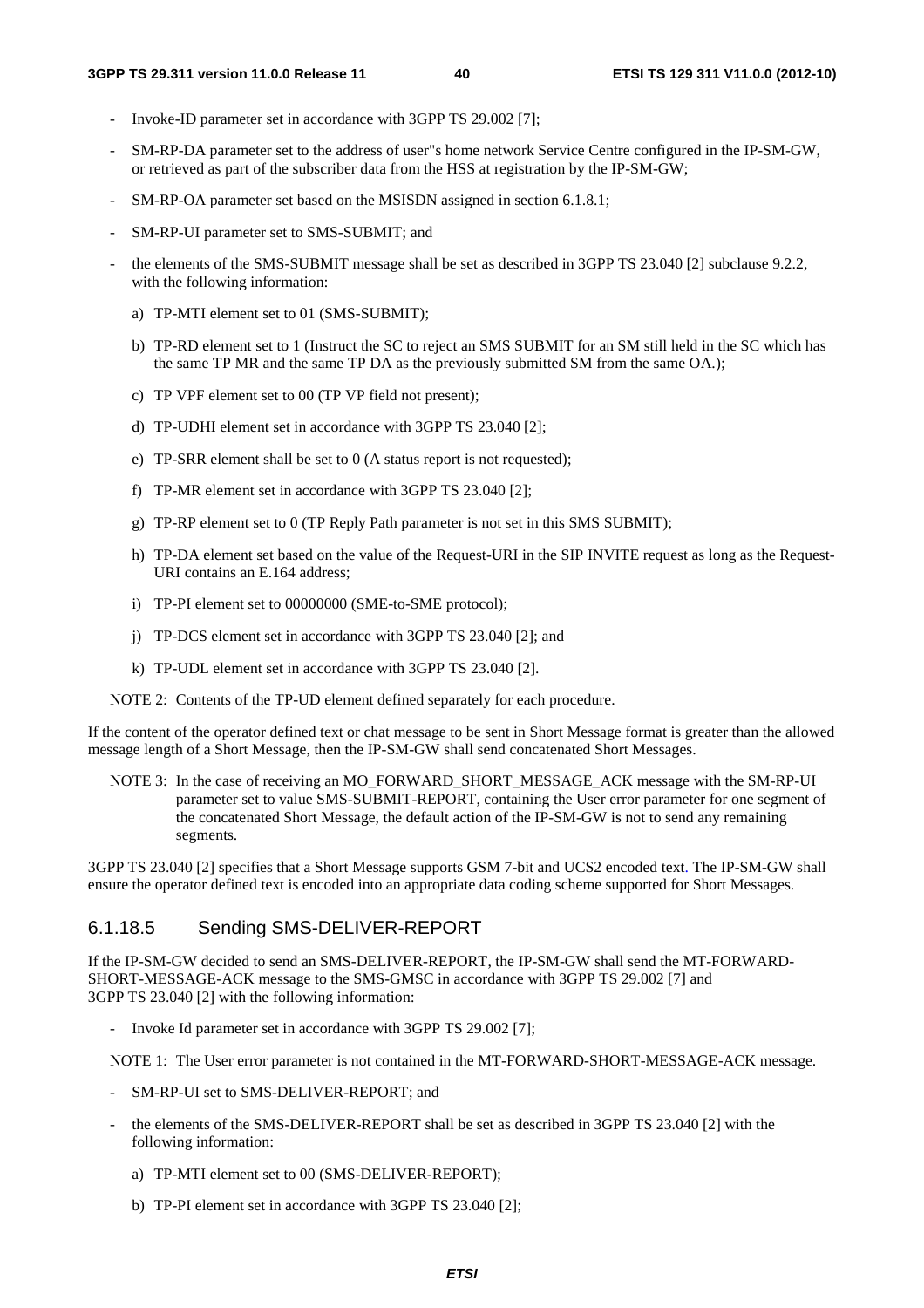- c) TP-PID element set to 00000000 (SME-to-SME protocol);
- d) TP-DCS element set in accordance with 3GPP TS 23.040 [2];
- e) TP-UDL element set in accordance with 3GPP TS 23.040 [2]; and
- f) TP-UD element set in accordance with 3GPP TS 23.040 [2].

### NOTE 2: The TP-FCS element is not contained in the SMS-DELIVER-REPORT.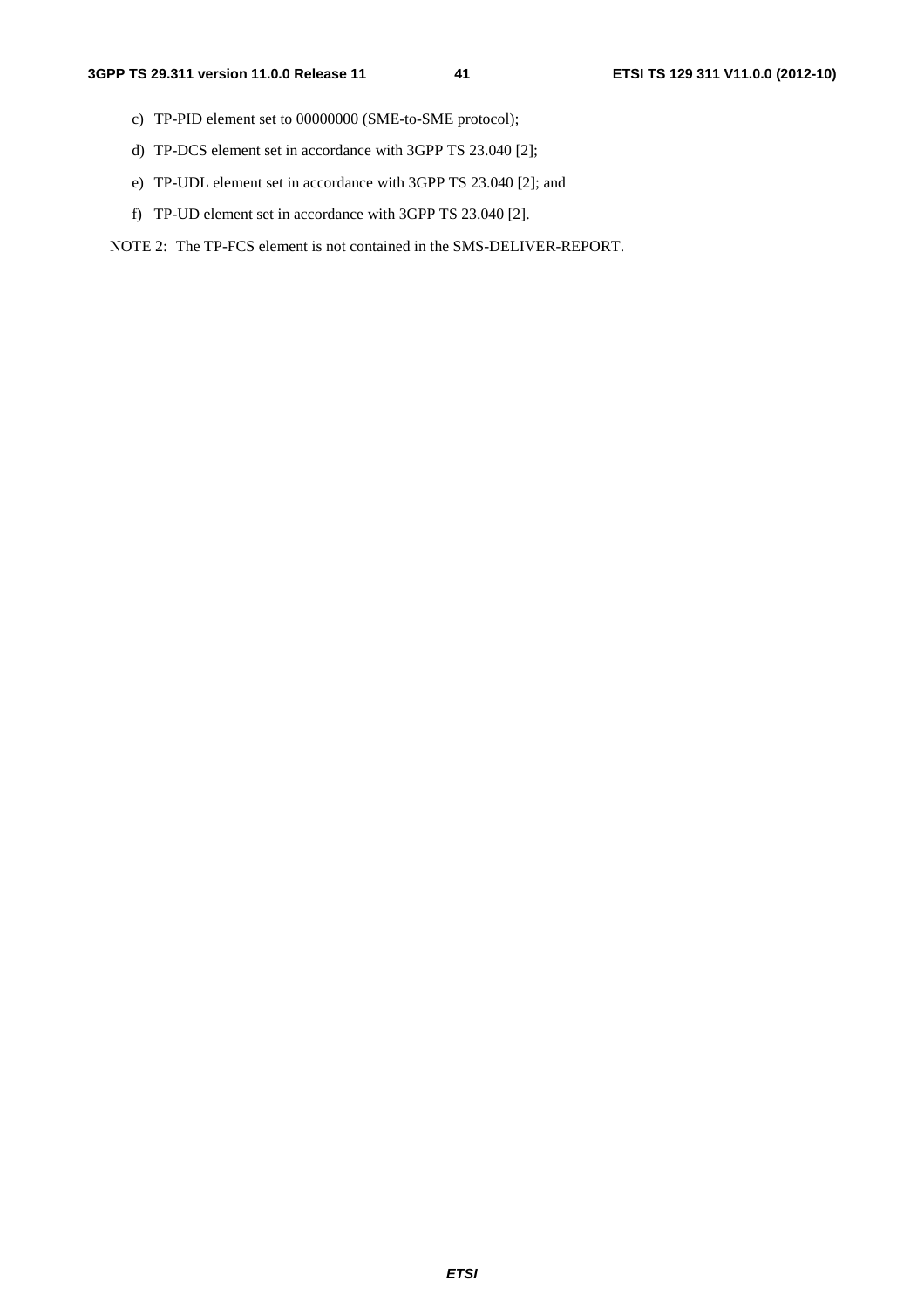## Annex A (normative): Impacts of TP parameters in a Short Message on service level interworking

## A.1 Scope

The present annex defines how the TP parameters in a short message impact the possibility of service level interworking. If any of the criteria defined in this annex indicate that service level interworking is not allowed then the procedure in subclause 6.1.4.5 shall be followed.

## A.2 TP-Data-Coding-Scheme (TP-DCS)

Table A.2.1 describes whether or not service level interworking is allowed based on the value of the TP-DCS parameter of a Short Message.

| <b>TP-DCS</b>            | <b>TP-DCS Description</b>            | <b>Service Level</b>           |
|--------------------------|--------------------------------------|--------------------------------|
| Coding<br>Group          | Depends on the use of TP-DCS bits 30 | <b>Interworking</b><br>allowed |
| TP-DCS<br><b>Bits 74</b> |                                      | (Y/N)                          |

#### **Table A.2.1: Impact of the TP-DCS parameter on service level interworking**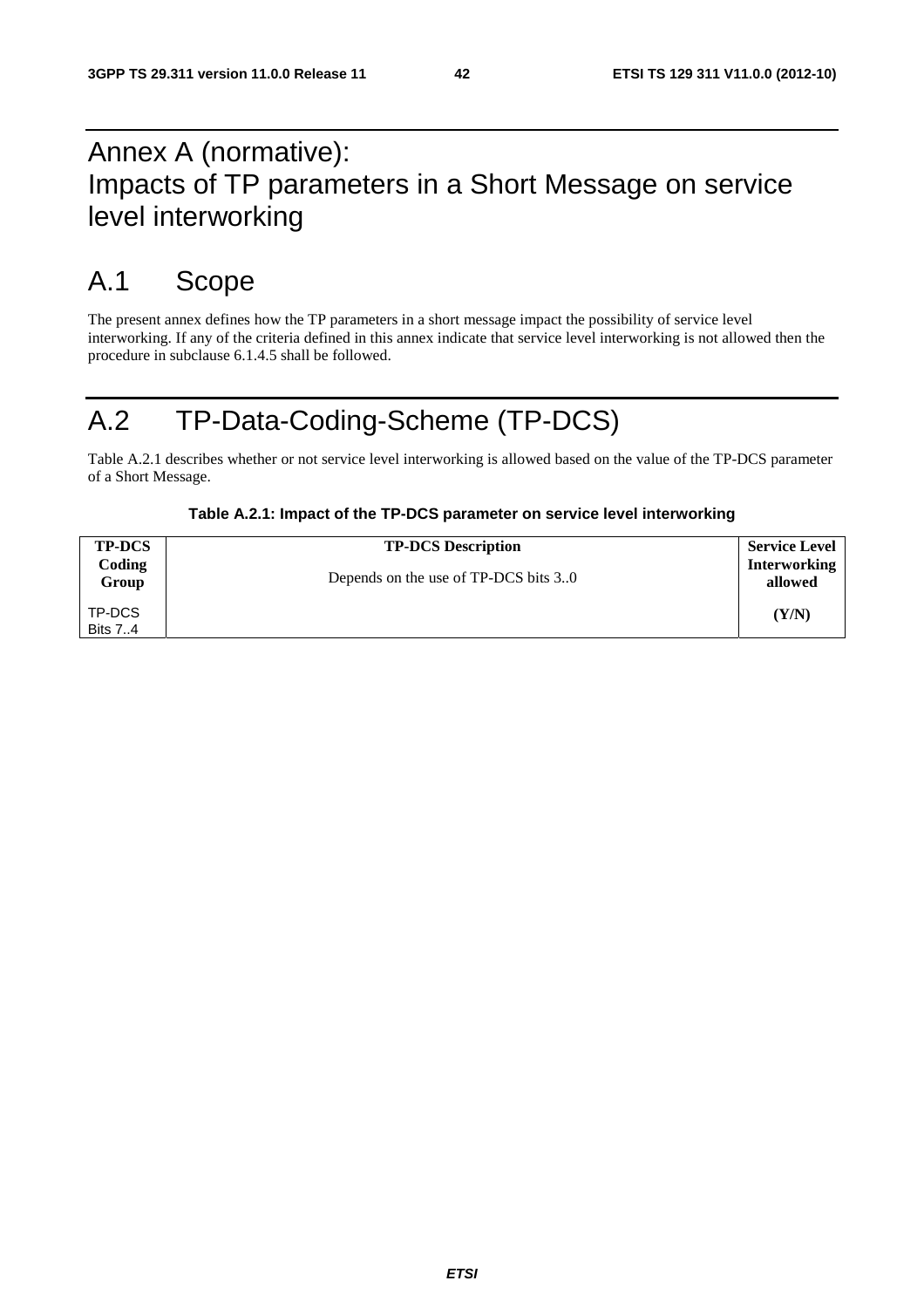| <b>TP-DCS</b><br>Coding<br>Group | <b>TP-DCS Description</b><br><b>Service Level</b><br>Interworking<br>Depends on the use of TP-DCS bits 30                                                                                                                                                                                                                                                                                                                                                                                          |                                                                   |                                                                                              |     |  |  |  |
|----------------------------------|----------------------------------------------------------------------------------------------------------------------------------------------------------------------------------------------------------------------------------------------------------------------------------------------------------------------------------------------------------------------------------------------------------------------------------------------------------------------------------------------------|-------------------------------------------------------------------|----------------------------------------------------------------------------------------------|-----|--|--|--|
| TP-DCS<br><b>Bits 74</b>         |                                                                                                                                                                                                                                                                                                                                                                                                                                                                                                    |                                                                   |                                                                                              |     |  |  |  |
| 00xx                             | General Data Coding indication<br>Bits 50 indicate the following:                                                                                                                                                                                                                                                                                                                                                                                                                                  |                                                                   |                                                                                              |     |  |  |  |
|                                  | Bit 5, if set to 0, indicates the text is uncompressed<br>in 3GPP TS 23.042 [14]                                                                                                                                                                                                                                                                                                                                                                                                                   |                                                                   | Bit 5, if set to 1, indicates the text is compressed using the compression algorithm defined |     |  |  |  |
|                                  | meaning                                                                                                                                                                                                                                                                                                                                                                                                                                                                                            |                                                                   | Bit 4, if set to 0, indicates that bits 1 to 0 are reserved and have no message class        | Y   |  |  |  |
|                                  |                                                                                                                                                                                                                                                                                                                                                                                                                                                                                                    |                                                                   | Bit 4, if set to 1, indicates that bits 1 to 0 have a message class meaning::                |     |  |  |  |
|                                  | Bit 1                                                                                                                                                                                                                                                                                                                                                                                                                                                                                              | Bit 0                                                             | <b>Message Class</b>                                                                         |     |  |  |  |
|                                  | 0                                                                                                                                                                                                                                                                                                                                                                                                                                                                                                  | 0                                                                 | Class 0                                                                                      | Y   |  |  |  |
|                                  | $\mathbf{0}$                                                                                                                                                                                                                                                                                                                                                                                                                                                                                       | 1                                                                 | Class 1 Default meaning: ME-specific.                                                        | Y   |  |  |  |
|                                  | 1                                                                                                                                                                                                                                                                                                                                                                                                                                                                                                  | $\mathbf 0$                                                       | Class 2 (U)SIM specific message                                                              | N   |  |  |  |
|                                  | 1                                                                                                                                                                                                                                                                                                                                                                                                                                                                                                  | Class 3 Default meaning: TE specific (see<br>3GPP TS 27.005 [15]) | $\overline{Y}$                                                                               |     |  |  |  |
|                                  | Bits 3 and 2 indicate the character set being used, as follows :<br>Bit 3                                                                                                                                                                                                                                                                                                                                                                                                                          | Bit <sub>2</sub>                                                  | Character set:                                                                               |     |  |  |  |
|                                  | $\mathbf 0$                                                                                                                                                                                                                                                                                                                                                                                                                                                                                        | 0                                                                 | GSM 7 bit default alphabet                                                                   | Y   |  |  |  |
|                                  | 0                                                                                                                                                                                                                                                                                                                                                                                                                                                                                                  | 1                                                                 | 8 bit data                                                                                   | N   |  |  |  |
|                                  | 1                                                                                                                                                                                                                                                                                                                                                                                                                                                                                                  | $\mathbf 0$                                                       | <b>UCS2 (16bit)</b>                                                                          | Y   |  |  |  |
|                                  | 1                                                                                                                                                                                                                                                                                                                                                                                                                                                                                                  | 1                                                                 | Reserved                                                                                     | n/a |  |  |  |
|                                  |                                                                                                                                                                                                                                                                                                                                                                                                                                                                                                    |                                                                   |                                                                                              |     |  |  |  |
|                                  | NOTE: The special case of bits 70 being 0000 0000 indicates the GSM 7 bit default<br>alphabet with no message class                                                                                                                                                                                                                                                                                                                                                                                | Y                                                                 |                                                                                              |     |  |  |  |
| 01xx                             | Message Marked for Automatic Deletion Group<br>This group can be used by the SM originator to mark the message (stored in the ME or<br>(U)SIM) for deletion after reading irrespective of the message class.<br>The way the ME will process this deletion should be manufacturer specific but shall be<br>done without the intervention of the End User or the targeted application. The mobile<br>manufacturer may optionally provide a means for the user to prevent this automatic<br>deletion. |                                                                   |                                                                                              |     |  |  |  |
| 10001011                         | Bit 50 are coded exactly the same as Group 00xx<br>Reserved coding groups                                                                                                                                                                                                                                                                                                                                                                                                                          |                                                                   |                                                                                              | n/a |  |  |  |
| 1100                             | Message Waiting Indication Group: Discard Message                                                                                                                                                                                                                                                                                                                                                                                                                                                  |                                                                   |                                                                                              |     |  |  |  |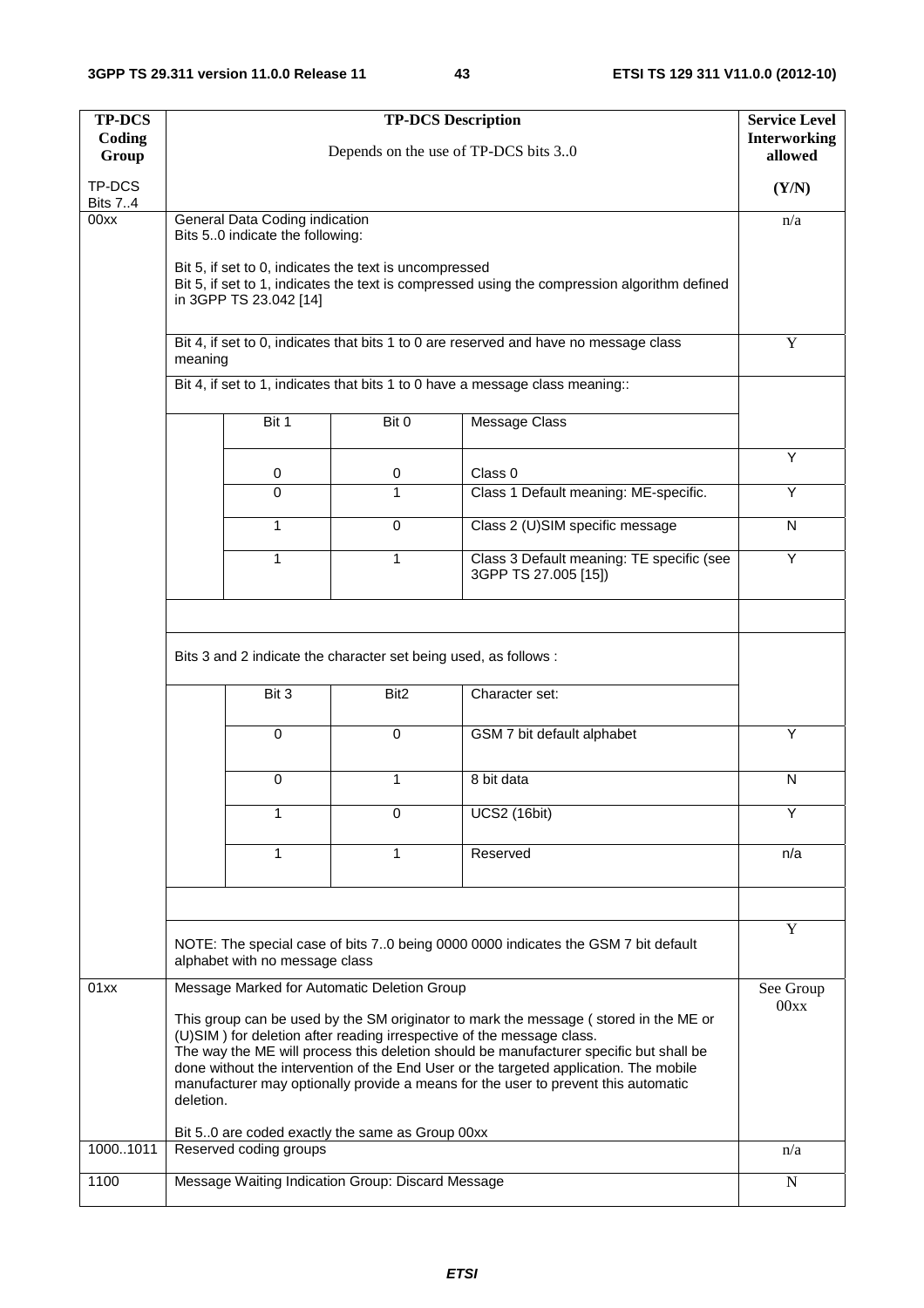| <b>TP-DCS</b>            | <b>TP-DCS Description</b><br><b>Service Level</b><br><b>Interworking</b>                                                                                                                                                                                                                                                                                                                                                                                                                                                                                                                                                                                                                                                                                                                                                                                                              |   |  |  |  |  |  |  |  |
|--------------------------|---------------------------------------------------------------------------------------------------------------------------------------------------------------------------------------------------------------------------------------------------------------------------------------------------------------------------------------------------------------------------------------------------------------------------------------------------------------------------------------------------------------------------------------------------------------------------------------------------------------------------------------------------------------------------------------------------------------------------------------------------------------------------------------------------------------------------------------------------------------------------------------|---|--|--|--|--|--|--|--|
| Coding<br>Group          | Depends on the use of TP-DCS bits 30                                                                                                                                                                                                                                                                                                                                                                                                                                                                                                                                                                                                                                                                                                                                                                                                                                                  |   |  |  |  |  |  |  |  |
| TP-DCS<br><b>Bits 74</b> |                                                                                                                                                                                                                                                                                                                                                                                                                                                                                                                                                                                                                                                                                                                                                                                                                                                                                       |   |  |  |  |  |  |  |  |
|                          | The specification for this group is exactly the same as for Group 1101, except that:<br>after presenting an indication and storing the status, the ME may discard the<br>contents of the message.                                                                                                                                                                                                                                                                                                                                                                                                                                                                                                                                                                                                                                                                                     |   |  |  |  |  |  |  |  |
|                          | The ME shall be able to receive, process and acknowledge messages in this group,<br>irrespective of memory availability for other types of Short Message.                                                                                                                                                                                                                                                                                                                                                                                                                                                                                                                                                                                                                                                                                                                             |   |  |  |  |  |  |  |  |
| 1101                     | Message Waiting Indication Group: Store Message                                                                                                                                                                                                                                                                                                                                                                                                                                                                                                                                                                                                                                                                                                                                                                                                                                       | N |  |  |  |  |  |  |  |
|                          | This Group defines an indication to be provided to the user about the status of types of<br>message waiting on systems connected to the GSM/UMTS PLMN. The ME should<br>present this indication as an icon on the screen, or other MMI indication. The ME shall<br>update the contents of the Message Waiting Indication Status on the SIM (see 3GPP TS<br>51.011 [22]) or USIM (see 3GPP TS 31.102 [21]) when present or otherwise should store<br>the status in the ME. In case there are multiple records of EF <sub>MWIS</sub> this information shall be<br>stored within the first record. The contents of the Message Waiting Indication Status<br>should control the ME indicator. For each indication supported, the mobile may provide<br>storage for the Origination Address. The ME may take note of the Origination Address for<br>messages in this group and group 1100. |   |  |  |  |  |  |  |  |
|                          | Text included in the user data is coded in the GSM 7 bit default alphabet.<br>Where a message is received with bits 74 set to 1101, the mobile shall store the text of<br>the SMS message in addition to setting the indication. The indication setting should take<br>place irrespective of memory availability to store the Short Message.                                                                                                                                                                                                                                                                                                                                                                                                                                                                                                                                          |   |  |  |  |  |  |  |  |
|                          | Bits 3 indicates Indication Sense:                                                                                                                                                                                                                                                                                                                                                                                                                                                                                                                                                                                                                                                                                                                                                                                                                                                    |   |  |  |  |  |  |  |  |
|                          | Bit 3<br>Set Indication Inactive<br>0<br><b>Set Indication Active</b><br>1                                                                                                                                                                                                                                                                                                                                                                                                                                                                                                                                                                                                                                                                                                                                                                                                            |   |  |  |  |  |  |  |  |
|                          | Bit 2 is reserved, and set to 0                                                                                                                                                                                                                                                                                                                                                                                                                                                                                                                                                                                                                                                                                                                                                                                                                                                       |   |  |  |  |  |  |  |  |
|                          | Indication Type:<br>Bit 1<br>Bit 0<br>Voicemail Message Waiting<br>0<br>0<br>0<br>Fax Message Waiting<br>1<br>Electronic Mail Message Waiting<br>1<br>O<br>Other Message Waiting*<br>1<br>1                                                                                                                                                                                                                                                                                                                                                                                                                                                                                                                                                                                                                                                                                           |   |  |  |  |  |  |  |  |
|                          | * Mobile manufacturers may implement the "Other Message Waiting" indication as an<br>additional indication without specifying the meaning.                                                                                                                                                                                                                                                                                                                                                                                                                                                                                                                                                                                                                                                                                                                                            |   |  |  |  |  |  |  |  |
| 1110                     | Message Waiting Indication Group: Store Message                                                                                                                                                                                                                                                                                                                                                                                                                                                                                                                                                                                                                                                                                                                                                                                                                                       | N |  |  |  |  |  |  |  |
|                          | The coding of bits 30 and functionality of this feature are the same as for the Message<br>Waiting Indication Group above, (bits 74 set to 1101) with the exception that the text<br>included in the user data is coded in the uncompressed UCS2 character set.                                                                                                                                                                                                                                                                                                                                                                                                                                                                                                                                                                                                                       |   |  |  |  |  |  |  |  |

## A.3 TP-User-Data Header Information Elements (UDH-IE)

If a Short Message contains a Header in the TP-User-Data field, then the Header may include multiple Information Elements. Table A.3.1 describes whether or not service level interworking is allowed based on the occurrence of different Information Elements. The Information Elements are listed by Information Element Identifier in the table.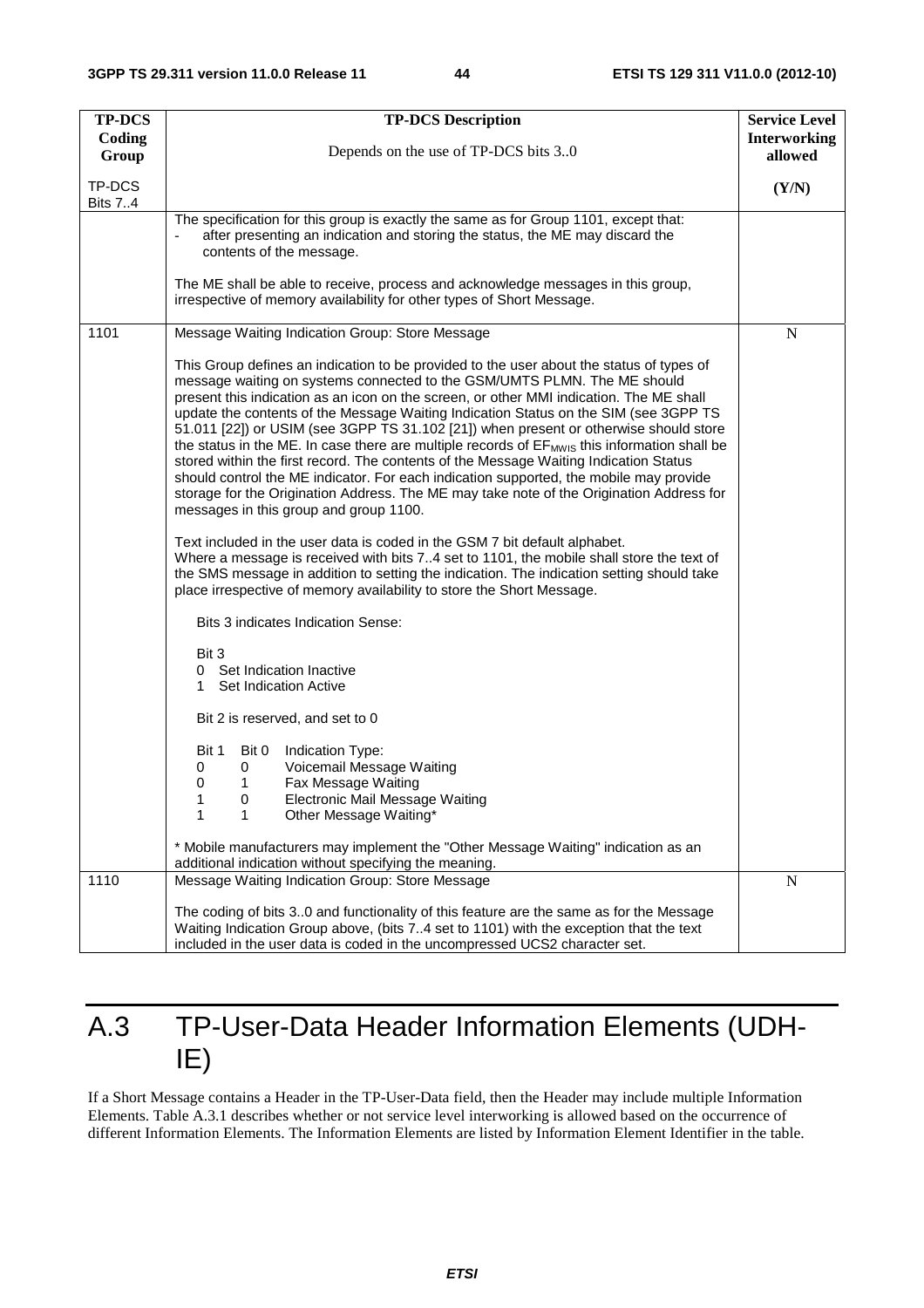| <b>UDH-IEI</b><br><b>Value</b><br>(hex) | <b>UDH-IE Description</b>                                            | <b>Service Level Interworking allowed</b><br>(Y/N) |
|-----------------------------------------|----------------------------------------------------------------------|----------------------------------------------------|
| 00                                      | Concatenated Short Messages, 8-bit reference number                  | Y                                                  |
| 01                                      | Special SMS Message Indication                                       | N                                                  |
| 02                                      | Reserved                                                             | n/a                                                |
| 03                                      | Value not used to avoid misinterpretation as <lf><br/>character</lf> | n/a                                                |
| 04                                      | Application port addressing scheme, 8 bit address                    | $\mathbf N$                                        |
| 05                                      | Application port addressing scheme, 16 bit address                   | N                                                  |
| 06                                      | <b>SMSC Control Parameters</b>                                       | Y                                                  |
| 07                                      | <b>UDH Source Indicator</b>                                          | Y                                                  |
| 08                                      | Concatenated Short Message, 16-bit reference number                  | Y                                                  |
| 09                                      | Wireless Control Message Protocol                                    | N                                                  |
| 0A                                      | <b>Text Formatting</b>                                               | Y                                                  |
| 0B                                      | <b>Predefined Sound</b>                                              | Y                                                  |
| $\overline{OC}$                         | User Defined Sound (iMelody max 128 bytes)                           | Y                                                  |
| 0 <sub>D</sub>                          | <b>Predefined Animation</b>                                          | Y                                                  |
| 0E                                      | Large Animation (16*16 times $4 = 32*4 = 128$ bytes)                 | Y                                                  |
| 0F                                      | Small Animation ( $8*8$ times $4 = 8*4 = 32$ bytes)                  | Y                                                  |
| 10                                      | Large Picture $(32*32 = 128$ bytes)                                  | Y                                                  |
| 11                                      | Small Picture $(16*16 = 32$ bytes)                                   | Y                                                  |
| $\overline{12}$                         | Variable Picture                                                     | Y                                                  |
| 13                                      | User prompt indicator                                                | Y                                                  |
| 14                                      | <b>Extended Object</b>                                               | Y                                                  |
| 15                                      | <b>Reused Extended Object</b>                                        | $\mathbf Y$                                        |
| 16                                      | <b>Compression Control</b>                                           | Y                                                  |
| 17                                      | <b>Object Distribution Indicator</b>                                 | $\mathbf Y$                                        |
| 18                                      | Standard WVG object                                                  | Y                                                  |
| 19                                      | Character Size WVG object                                            | Y                                                  |
| 1A                                      | Extended Object Data Request Command                                 | Y                                                  |
| $1B-1F$                                 | Reserved for future EMS features (see subclause 3.10)                | n/a                                                |
| 20                                      | IETF RFC 822 [23] E-Mail Header                                      | N                                                  |
| 21                                      | Hyperlink format element                                             | Y                                                  |
| 22                                      | <b>Reply Address Element</b>                                         | $\mathbf N$                                        |
| 23                                      | <b>Enhanced Voice Mail Information</b>                               | ${\bf N}$                                          |
| $24 - 6F$                               | Reserved for future use                                              | n/a                                                |
| $70 - 7F$                               | (U)SIM Toolkit Security Headers                                      | ${\bf N}$                                          |
| $80 - 9F$                               | SME to SME specific use                                              | N                                                  |
| $AO - BF$                               | Reserved for future use                                              | n/a                                                |
| $CO - DF$                               | SC specific use                                                      | N                                                  |
| $E0 - FF$                               | Reserved for future use                                              | n/a                                                |

**Table A.3.1: Impact of the TP-UDH information elements on service level interworking**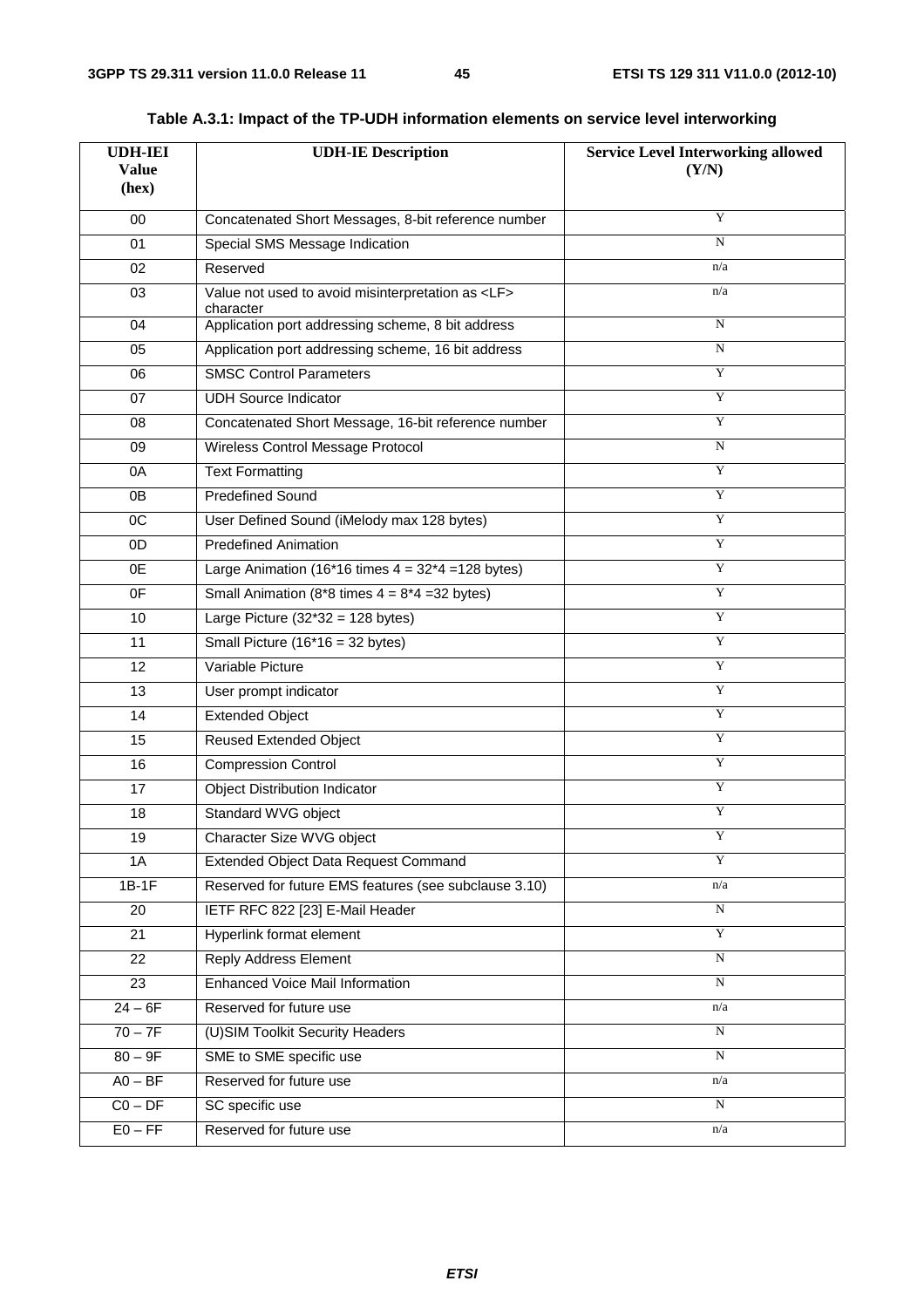## A.4 TP-Protocol-Identifier (TP-PID)

Table A.4.1 describes whether or not service level interworking is allowed based on the value of the TP-PID parameter in an SMS-DELIVER.

### **Table A.4.1: Impact of the TP-PID parameter on service level interworking**

| $TP-$<br><b>PID</b><br><b>Bits</b><br>76 | <b>TP-PID Description</b><br><b>Interworking</b>                                                                                                                                                                                 |                                     |                |  |  |  |  |  |
|------------------------------------------|----------------------------------------------------------------------------------------------------------------------------------------------------------------------------------------------------------------------------------|-------------------------------------|----------------|--|--|--|--|--|
| $00\,$                                   | bit 5<br>indicates telematic interworking:                                                                                                                                                                                       |                                     | $\overline{Y}$ |  |  |  |  |  |
|                                          | If bit 5 has value 1 in an SMS-DELIVER PDU, it indicates that the SME is a telematic device of<br>a type which is indicated in bits 40.<br>If bit 5 has value 0 in an SMS-DELIVER PDU, the value in bits 40 identifies the SM-AL |                                     |                |  |  |  |  |  |
|                                          | protocol being used between the SME and the MS.                                                                                                                                                                                  |                                     |                |  |  |  |  |  |
| 01                                       | bits 50 are used as defined below<br>Bit 50                                                                                                                                                                                      |                                     |                |  |  |  |  |  |
|                                          |                                                                                                                                                                                                                                  |                                     |                |  |  |  |  |  |
|                                          | 000000                                                                                                                                                                                                                           | Short Message Type 0                | Y              |  |  |  |  |  |
|                                          | 000001                                                                                                                                                                                                                           | Replace Short Message Type 1        | Y              |  |  |  |  |  |
|                                          | 000010                                                                                                                                                                                                                           | Replace Short Message Type 2        | Υ              |  |  |  |  |  |
|                                          | 000011                                                                                                                                                                                                                           | Replace Short Message Type 3        | Y              |  |  |  |  |  |
|                                          | 000100                                                                                                                                                                                                                           | Replace Short Message Type 4        | $\overline{Y}$ |  |  |  |  |  |
|                                          | 000101                                                                                                                                                                                                                           | Replace Short Message Type 5        | Y              |  |  |  |  |  |
|                                          | Replace Short Message Type 6<br>000110                                                                                                                                                                                           |                                     |                |  |  |  |  |  |
|                                          | 000111<br>Replace Short Message Type 7                                                                                                                                                                                           |                                     |                |  |  |  |  |  |
|                                          | 001000011101<br>Reserved                                                                                                                                                                                                         |                                     |                |  |  |  |  |  |
|                                          | 011110<br>Enhanced Message Service (Obsolete)                                                                                                                                                                                    |                                     |                |  |  |  |  |  |
|                                          | 011111<br><b>Return Call Message</b>                                                                                                                                                                                             |                                     |                |  |  |  |  |  |
|                                          | 100000111011<br>Reserved                                                                                                                                                                                                         |                                     |                |  |  |  |  |  |
|                                          | 111100                                                                                                                                                                                                                           | ANSI-136 R-DATA                     | N              |  |  |  |  |  |
|                                          | 111101                                                                                                                                                                                                                           | ME Data download                    | N              |  |  |  |  |  |
|                                          | 111110                                                                                                                                                                                                                           | ME De-personalization Short Message | N              |  |  |  |  |  |
|                                          | (U)SIM Data download<br>111111                                                                                                                                                                                                   |                                     |                |  |  |  |  |  |
|                                          |                                                                                                                                                                                                                                  |                                     |                |  |  |  |  |  |
| $10$                                     | reserved                                                                                                                                                                                                                         |                                     | n/a            |  |  |  |  |  |
| 11                                       | Assigns bit 0-5 for SC specific use<br>undefined                                                                                                                                                                                 |                                     |                |  |  |  |  |  |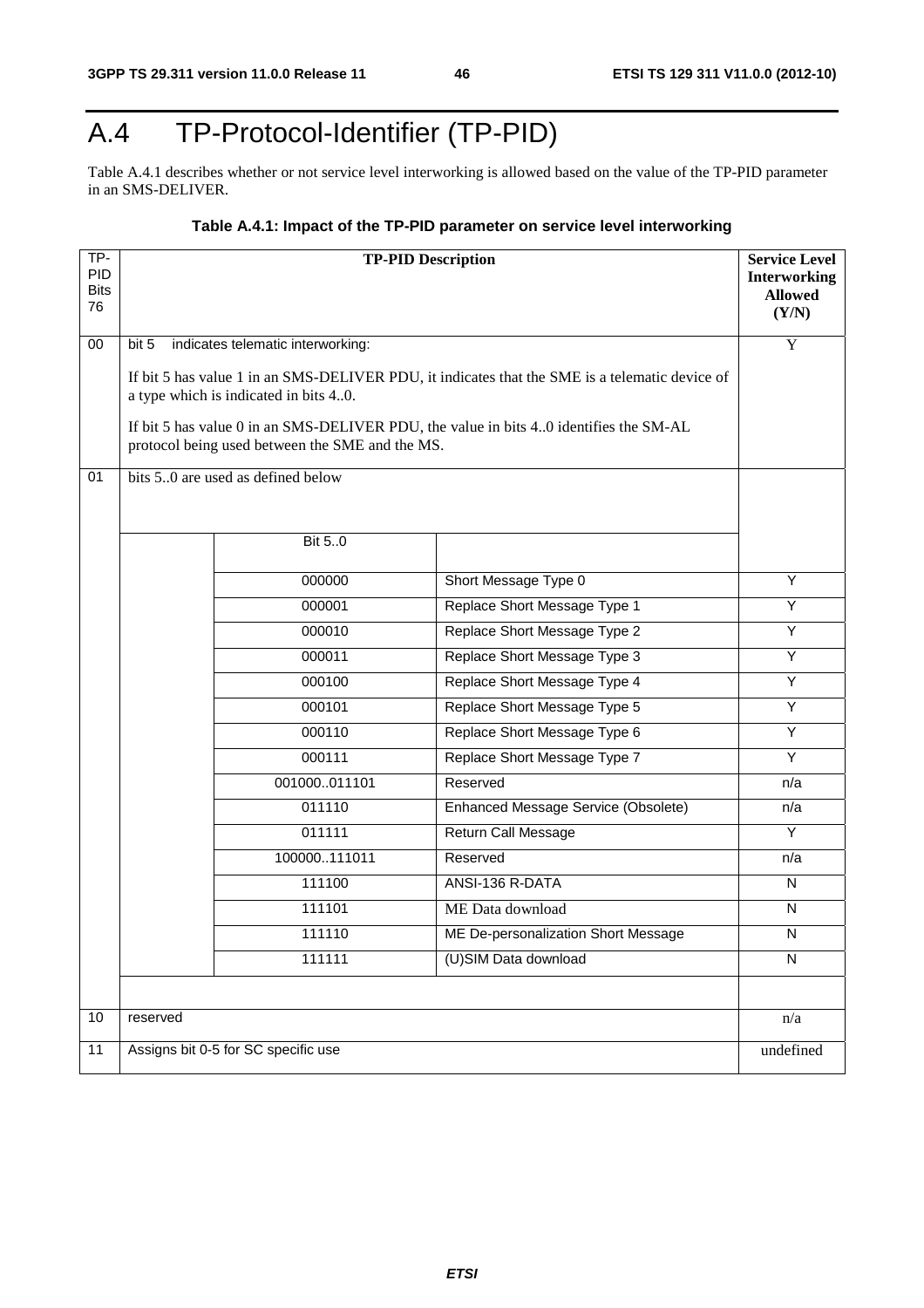## Annex B (normative): Anonymous SMS

## B.1 Scope

The present annex defines how the sending party's address (SM-RP-OA parameter in case of SMS-SUBMIT, TP-OA element in case of SMS-DELIVER), which is mandatory in SMS, is set to anonymise the sender's identity and to clearly indicate that for the receiver of the SMS at the same time.

## B.2 Anonymous address in SMS

To indicate anonymous sender the address field representing the SM-RP-OA parameter in case of an SMS-SUBMIT or the TP-OA element in case of SMS-DELIVER should be set as follows:

- length of address is set to 18;
- type of number is set to alphanumerical;
- numbering plan identification is set to ISDN/telephone numbering plan; and
- the address value is set to "Anonymous" with the 7 bit character representation, as the default alphabet defined in 3GPP TS 23.038 [24].

As an alternative, country specific text may be defined with the only restriction that it must fit to the 10 character limit of the alphanumerical type.

The recommended encoding of the "Anonymous" alphanumeric address is shown in Figure B.2-1.

| Octet          | bit      | bit      | bit      | bit      | bit      | bit      | bit      | bit      | Explanation                              |  |
|----------------|----------|----------|----------|----------|----------|----------|----------|----------|------------------------------------------|--|
| #              |          | 6        | 5        | 4        | 3        | 2        |          | 0        |                                          |  |
|                | $\Omega$ | $\Omega$ | $\Omega$ |          | $\Omega$ | $\Omega$ | $\Omega$ | $\Omega$ | length of address parameter (16 semi     |  |
|                |          |          |          |          |          |          |          |          | octets)                                  |  |
| $\mathcal{L}$  | 1        |          | $\Omega$ |          | $\Omega$ | $\Omega$ | $\Omega$ |          | Numbering plan<br>type of num-<br>ex     |  |
|                |          |          |          |          |          |          |          |          | id: 0001 indicates<br>$ber 101$ indi-    |  |
|                |          |          |          |          |          |          |          |          | cates alpha-<br>ISDN/telephone           |  |
|                |          |          |          |          |          |          |          |          | numbering plan<br>numeric                |  |
| $\mathcal{R}$  | $\Omega$ |          | $\Omega$ | $\Omega$ | $\Omega$ | $\Omega$ | $\Omega$ |          | $x41$ for ASCII 65 of "A"                |  |
| $\overline{4}$ |          |          |          |          | $\Omega$ |          |          |          | "o"<br>$x6E$ for ASCII 110 of "n"        |  |
| 5              |          |          | $\Omega$ |          |          | $\Omega$ |          |          | $110$ of "n"<br>x6F for ASCII 111 of     |  |
| 6              |          | $\Omega$ | $\Omega$ |          |          |          | $\Omega$ |          | ASCII 121 of " $y$ "<br>x6E for ASCII    |  |
| $\overline{7}$ | $\Omega$ |          |          | $\Omega$ |          |          |          |          | $\triangle$ SCII 109 of "m"<br>$x79$ for |  |
| 8              |          | $\Omega$ |          |          |          |          |          |          | x6F for ASCII 111 of "o"<br>$x6D$ for    |  |
| 9              |          |          |          | $\Omega$ | 1        | $\Omega$ | 1        |          | x75 for ASCII 117 of "u"                 |  |
| 10             | $\Omega$ |          |          |          | $\Omega$ | $\Omega$ |          |          | $x73$ for ASCII 115 of "s"               |  |

**Figure B.2-1: Address field with "Anonymous" alphanumeric value**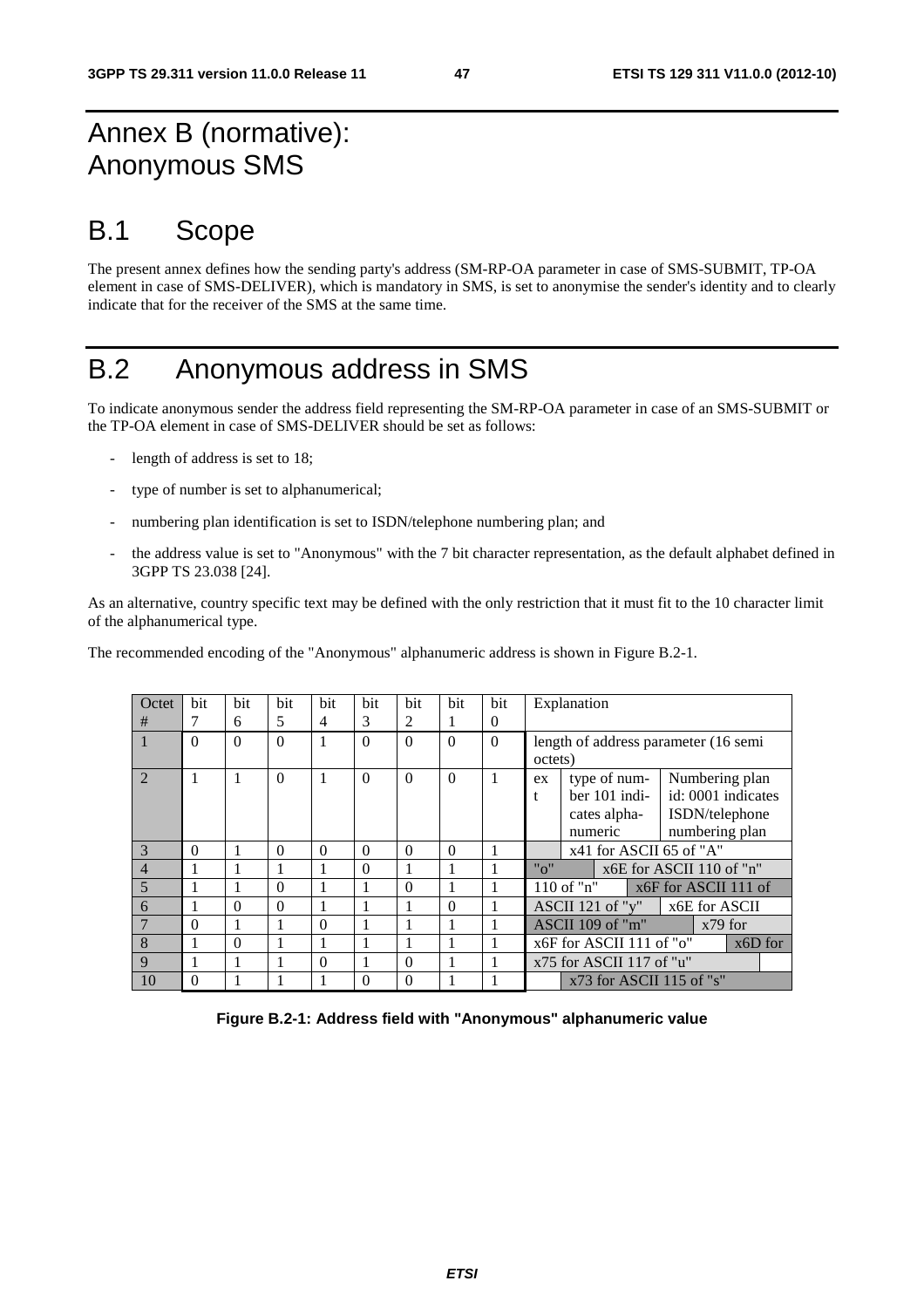## Annex C (informative): Change history

| <b>Change history</b> |               |                 |           |                |                                                                                                               |       |               |
|-----------------------|---------------|-----------------|-----------|----------------|---------------------------------------------------------------------------------------------------------------|-------|---------------|
| <b>Date</b>           | TSG#          | <b>TSG Doc.</b> | <b>CR</b> |                | <b>Rev Subject/Comment</b>                                                                                    | Old   | <b>New</b>    |
| 2008-04               |               |                 |           |                | Rapporteur input for the skeleton                                                                             |       | 0.0.0         |
| 2008-05               |               |                 |           |                | Implemented C3-080683, C3-080684, C3-080685, C3-080687, C3-                                                   | 0.0.0 | 0.1.0         |
|                       |               |                 |           |                | 080689, C3-080776, C3-080777, C3-080692.                                                                      |       |               |
| 2008-06               |               |                 |           |                | New TS Number TS 29.311 assigned after CT#40                                                                  | 0.1.0 | 0.1.1         |
| 2008-06               |               |                 |           |                | Implemented C3-081088, C3-081089, C3-081193, C3-081094, C3-                                                   | 0.1.1 | 0.2.0         |
|                       |               |                 |           |                | 081092, C3-081194, C3-081195, C3-081091.                                                                      |       |               |
| 2008-08               |               |                 |           |                | Implemented C3-081555, C3-081554, C3-081556, C3-081557, C3-                                                   | 0.2.0 | 0.3.0         |
|                       |               |                 |           |                | 081558, C3-081559, C3-081561, C3-081312, C3-081562, C3-                                                       |       |               |
|                       |               |                 |           |                | 081314, C3-081563, C3-081564, C3-081565, C3-081566, C3-                                                       |       |               |
|                       |               |                 |           |                | 081567, C3-081568.                                                                                            |       |               |
| 2008-09               |               |                 |           |                | Version 1.0.0 created for presentation to TSG by MCC                                                          | 0.3.0 | 1.0.0         |
| 2008-10               |               |                 |           |                | Implemented C3-081961, C3-081956, C3-081957, C3-082108, C3-                                                   | 1.0.0 | 1.1.0         |
|                       |               |                 |           |                | 081959, C3-081960, C3-082109, C3-081963, C3-081972, C3-                                                       |       |               |
|                       |               |                 |           |                | 081973, C3-081974, C3-081975, C3-081816, C3-081976, C3-                                                       |       |               |
| 2008-11               |               |                 |           |                | 081818, C3-081819, C3-081977, C3-081978.<br>Implemented C3-082250, C3-082251, C3-082256, C3-082291, C3- 1.1.0 |       | 1.2.0         |
|                       |               |                 |           |                | 082421, C3-082422, C3-082423, C3-082424.                                                                      |       |               |
| 2008-11               |               |                 |           |                | v2.0.0 was produced by MCC for Approval in CT#42                                                              | 1.2.0 | 2.0.0         |
| 2008-12               | <b>TSG#42</b> |                 |           |                | v8.0.0 was produced by MCC                                                                                    | 2.0.0 | 8.0.0         |
| 2009-03               | <b>TSG#43</b> | CP-090091 001   |           | 1              | Cleanup of editor's notes                                                                                     | 8.0.0 | 8.1.0         |
| 2009-12               | <b>TSG#46</b> |                 |           |                | Automatic upgrade from previous Release                                                                       | 8.1.0 | 9.0.0         |
| 2010-03               | <b>TSG#47</b> | CP-100092 002   |           | 1              | Miscellaneus correction and alignments                                                                        | 9.0.0 | 10.0.0        |
| 2010-03               | <b>TSG#47</b> | CP-100092 006   |           | $\overline{2}$ | Modifications to the general sections                                                                         | 9.0.0 | 10.0.0        |
| 2010-03               | <b>TSG#47</b> | CP-100092 013   |           | 1              | <b>CPM-SMS</b> interworking                                                                                   | 9.0.0 | 10.0.0        |
| 2010-06               | <b>TSG#48</b> | CP-100324 014   |           |                | Terminology alignment for SMSIP MESSAGE                                                                       |       | 10.0.0 10.1.0 |
| 2010-06               | <b>TSG#48</b> | CP-100324 015   |           |                | Correction of references                                                                                      |       | 10.0.0 10.1.0 |
| 2010-06               | <b>TSG#48</b> | CP-100324 016   |           |                | Handling of Session Information during Chat Session                                                           |       | 10.0.0 10.1.0 |
| 2010-06               | <b>TSG#48</b> | CP-100324 017   |           |                | Miscellaneous corrections                                                                                     |       | 10.0.0 10.1.0 |
| 2010-06               | <b>TSG#48</b> | CP-100324 018   |           |                | Missing continuation in 6.1.9.1                                                                               |       | 10.0.0 10.1.0 |
| 2010-06               | <b>TSG#48</b> | CP-100324 019   |           |                | MSRP SEND mapping to Short Message during Chat Session                                                        |       | 10.0.0 10.1.0 |
| 2010-09               | <b>TSG#49</b> | CP-100560 020   |           | 2              | Correcting errors in 3GPP TS 29.311                                                                           |       | 10.1.0 10.2.0 |
| 2010-09               | <b>TSG#49</b> | CP-100560 021   |           |                | Removal of an editor's note about cpim                                                                        |       | 10.1.0 10.2.0 |
| 2011-03               | <b>TSG#51</b> | CP-110115 022   |           |                | Minor corrections                                                                                             |       | 10.2.0 10.3.0 |
| 2011-03               | <b>TSG#51</b> | CP-110115 023   |           |                | Remove unexplained NOTEs                                                                                      |       | 10.2.0 10.3.0 |
| 2011-09               | <b>TSG#53</b> | CP-110606 026   |           |                | Correction of SMS delivery creation in IP-SM-GW                                                               |       | 10.3.0 10.4.0 |
| 2011-09               | <b>TSG#53</b> | CP-110606 029   |           |                | Anonymous SMS                                                                                                 |       | 10.3.0 10.4.0 |
| 2012-09               | <b>TSG#57</b> |                 |           |                | Automatic upgrade from previous Release version 10.4.0                                                        |       | 10.4.0 11.0.0 |